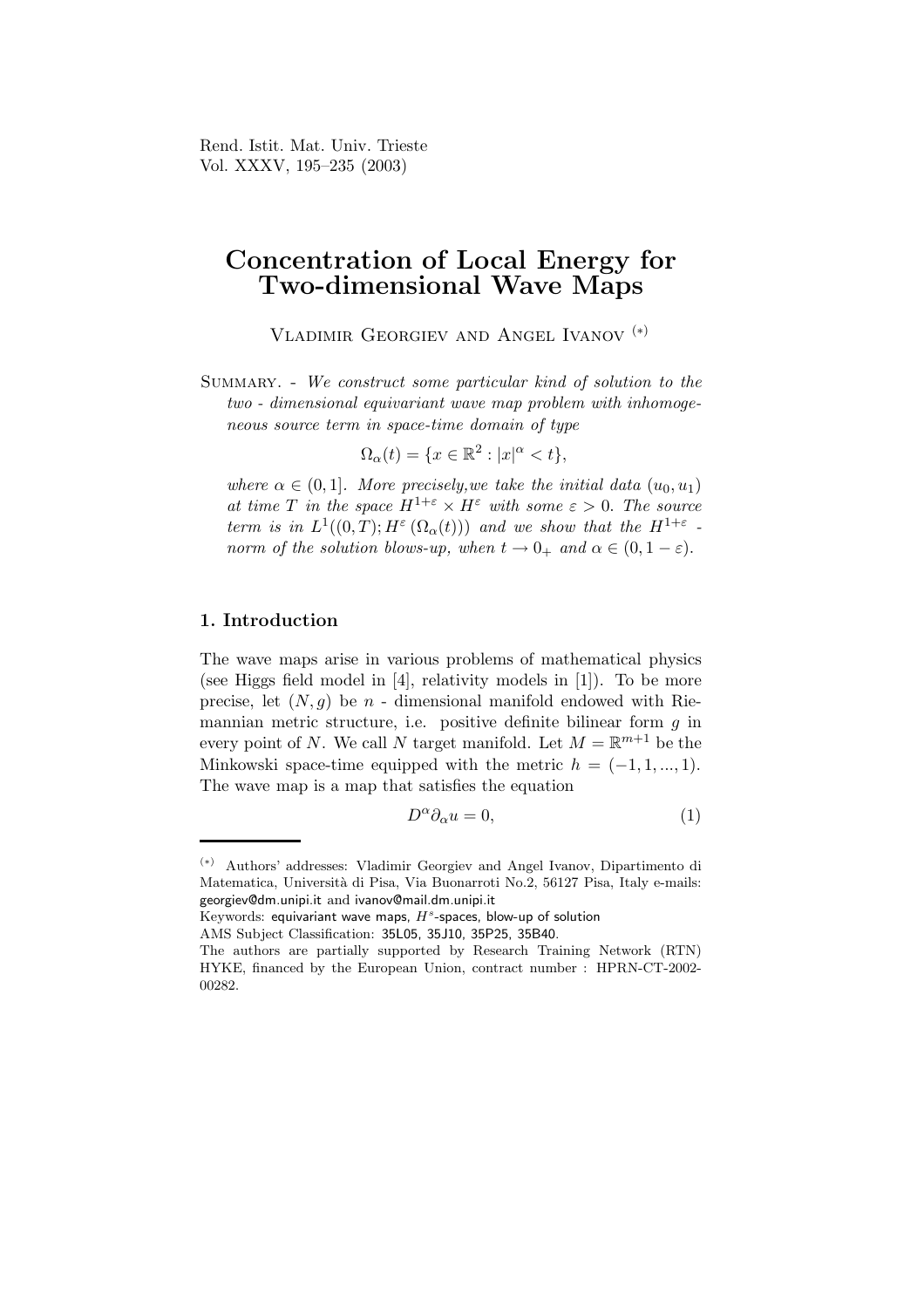where

$$
\partial_{\alpha} = \frac{\partial}{\partial x^{\alpha}}, (x^{\alpha}) = (t, x) \in \mathbb{R}^{1+m}, \, \alpha = 0, 1, \cdots, m.
$$

Moreover,  $D^{\alpha}$  is the covariant pull - back derivative in the bundle  $u^*TN$ . As usual, the Greek indices  $\alpha$ ,  $\beta$  run from 0 to m. We use summation convention over repeated indices.

By the Nash embedding theorem, we may assume that the target N is embedded in some  $\mathbb{R}^d$  for d large enough. So, our u is given by d - dimensional vector  $u = (u_1, ..., u_d)$ . Then the intrinsic equation (1) can be rewritten in extrinsic form

$$
u_{tt} - \Delta u - B(u)(\partial_{\alpha}u, \partial^{\alpha}u) = 0, \qquad (2)
$$

where

$$
B(p): T_p N \times T_p N \to T_p N^{\perp}
$$

is the second fundamental form on  $N \subset \mathbb{R}^d$ .

Given any function

$$
F: (t, x) \in \mathbb{R}^{m+1} \to F(t, x) \in T_{u(t, x)}N
$$

we can consider the following inhomogeneous version of (2)

$$
u_{tt} - \Delta u - B(u)(\partial_{\alpha}u, \partial^{\alpha}u) = F.
$$
 (3)

In this work we study the Cauchy problem for (3) subject to the initial conditions

$$
u(0, x) = u_0(x) \in H^s(\mathbb{R}^m; N), \n\partial_t u(0, x) = u_1(x) \in H^{s-1}(\mathbb{R}^m; TN)
$$
\n(4)

More precisely, we identify  $H^s = H^s(\mathbb{R}^m; N), s \geq 0$  with the space of functions

$$
u(x) \in H^s(\mathbb{R}^m; \mathbb{R}^d),
$$

satisfying  $u(x) \in N$  for almost every  $x \in \mathbb{R}^m$  (here we use the embedding  $N \hookrightarrow \mathbb{R}^d$ ).

If  $U \subset \mathbb{R}^m$  is an open set, then  $H^s(U) = H^s(U;N), s \geq 0$  is the space of functions

$$
u(x) \in H^s(U; \mathbb{R}^d),
$$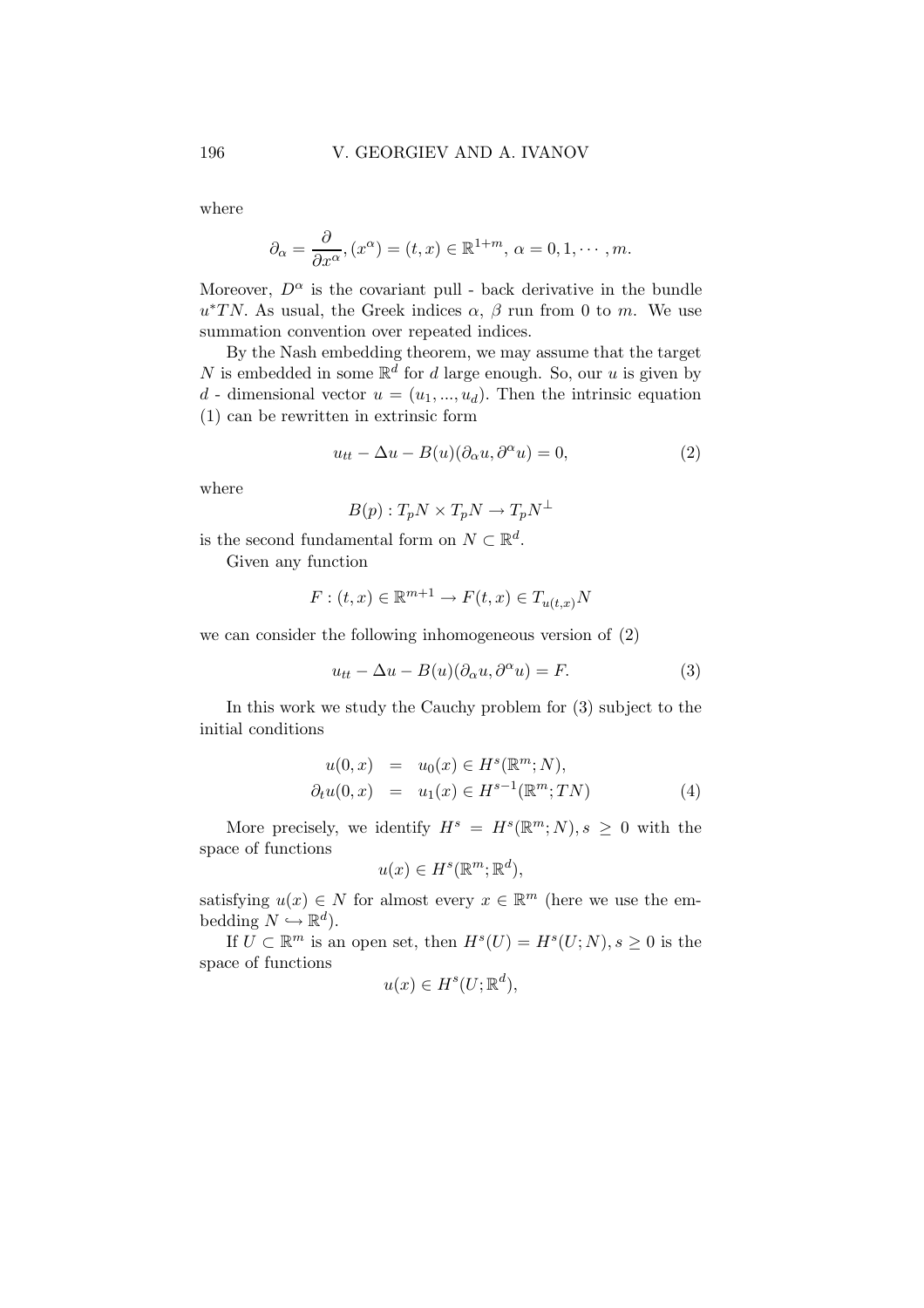satisfying  $u(x) \in N$  for almost every  $x \in U$ .

From the results in [7], [8], [15] it follows that given any  $s > m/2$ , any data

$$
(u_0, u_1) \in H^s \times H^{s-1}
$$

and any source term

$$
F \in L^1((0,T_0);H^{s-1}),
$$

one can find a finite time interval  $[0, T]$ ,  $0 < T < T_0$  so that there exists a unique solution

$$
u\in C([0,T];H^s)
$$

to the Cauchy problem (2), (4).

It is well - known from the result of Shatah [12] that the classical  $C^{\infty}$  solutions to the homogeneous wave map problem (2) might blow - up if  $m = n \geq 3$  and  $N = \mathbb{S}^n$ .

On the other hand, Tao [14] have shown that the Cauchy problem for (2) is ill - posed, when  $n = 1, m \ge 2$  and  $N = \mathbb{S}^1$ . The corresponding inhomogeneous problem (3) is treated in [2], where the blow-up result (in  $H^1$  norm) is established, when

$$
F \in L^p L^q, \ \frac{1}{p} + \frac{2}{q} > 2.
$$

In [3] the case  $n = m = 2$  is considered and it is shown that the solution map for the wave map problem is not uniformly continuous.

If the target is hyperboloid (or manifold with negative curvature) results due to Grillakis, Struwe (see [5] and [10]), show that  $C^{\infty}$ large initial data admit the existence of a global  $C^{\infty}$ -solution. The key point in this approach is the following property, called the nonconcentration of energy:

$$
\int_{\Omega(t)} |\nabla_{t,x} u(t,x)|^2 \, \mathrm{d}x \to 0,\tag{5}
$$

as  $t \to 0$  and  $\Omega(t) = \{x \in \mathbb{R}^2 : |x| < t\}$ . The property (5) plays crucial role in the work [10].

In this work we study the property (5) for more general domains:  $\Omega_{\alpha}(t) = \{x \in \mathbb{R}^2 : |x|^{\alpha} < t\},\$  where  $\alpha \in (0,1]$  and the target is  $S^2$ .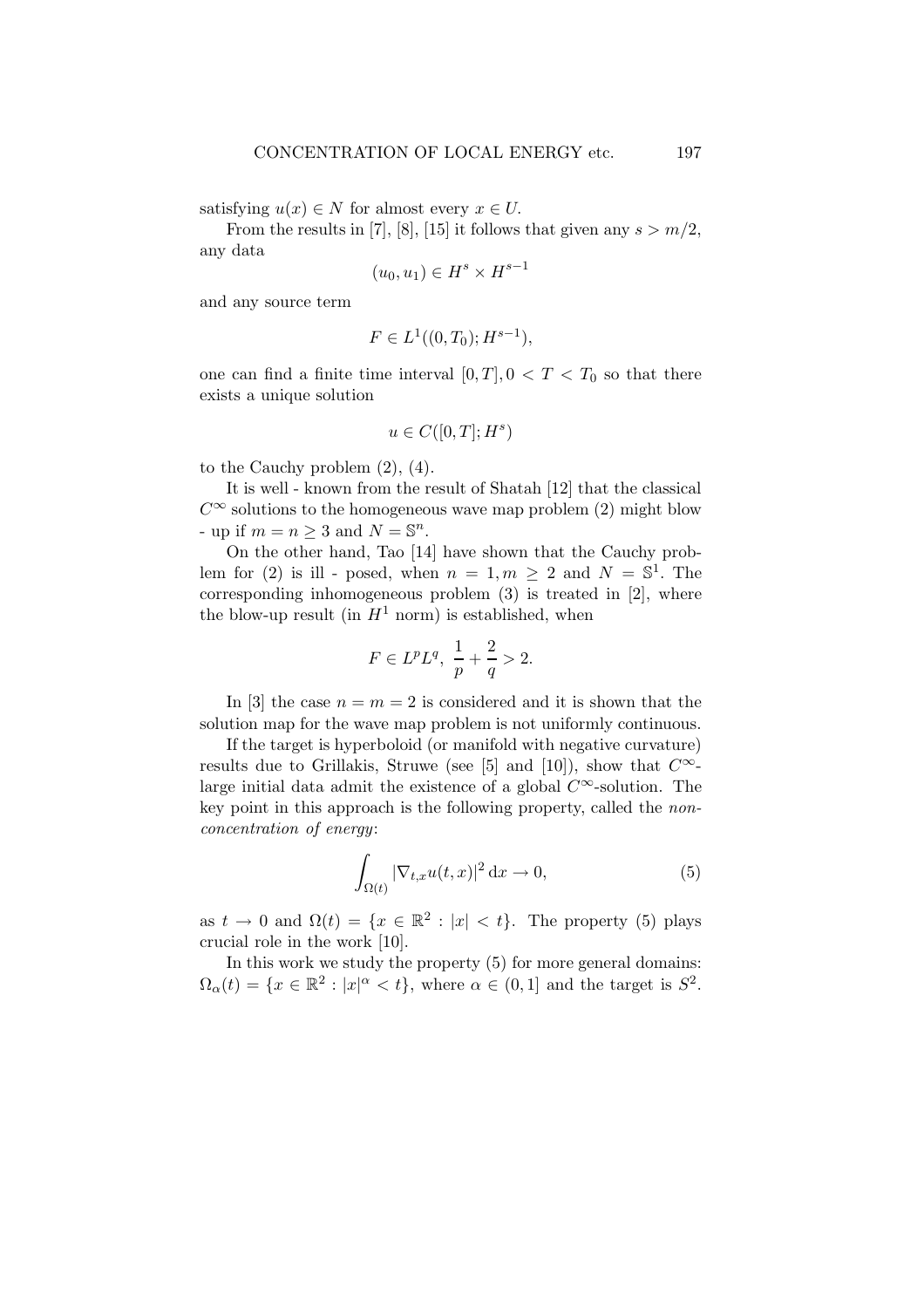We shall consider the inhomogeneous problem  $(3)$ , assuming u is an equivariant wave map. We shall compare the following local norms:  $||u(t,.)||_{H^{1+\varepsilon}(\Omega_{\alpha}(t))}$  and  $\int_0^t ||F(s,.)||_{H^{\varepsilon}(\Omega_{\alpha}(s))} ds$ , where  $\varepsilon \geq 0$ . These norms, when  $\varepsilon = 0, \alpha = 1$ , are closely connected with the energy estimate:

$$
||u(t,.)||_{H^1(\Omega(t))} \leq C \sum_{k=0}^1 ||\partial_t^k u(T,.)||_{H^{1-k}(\Omega(T))} + C \int_t^T ||F(s,.)||_{H^0(\Omega(s))} ds, \quad (6)
$$

where  $0 < t < T$ . This energy estimate combined with the conformal energy estimate (see [10]) lead to (5).

If one tries to improve the regularity in (6) by  $\varepsilon > 0$ , then a natural question arises: can we establish an estimate of type

$$
||u(t,.)||_{H^{1+\varepsilon}(\Omega_{\alpha}(t))} \leq C \sum_{k=0}^{1} ||\partial_t^k u(T,.)||_{H^{1-k+\varepsilon}(\Omega_{\alpha}(T))} + C \int_t^T ||F(s,.)||_{H^{\varepsilon}(\Omega_{\alpha}(s))} ds \quad ? \quad (7)
$$

This question of course is particularly interesting in the case of dimension  $n=2$ , when the energy space  $H^1$  coincides with the critical space with respect to scaling and local existence; the behavior of (7) as  $\varepsilon \to 0$  can be regarded as a measure of the instability of  $H^1$  from the point of view of local existence. We aim at showing that (7) is not true and even more, we shall see that

$$
\lim_{t\to 0+}||u(t,.)||_{H^{1+\varepsilon}(\Omega_{\alpha}(t))}=\infty,
$$

while the expression

$$
\sum_{k=0}^{1} \left\| \partial_t^k u(T,.) \right\|_{H^{1+\varepsilon}(\Omega_\alpha(T))} + \int_0^T \|F(s,.)\|_{H^{\varepsilon}(\Omega_\alpha(s))} ds
$$

is bounded for  $0 < \alpha < 1$  and  $\varepsilon < \min\left(\frac{1}{2}\right)$  $\frac{1}{2}$ , 1 –  $\alpha$ ). More precisely, we have the following.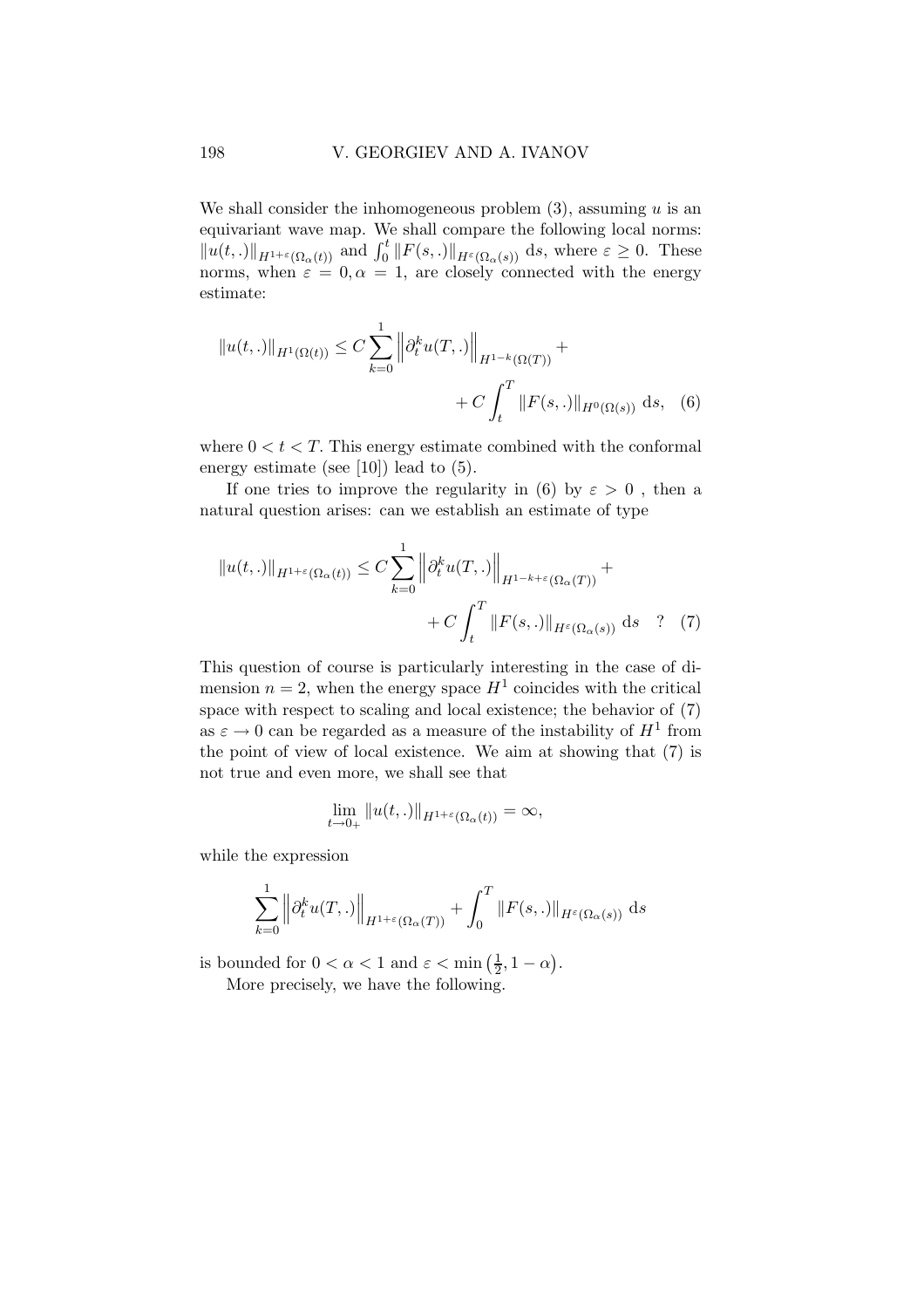THEOREM 1.1. Let  $n = m = 2$  and  $N = \mathbb{S}^2$ . One can find positive numbers  $\varepsilon > 0$ ,  $T > 0$  initial data

$$
(u_0, u_1) \in H^{1+\varepsilon} \times H^{\varepsilon}
$$

and a source term

$$
F \in L^1((0,T); H^{\varepsilon}(\Omega_{\alpha}(t)))
$$

so that the Cauchy problem for (3) with initial data

$$
u(T, x) = u_0(x), \quad \partial_t u(T, x) = u_1(x) \tag{8}
$$

has a solution in the domain  $K_{\alpha}(T) = \{(t, x); t \in (0, T], x \in \Omega_{\alpha}(t)\},\$ where  $\alpha \in (0, 1-\varepsilon)$ , such that

$$
u \in C((0,T]; H^{1+\varepsilon}(\Omega_{\alpha}(t)))
$$

and

$$
\lim_{t\to 0_+}||u(t)||_{H^{1+\varepsilon}(\Omega_\alpha(t))}=\infty.
$$

REMARK 1.1. The condition  $u \in C((0,T]; H^{1+\varepsilon}(\Omega_{\alpha}(t)))$  means that the function defined as  $v(t) = ||u(t, .)||_{H^{1+\varepsilon}(\Omega_{\alpha}(t))}$ , belongs to  $C((0, T])$ .

The above Theorem shows that the naive intuitive argument based on approximation of (weak)  $H^1$  solutions in the light cone  $K(T) = \{(t, x); t \in (0, T], x \in \Omega(t)\}\$ by means of more regular sequences of  $H^{1+\varepsilon}$  solutions in the slightly distorted "cones"

$$
K_{\alpha}(T) = \{(t, x); t \in (0, T], x \in \Omega_{\alpha}(t)\},\
$$

might have a concentration of local energy effect manifested by the relation

$$
\lim_{t\to 0_+}||u(t)||_{H^{1+\varepsilon}(\Omega_\alpha(t))}=\infty.
$$

The plan of the work is the following. In section 2 we consider a special type of wave maps: so called equivariant wave maps. In section 3 we construct special equivariant solutions to the inhomogeneous problem and estimate the  $H<sup>1</sup>$  norm of the solution and  $L^1((0,T); L^2(\Omega_\alpha(t)))$  of the source terms. Higher regularity estimates for the concrete solution are discussed in section 4, where the complete proof of the main Theorem is presented. In the Appendix some technical lemmas are established.

The authors are grateful to Piero D'Ancona for discussions during the preparation of the work.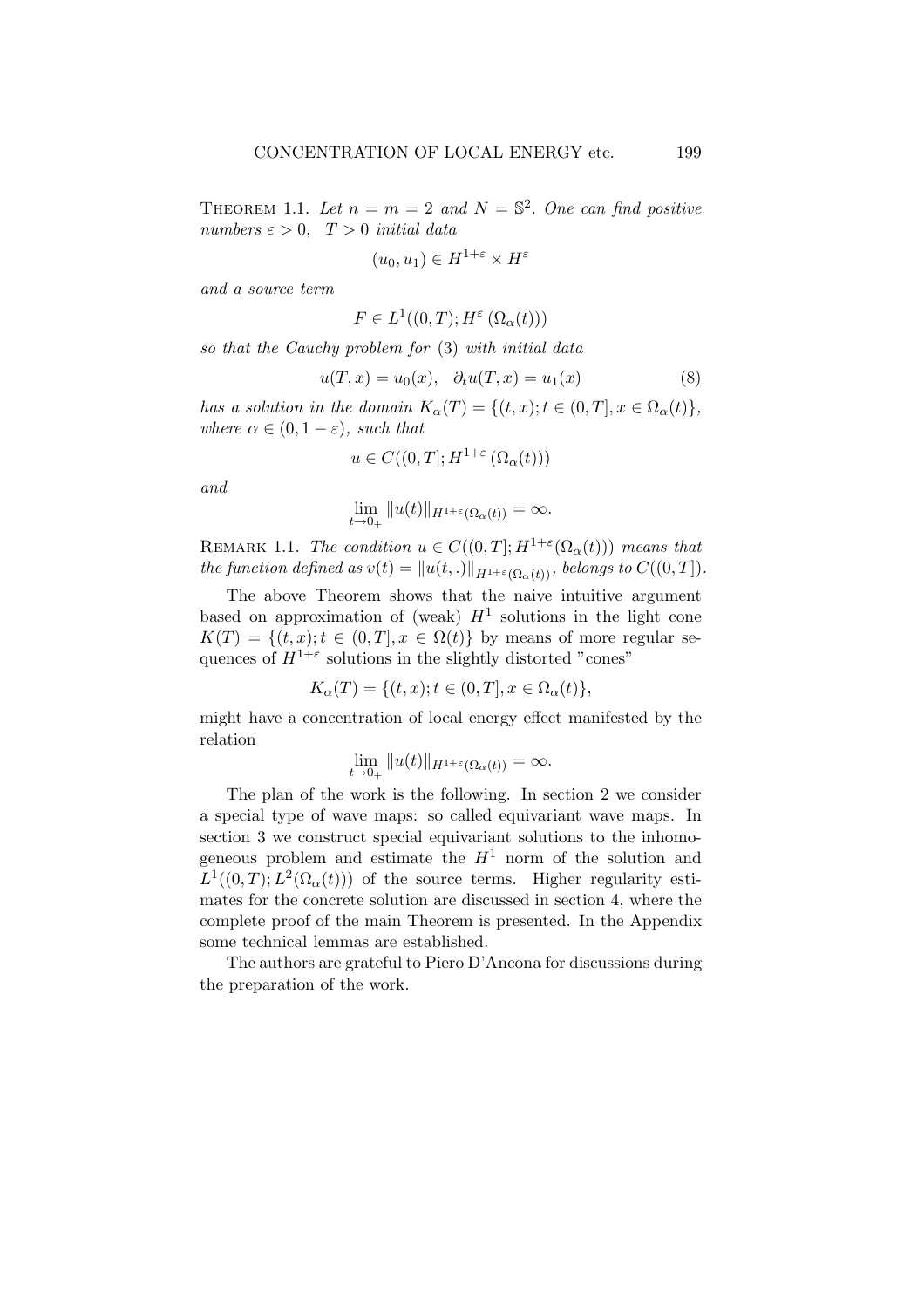### 2. Harmonic maps and special harmonic maps on the sphere

The harmonic maps correspond to the case, when the manifold  $M$  is  $m-$  dimensional Riemannian manifold equipped with metric  $\sigma$ . The target is  $(N, g)$  and as before it is n - dimensional manifold endowed with Riemannian metric  $q$ . The harmonic map is a map that satisfies the equation

$$
\sum_{j=1}^{m} D^j \partial_j u = 0,\t\t(9)
$$

where

$$
\partial_j=\frac{\partial}{\partial x^j}
$$

and  $x^j, j = 1, \dots, m$  are the local coordinates on M. Moreover,  $D^j$ is the covariant pull - back derivative in the bundle  $u^*TN$ .

To introduce the energy functional we suppose that  $y^1, \dots, y^n$ are local coordinates on N provided

$$
y^1, \cdots, y^n \in Y
$$

with Y being a small neighborhood of  $0 \in \mathbb{R}^n$ . Given any small neighborhood  $X$  of  $0 \in \mathbb{R}^m$  and any map

$$
U: x = (x^1, \dots, x^m) \in X \to y = (y^1, \dots, y^n) \in Y
$$

we can define locally the energy functional

$$
E(U) = \int_X \sum_{a,b=1}^n \sum_{j,k=1}^m \sigma^{jk}(x) g_{ab}(y) \partial_j y^a(x) \partial_k y^b(x) \sqrt{\sigma} dx.
$$

To simplify further the calculations we use the summation convention for repeated indices so

$$
E(U) = \int_X \sigma^{jk}(x) g_{ab}(y) \partial_j y^a(x) \partial_k y^b(x) \sqrt{\sigma} dx.
$$
 (10)

The Euler-Lagrange equation associated with this functional has the form

$$
-2g_{ab}\partial_k(\sigma^{jk}\sqrt{\sigma}\partial_j y^b) - 2\partial_c g_{ab}\partial_k y^c \sigma^{jk}\sqrt{\sigma}\partial_j y^b +
$$
  
+ 
$$
(\partial_a g_{bc}\partial_j y^c \sigma^{jk}\sqrt{\sigma}\partial_k y^b) = 0.
$$
 (11)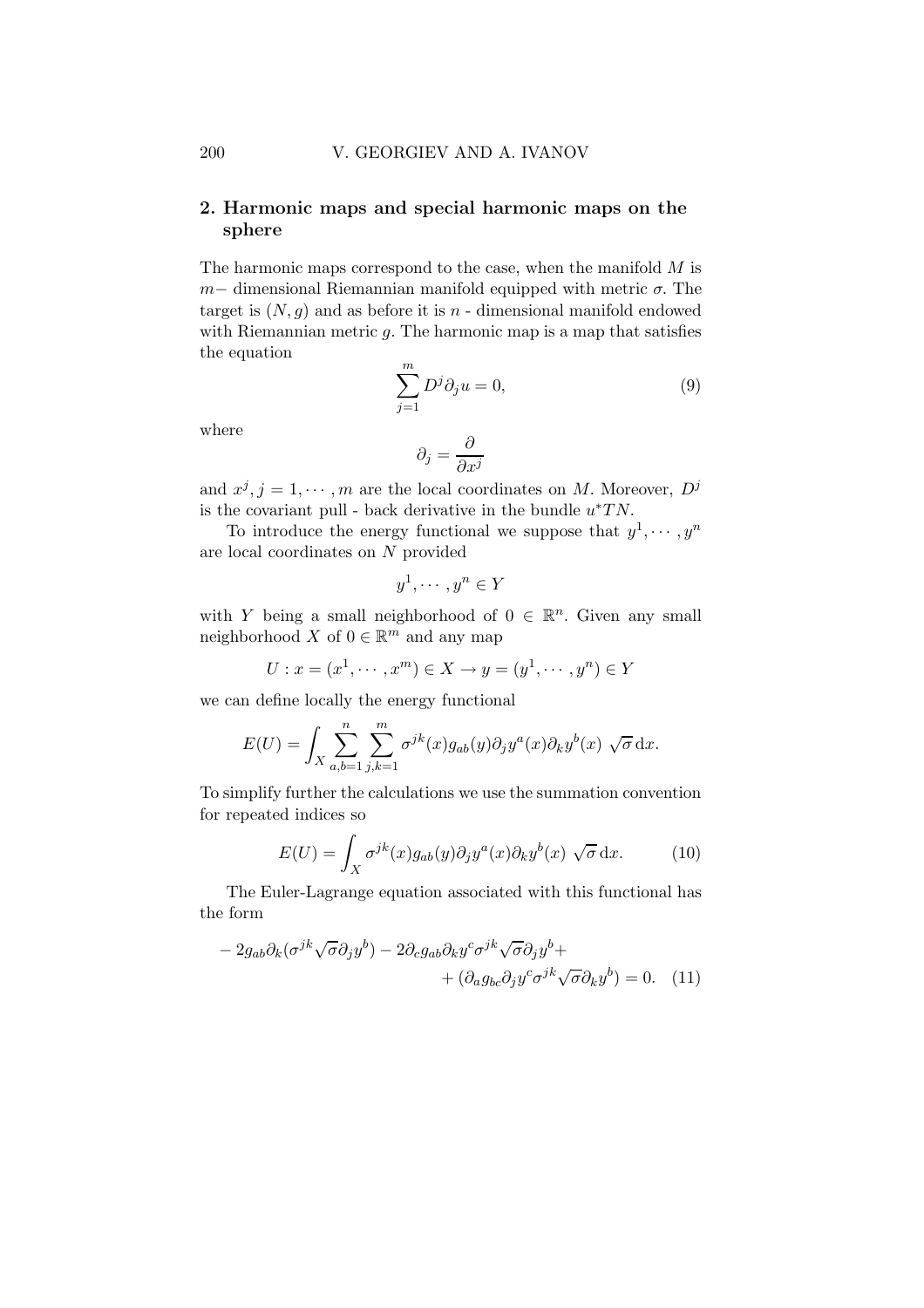Since the Laplace-Beltrami operator  $\Delta_M$  has local representation

$$
\Delta_M = \sum_{j,k=1}^m \frac{1}{\sqrt{\sigma}} \partial_j \sqrt{\sigma} \sigma^{jk} \partial_k, \qquad (12)
$$

where

$$
\sigma = \det (\sigma_{jk}),
$$

we may write :

$$
g_{ab}\Delta_M y^b + \partial_c g_{ab}\partial_k y^c \sigma^{jk}\partial_j y^b - \frac{1}{2}(\partial_a g_{bc}\partial_j y^c \sigma^{jk}\partial_k y^b) = 0, \quad (13)
$$

The Christoffel symbols are given by the following expression:

$$
\gamma_{c;ab} = \frac{1}{2} (\partial_a g_{bc} + \partial_b g_{ac} - \partial_c g_{ab}).
$$
\n(14)

If we write

$$
\partial_c g_{ab} \partial_k y^c \sigma^{kj} \partial_j y^b = \frac{1}{2} (\partial_c g_{ba} \partial_k y^c \sigma^{kj} \partial_j y^b + \partial_b g_{ac} \partial_k y^c \sigma^{kj} \partial_j y^b)
$$

and use the expression of Christoffel symbols, then we arrive at the following equation

$$
g_{ab}\Delta_M y^b + \gamma_{a;bc}\partial_k u^b \sigma^{jk}(x)\partial_j u^c = 0.
$$

Raising the index  $a$ , we obtain

$$
\Delta_M y^a + \gamma^a_{bc} \partial_k y^b \sigma^{jk}(x) \partial_j y^c = 0.
$$
 (15)

By the Nash embedding theorem, we may assume that the target N is embedded in some  $\mathbb{R}^d$  for d large enough. So, our u is given by d - dimensional vector  $u = (u_1, ..., u_d)$  and the local coordinates  $y^1, \dots, y^n$  on N enables one to parameterize locally the manifold N as follows

$$
u = u(y), \quad y \in Y.
$$

To simplify the further calculations we shall assume that  $d =$  $n+1$ , i.e. N is a surface in  $\mathbb{R}^d$ . The Riemannian metric g on N is induced by the Euclidean metric on  $\mathbb{R}^d$  i.e.

$$
g_{ab} = \langle \partial_{y^a} u, \partial_{y^b} u \rangle_{\mathbb{R}^d},\tag{16}
$$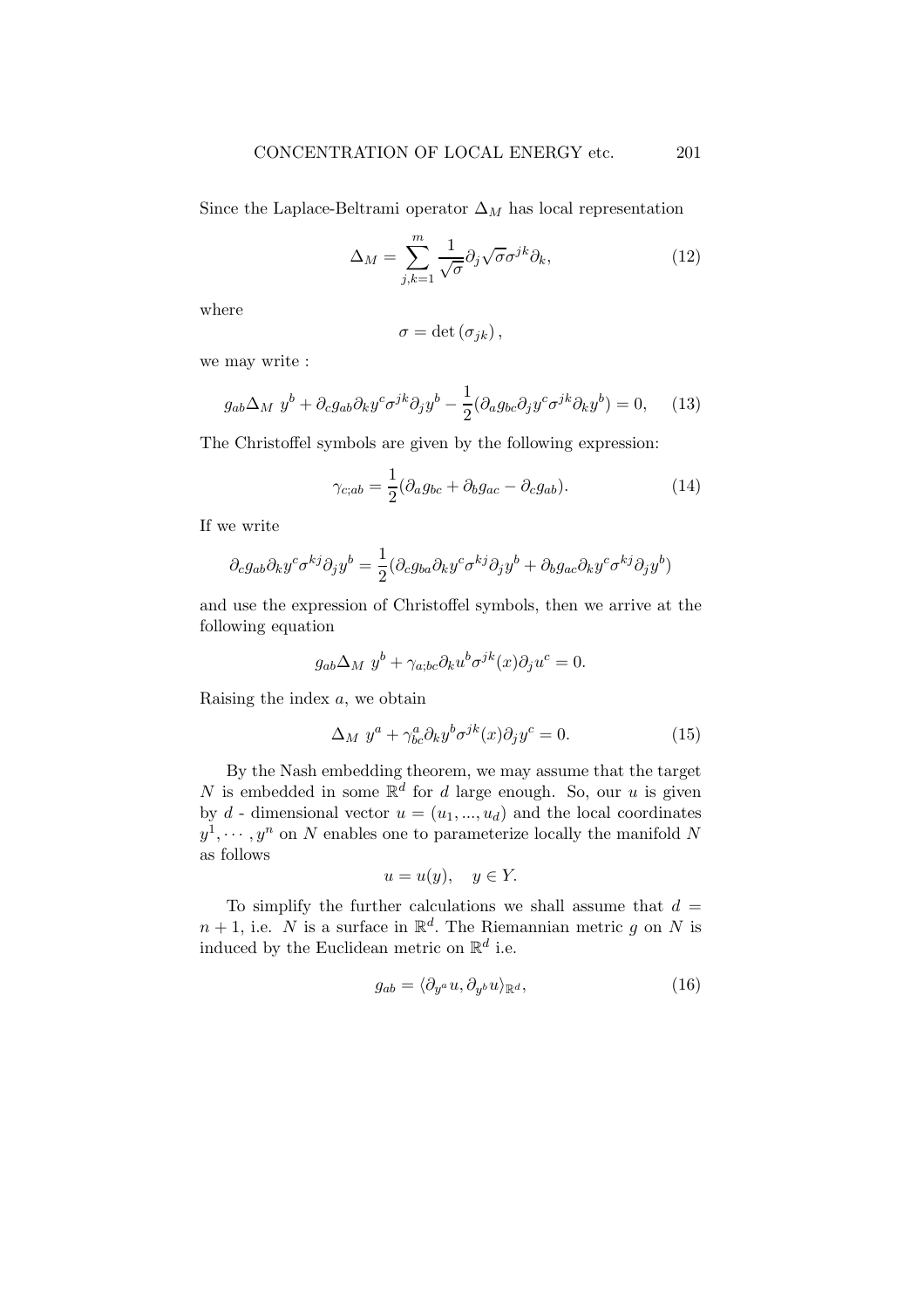where  $\langle \cdot, \cdot \rangle_{\mathbb{R}^d}$  is the scalar product in  $\mathbb{R}^d$ .

Then the intrinsic equation (15) can be rewritten in extrinsic form

$$
\Delta_M u + \sum_{j,k=1}^m \sigma^{jk} B(u)(\partial_j u, \partial_k u) = 0,
$$
\n(17)

where

$$
B(p): T_p N \times T_p N \to T_p N^{\perp}
$$

is the second fundamental form on  $N \subset \mathbb{R}^d$  and  $\Delta_M$  is the Laplace-Beltrami operator on the manifold  $M$ . Recall that the second fundamental form is defined by

$$
B(u)(v, w) = \sum_{a, c=1}^{n} b_{ac}(u)v^{a}w^{c}\nu(u)
$$
 (18)

for any two vectors  $v, w \in T_pN$  with coefficients  $b_{ac}$  defined as follows (see [9], Chapter 7, section 3, example 3.3)

$$
b_{ac} = -\langle \partial_{y^a} \partial_{y^c} u(y), \nu(u(y)) \rangle_{\mathbb{R}^d}, \ a, c = 1, \cdots, n,
$$
 (19)

where  $\nu(u)$  is the unit normal at  $u \in N$ . In the above local representation we have used a local basis  $dy^1, \dots, dy^n$  in  $T_pN$ , which is dual to the basis of vector fields  $\partial_{y^1}, \cdots, \partial_{y^n}$  so that

$$
v = \sum_{j=1}^{n} v_j dy^j
$$
,  $w = \sum_{j=1}^{n} w_j dy^j$ .

To verify the above assertion it is sufficient to rewrite the energy functional in (10) as follows

$$
E(U) = \int_X \sigma^{jk}(x) \langle \partial_j u(y(x)) \partial_k u(y(x)) \rangle_{\mathbb{R}^d} \sqrt{\sigma} \, \mathrm{d}x. \tag{20}
$$

Taking the extremum of this integral over  $u \in H^1$ , such that  $u(y) \in$  $N$  we obtain the Euler - Lagrange equation with Lagrange multiplier

$$
\Delta_M u = -\mu \nu(u),\tag{21}
$$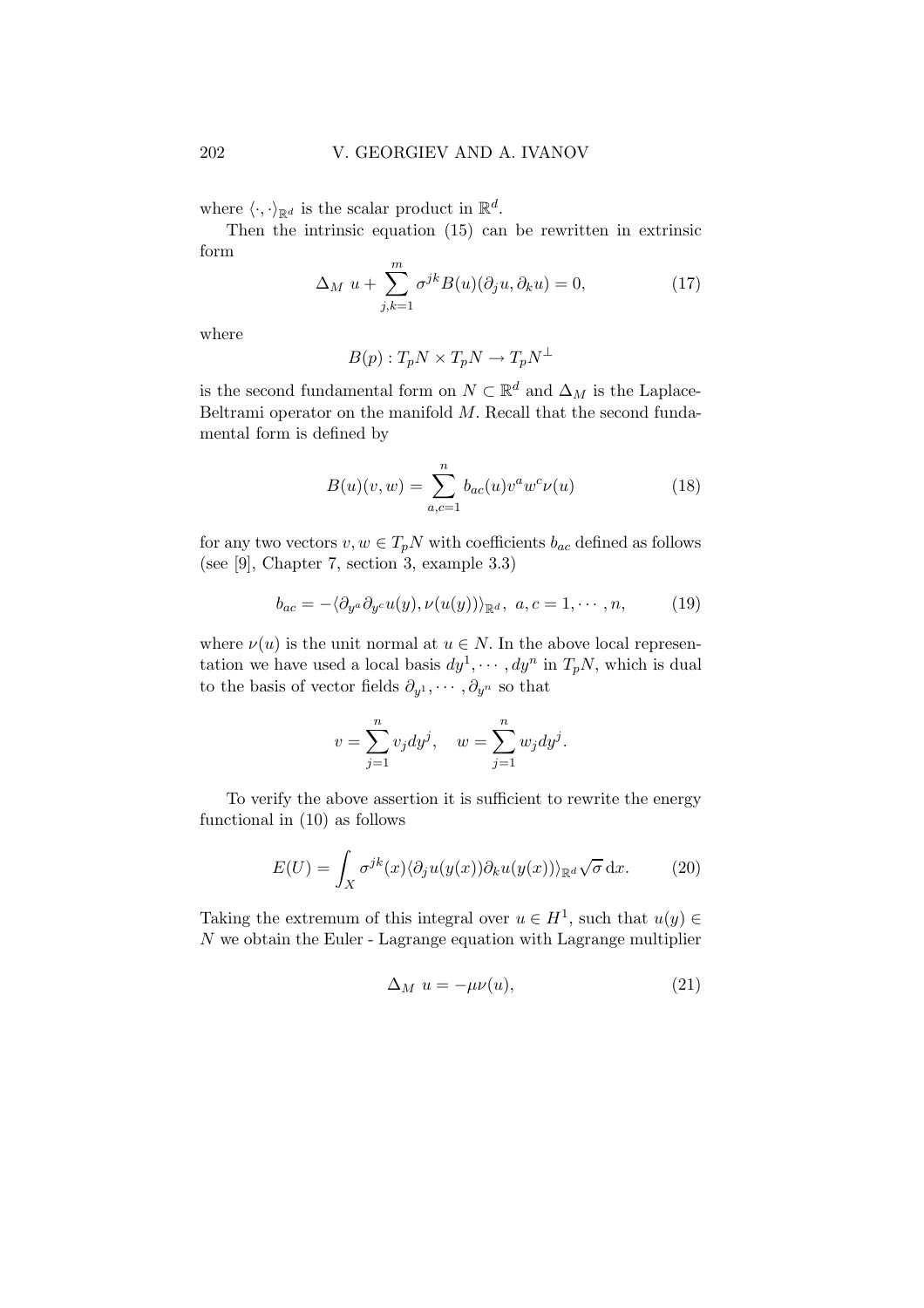where the Lagrange multiplier  $\mu$  can be obtained by scalar multiplication with  $u$ , i.e.

$$
\mu = -\frac{1}{\sqrt{\sigma}} \langle \partial_j \sqrt{\sigma} \; \sigma^{jk} \partial_k u, \nu \rangle_{\mathbb{R}^d}.
$$

Using the property

$$
\partial_k u \in T_u(N), \ \nu(u) \in T_u(N)^{\perp},
$$

we get

$$
\mu = -\langle \sigma^{jk} \partial_{y^a} \partial_{y^c} u, \nu \rangle_{\mathbb{R}^d} \partial_j y^a \partial_k y^c.
$$

Now the definition (19) of the second fundamental form leads to (17).

From now on we restrict our attention to the simplest case when  $M = \mathbb{S}^{m-1} = N$ . Then we can assume that the standard metric on  $M = N$  are induced by the embedding

$$
\mathbb{S}^{m-1}\subset\mathbb{R}^m.
$$

If  $\omega \in \mathbb{S}^{m-1}$ , then  $\omega = (\omega_1, \dots, \omega_m) \in \mathbb{R}^m$  and  $|\omega| = 1$ . We shall denote by  $\kappa = (\kappa_1, \cdots, \kappa_{m-1})$  any local coordinates on  $\mathbb{S}^{m-1}$  and by  $x = (x_1, \dots, x_m)$  the coordinates on  $\mathbb{R}^m$ . The standard metric on  $\mathbb{S}^{m-1}$  is induced by the embedding and has the form

$$
\sum_{j,k=1}^{m-1} \sigma_{jk}(\kappa) d\kappa_j d\kappa_k
$$

with respect to local coordinates  $\kappa_1, \cdots, \kappa_{m-1}$ . Introducing spherical coordinates

$$
r = |x|, \ \omega = \frac{x}{|x|} \in \mathbb{S}^{m-1},
$$

we have the following decomposition of the Laplace operator in  $\mathbb{R}^m$ 

$$
\Delta_x = \partial_r^2 + \frac{m-1}{r} \partial_r + \frac{1}{r^2} \Delta_{\mathbb{S}^{m-1}}.
$$
\n(22)

Then the intrinsic form of harmonic map equation in (15) implies that a local map

$$
\kappa = (\kappa_1, \cdots, \kappa_{m-1}) \longrightarrow \lambda = \lambda(\kappa) = (\lambda^1, \cdots, \lambda^{m-1})
$$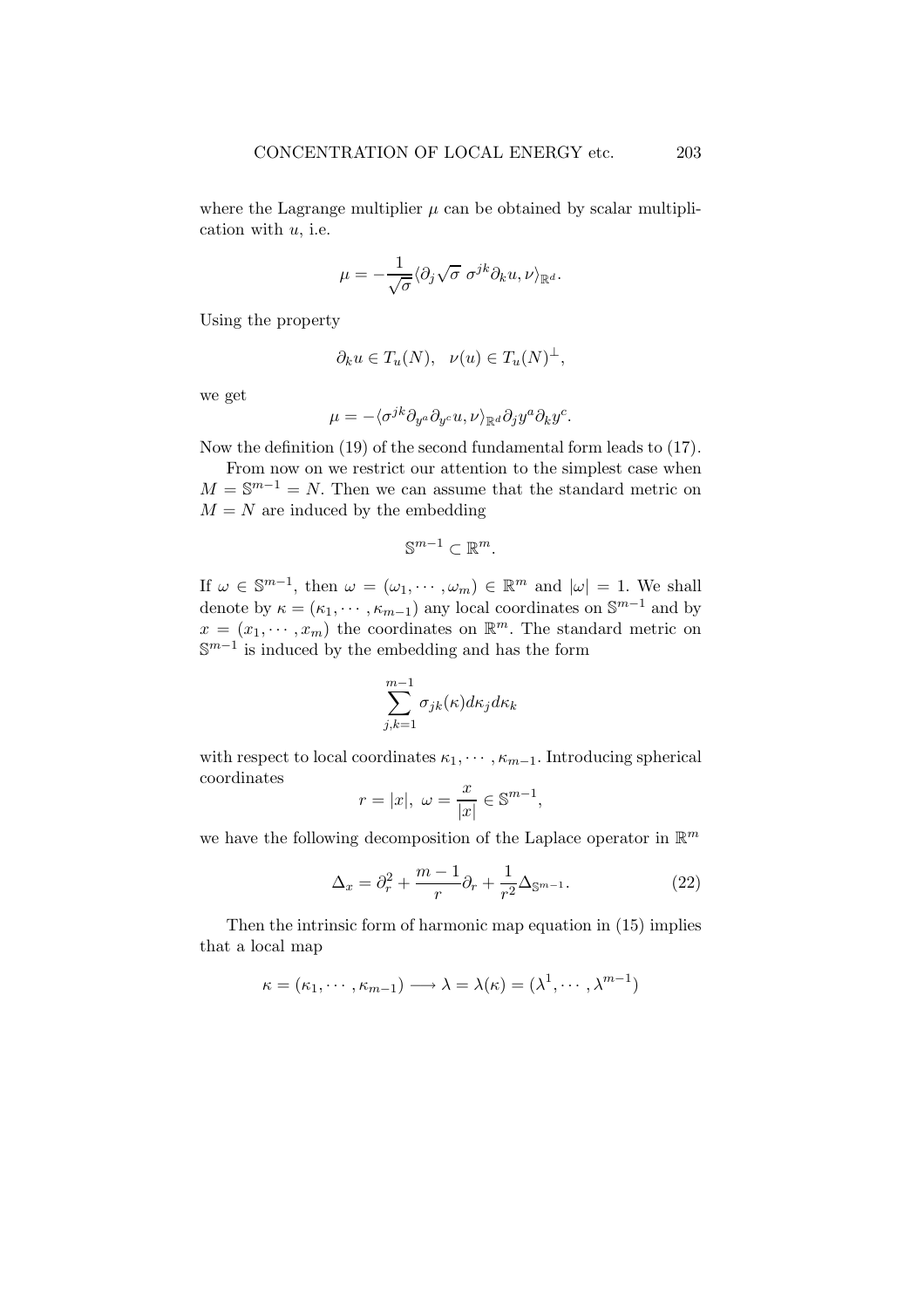is (locally) a harmonic map if

$$
\Delta_M \lambda^a + \sum_{j,k=1}^{m-1} \sum_{b,c=1}^{m-1} \gamma_{bc}^a(\lambda) \sigma^{jk}(\kappa) \partial_{\kappa_k} \lambda^b \partial_{\kappa_j} \lambda^c = 0, \tag{23}
$$

where  $a = 1, \dots, m - 1$ . The embedding

$$
\mathbb{S}^{m-1}\subset\mathbb{R}^m
$$

enables us to consider the corresponding diffeomorphism

$$
\lambda \in \mathbb{R}^{m-1} \longrightarrow \theta = \theta(\lambda) \in \mathbb{S}^{m-1}
$$
 (24)

that maps a small neighborhood of the origin in  $\mathbb{R}^{m-1}$  onto small neighborhood on the sphere  $\mathbb{S}^{m-1}$ . Then the equation (21) shows that a map

$$
\kappa = (\kappa_1, \cdots, \kappa_{m-1}) \longrightarrow \theta = \theta(\kappa) = (\theta_1, \cdots, \theta_m) \in \mathbb{S}^{m-1}
$$

is (locally) a harmonic map if

$$
\Delta_{\mathbb{S}^{m-1}} \theta = -K\theta,\tag{25}
$$

where  $K > 0$  is a constant.

Lemma 2.1. Let

$$
\kappa = (\kappa_1, \cdots, \kappa_{m-1}) \longrightarrow \theta = \theta(\kappa) = (\theta_1, \cdots, \theta_m) \in \mathbb{S}^{m-1}
$$

be a local  $C^2$  solution to

$$
\Delta_{\mathbb{S}^{m-1}} \theta = -K\theta,\tag{26}
$$

where  $K > 0$  is a constant. Then

$$
K = \sum_{j,k=1}^{m-1} \sigma^{jk}(\kappa) \langle \partial_{\kappa_j} \theta, \partial_{\kappa_k} \theta \rangle_{\mathbb{R}^m}
$$
 (27)

and

$$
K = \sum_{b,c=1}^{m-1} \sum_{j,k=1}^{m-1} \sigma_{bc}(\lambda) \sigma^{jk}(\kappa) \partial_{\kappa_j} \lambda^b \partial_{\kappa_k} \lambda^c, \tag{28}
$$

where

$$
\lambda(\kappa) = \theta^{-1}\theta(\kappa) \tag{29}
$$

and  $\theta^{-1}$  is the diffeomorphism inverse to (24).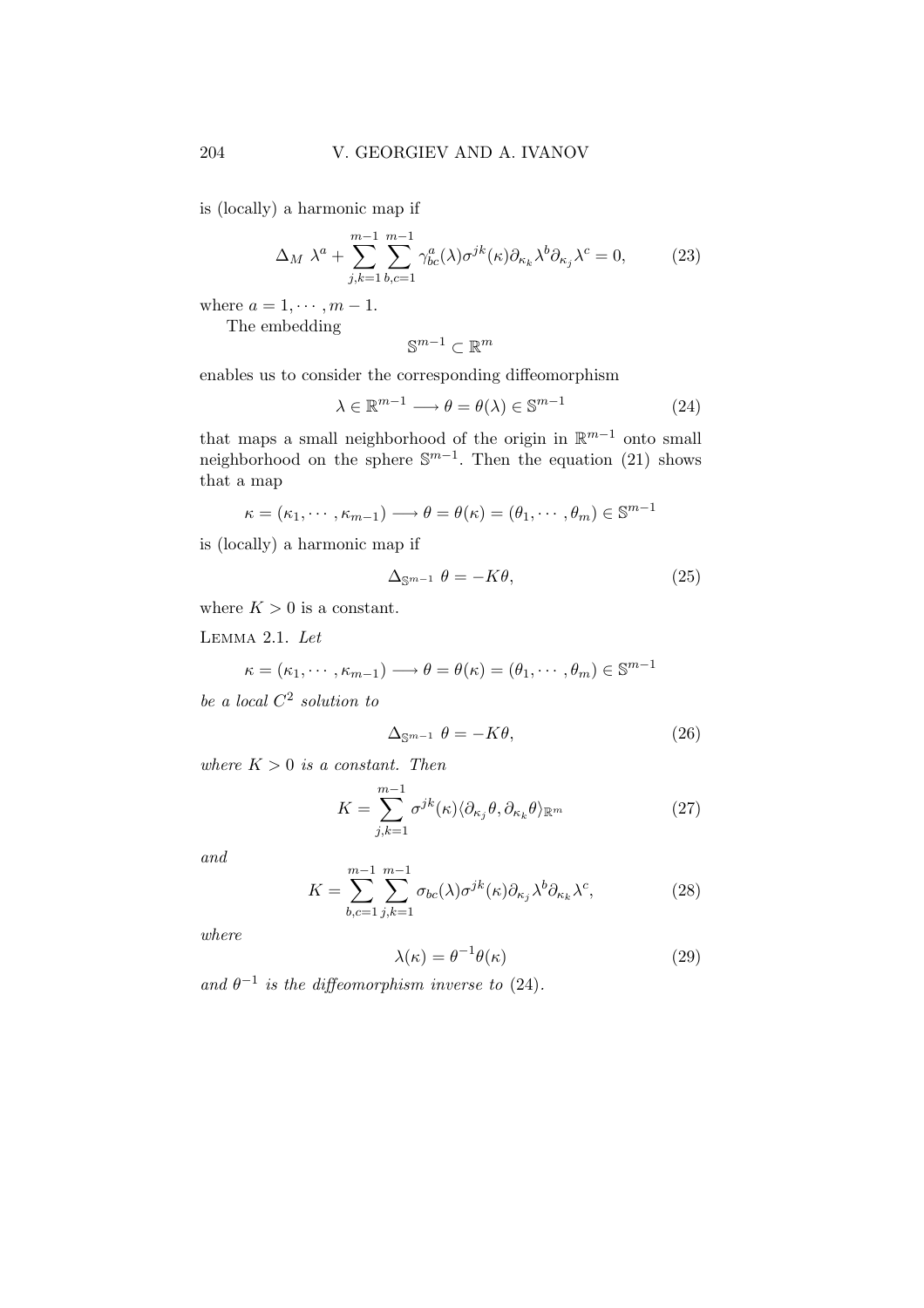REMARK 2.1. The map (29) in the above Lemma can be extended as a map

$$
\omega \in \mathbb{S}^{m-1} \longrightarrow \lambda(\omega) = (\lambda_1(\omega), \cdots \lambda_{m-1}(\omega)), \tag{30}
$$

since  $\kappa = (\kappa_1, \cdots, \kappa_{m-1})$  are local coordinates on  $\mathbb{S}^{m-1}$ .

*Proof.* Multiplying the equation (26) by  $\theta$ , we get

$$
K=-\langle \Delta_{\mathbb{S}^m}\theta, \theta \rangle_{\mathbb{R}^m},
$$

where (see  $(12)$ )

$$
\Delta_M = \sum_{j,k=1}^{m-1} \frac{1}{\sqrt{\sigma}} \partial_{\kappa_j} \sqrt{\sigma} \sigma^{jk} \partial_{\kappa_k}.
$$
 (31)

From the relation

$$
\langle \theta(\kappa), \theta(\kappa) \rangle_{\mathbb{R}^m} = 1
$$

we obtain

$$
\langle \partial_{\kappa_k} \theta(\kappa), \theta(\kappa) \rangle_{\mathbb{R}^m} = 0
$$

so

$$
K=-\sum_{j,k=1}^{m-1} \sigma^{jk} \langle \partial_{\kappa_j} \partial_{\kappa_k} \theta, \theta \rangle_{\mathbb{R}^m} = \sum_{j,k=1}^{m-1} \sigma^{jk} \langle \partial_{\kappa_j} \theta, \partial_{\kappa_k} \theta \rangle_{\mathbb{R}^m}
$$

and this proves the first relation (27). The second relation (28) follows from

$$
\sigma_{bc}(\lambda)=\langle\partial_{\lambda^b}\theta(\lambda),\partial_{\lambda^c}\theta(\lambda)\rangle_{\mathbb{R}^m}
$$

and the chain rule

$$
\partial_{\kappa_j}\theta = \sum_{b=1}^{m-1} \partial_{\lambda^b}\theta \partial_{\kappa_j}\lambda^b.
$$

This completes the proof of the Lemma.

To find solution to the equation (25) we follow the idea from [6] and shall look for polynomial functions

$$
x = (x_1, \dots, x_m) \in \mathbb{R}^m \longrightarrow P(x) = y = (y_1, \dots, y_n) \in \mathbb{R}^n, \quad (32)
$$

 $\Box$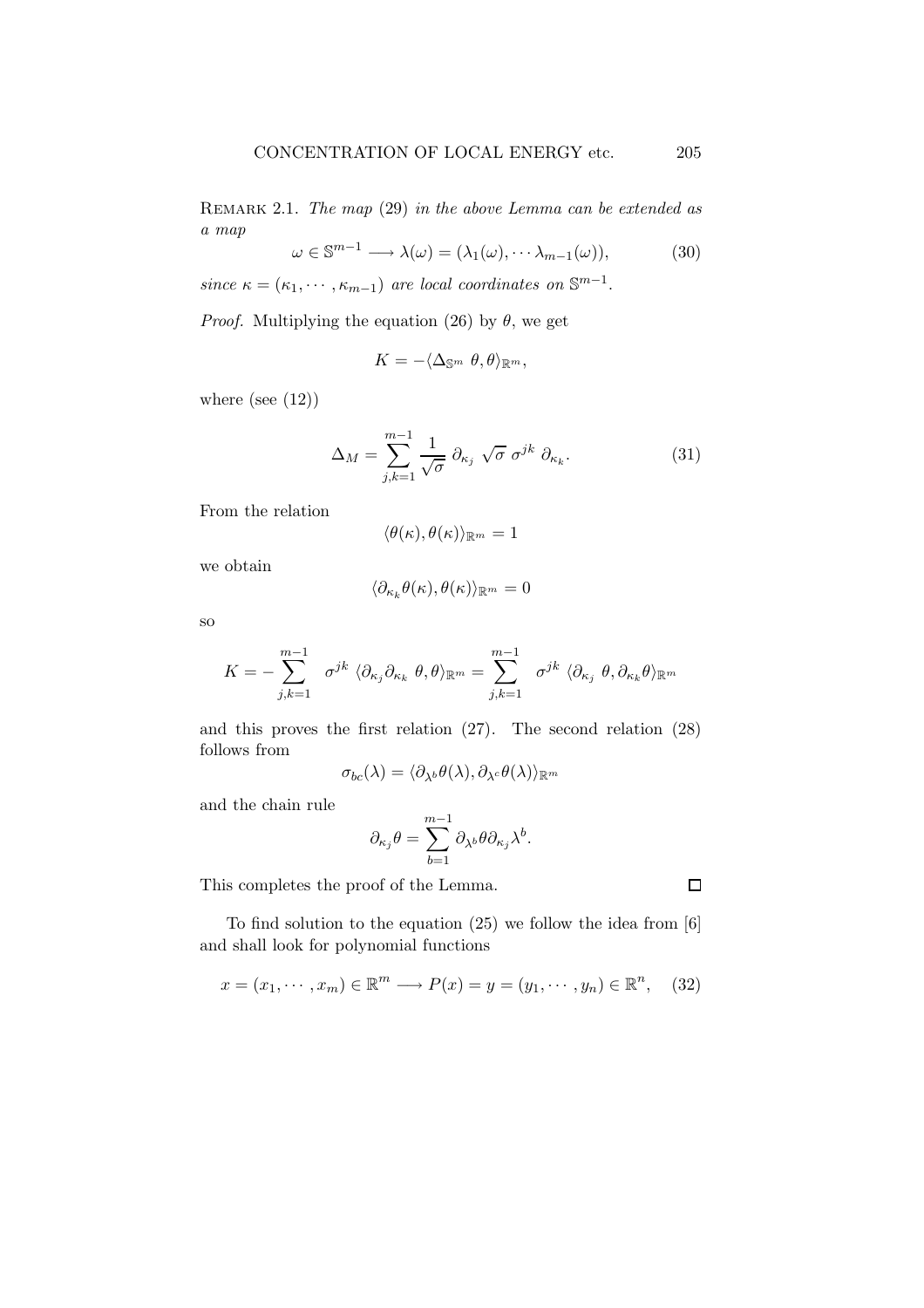such that  $P(x) = (P_1(x), \dots, P_n(x))$  and  $P_j(x)$  are harmonic polynomial in x homogeneous of order  $L \geq 1$ , i.e.

$$
\Delta_{\mathbb{R}^m} P_j(x) = 0 \tag{33}
$$

and such that

$$
(x_1)^2 + \cdots (x_m)^2 = 1 \Rightarrow (P_1(x))^2 + \cdots (P_n(x))^2 = 1.
$$
 (34)

The homogeneity argument shows that (34) is consequence of

$$
(P_1(x))^2 + \cdots (P_n(x))^2 = ((x_1)^2 + \cdots (x_m)^2)^L.
$$
 (35)

Once the above problem (33) and (35) is solved, we can introduce polar coordinates

$$
r=|x|, \ \omega=\frac{x}{|x|}
$$

and set

$$
u(\omega) = P(\omega).
$$

Using the decomposition of the Laplace operator together with (33) and the relation

$$
P_j(x) = r^L P_j(\omega)
$$

and rewrite (33) as

$$
r^{L-2} (L(L-1) + (m-1)L + \Delta_{\mathbb{S}^{m-1}}) P_j(\omega) = 0
$$

so  $u(\omega) = P(\omega)$  satisfies

$$
\Delta_{\mathbb{S}^{m-1}}u = -L(L+m-2)u\tag{36}
$$

so the equation (25) is valid with  $\mu = L(L + m - 2)$ .

First, we consider the case  $n = m = 2$ . Then  $\kappa \in [0, 2\pi)$  can be considered as a local coordinate on  $M = \mathbb{S}^1$  while  $\lambda \in [0, 2\pi)$  is the local coordinate on  $N = \mathbb{S}^1$ . Then  $\Delta_{\mathbb{S}^1} = \partial_{\kappa \kappa}$  and setting

$$
u(\kappa) = (\cos \lambda, \sin \lambda), \quad \lambda = \lambda(\kappa),
$$

the equation (36) becomes

$$
-\sin \lambda \partial_{\kappa \kappa} \lambda - \cos \lambda (\partial_{\kappa} \lambda)^2 = -L^2 \cos \lambda,
$$
  

$$
\cos \lambda \partial_{\kappa \kappa} \lambda - \sin \lambda (\partial_{\kappa} \lambda)^2 = -L^2 \sin \lambda.
$$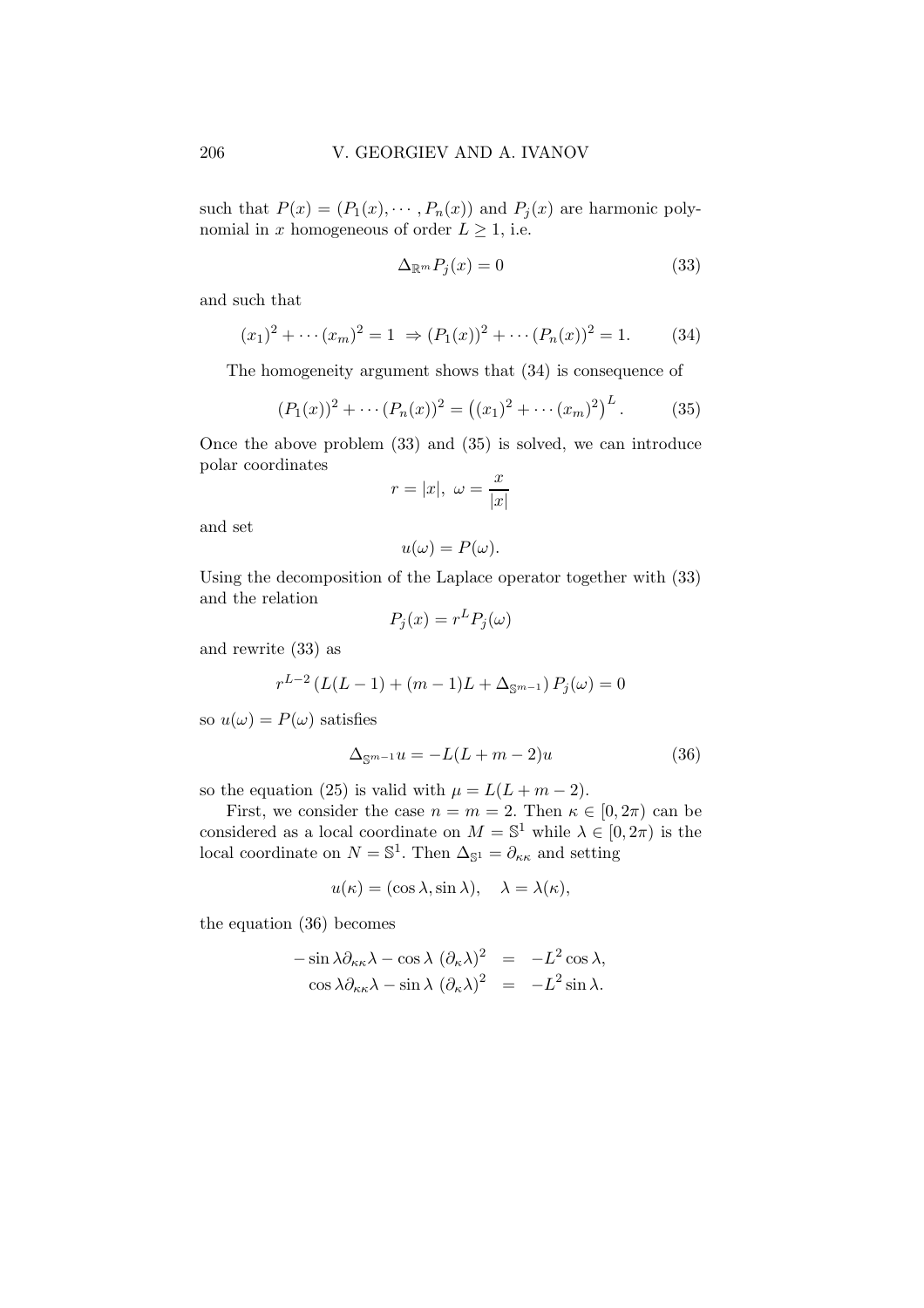An obvious solution is

$$
\lambda=L\kappa.
$$

An alternative approach based on solution of the system (33) and (35) can be found using the embeddings

$$
\mathbb{S}^1 \subset \mathbb{R}^{1+1} = \mathbb{C}.
$$

If  $x_1, x_2$  are the coordinates on  $\mathbb{R}^2$  and we can define the polynomial vector valued function

$$
z = x_1 + ix_2 \longrightarrow P(z) = z^L.
$$

Since  $\Delta_{\mathbb{C}} = 4\partial_z\partial_{\bar{z}},$  we see that  $P(z)$  are harmonic polynomials of order  $L$  so  $(33)$  is satisfied. The property  $(35)$  follows from the obvious relation

$$
|z^L|^2 = |z|^{2L}.
$$

For  $L = 2$  we obtain in particular

$$
P_1(x) = (x_1)^2 - (x_2)^2,
$$
  
\n
$$
P_2(x) = 2x_1x_2.
$$
\n(37)

Next, we consider the case  $m = n = 3$ . For  $L = 1$  we can take  $P_j(x) = x_j$  and see that (33) and (35) are satisfied. For  $L = 2$  we use the argument of the previous case  $m = n = 2$  and see that all polynomials (see (37))

$$
(x_2)^2 - (x_3)^2
$$
,  $(x_3)^2 - (x_1)^2$ ,  $(x_1)^2 - (x_2)^2$ 

as well

$$
x_1x_2, x_2x_3, x_3x_1
$$

are harmonic ones. For this we choose

$$
P_1(x) = a ((x_2)^2 - (x_3)^2) + b (x_1x_2 + x_2x_3 + x_3x_1),
$$
  
\n
$$
P_2(x) = a ((x_3)^2 - (x_1)^2) + b (x_1x_2 + x_2x_3 + x_3x_1),
$$
  
\n
$$
P_3(x) = a ((x_1)^2 - (x_2)^2) + b (x_1x_2 + x_2x_3 + x_3x_1),
$$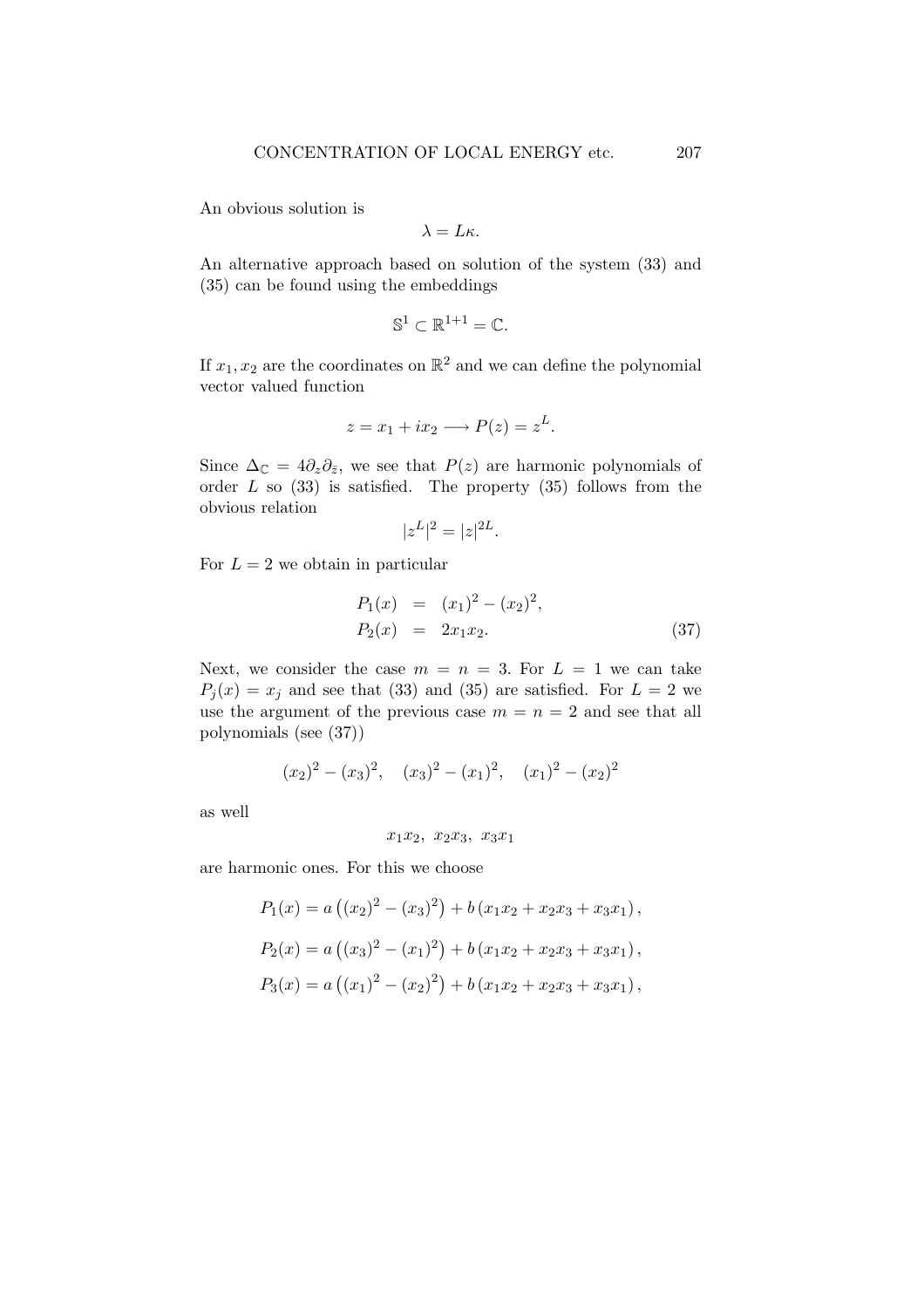where  $a, b$  are suitable constants chosen so that  $(35)$  is fulfilled. Note that

$$
(P_1(x))^2 + (P_2(x))^2 + (P_3(x))^2 =
$$
  
\n
$$
2a^2((x_1)^4 + (x_2)^4 + (x_3)^4) +
$$
  
\n
$$
+ (3b^2 - 2a^2) ((x_1x_2)^2 + (x_2x_3)^2 + (x_3x_1)^2).
$$

Comparing this relation with

$$
((x1)2 + (x2)2 + (x3)2)2 =
$$
  
((x<sub>1</sub>)<sup>4</sup> + (x<sub>2</sub>)<sup>4</sup> + (x<sub>3</sub>)<sup>4</sup>) + 2 ((x<sub>1</sub>x<sub>2</sub>)<sup>2</sup> + (x<sub>2</sub>x<sub>3</sub>)<sup>2</sup> + (x<sub>3</sub>x<sub>1</sub>)<sup>2</sup>)

we see that it is sufficient to take

$$
2a^2 = 1, \ \ 3b^2 - 2a^2 = 2,
$$

i.e.

$$
a = \frac{1}{\sqrt{2}}, \quad b = 1.
$$

With this choice we have

$$
(P_1(x))^2 + (P_2(x))^2 + (P_3(x))^2 = ((x_1)^2 + (x_2)^2 + (x_3)^2)^2
$$

so (35) is satisfied with  $L = 2$ . For higher dimensional case  $L \geq 3$  or for  $n \geq m \geq 3$  the existence of harmonic polynomial maps satisfying (33) and (35) is discussed in [6]. For our considerations concerning the concentration of local energy for two dimensional wave maps only the case  $n = m = 2$  is sufficient.

# 3. Equivariant wave maps and construction of special solutions

In this section we shall derive briefly the wave map equation and shall construct a special class of equivariant wave maps that solve the inhomogeneous problem (3).

The equation (1) is the Euler-Lagrange equation related to the density

$$
\langle \partial_{\alpha} u, \partial^{\alpha} u \rangle_{g(u)} \tag{38}
$$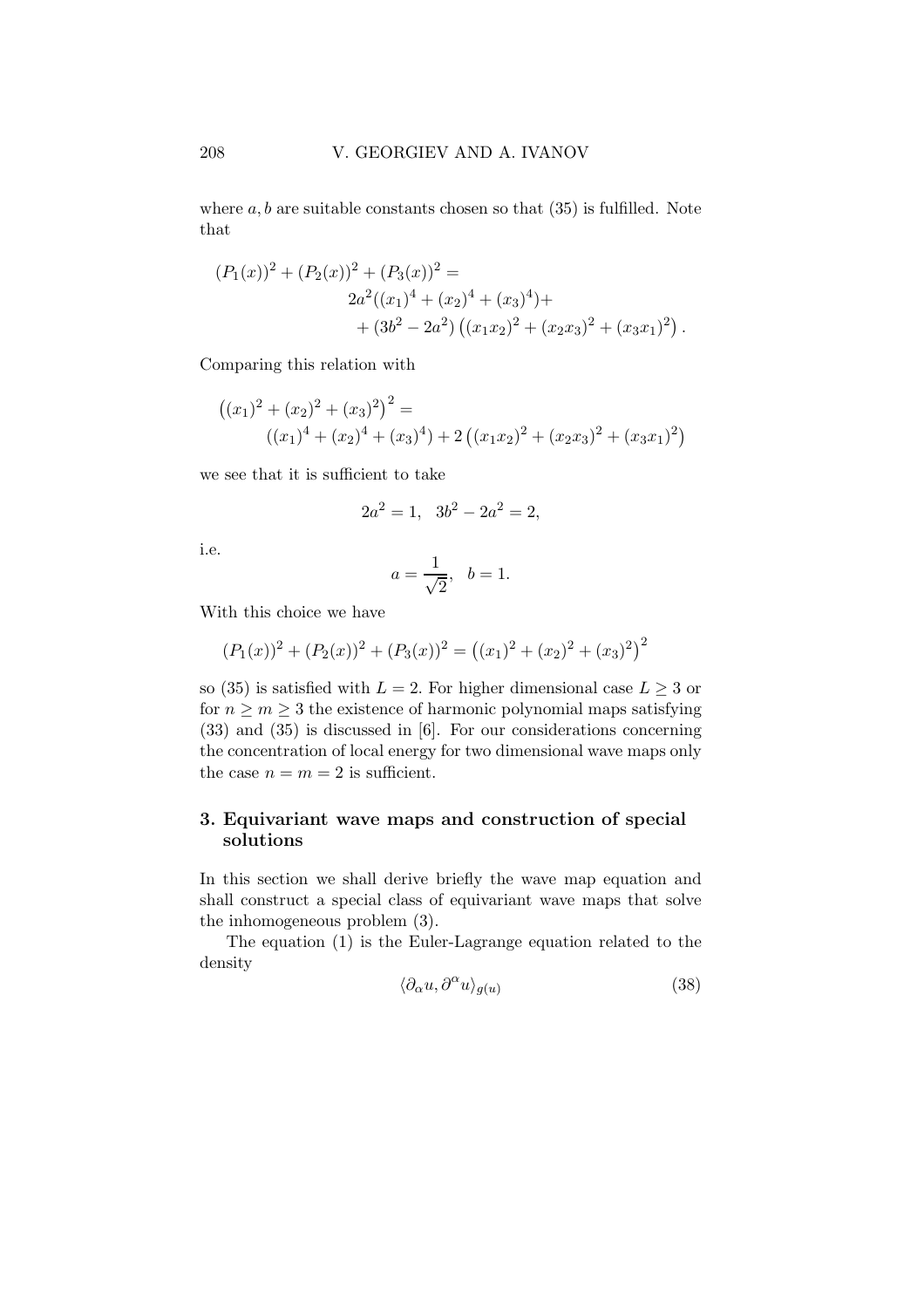that in small neighborhood of a fixed  $u_0 \in N$  has the form

$$
\langle \partial_{\alpha} u, \partial^{\alpha} u \rangle_{g(u)} = h^{\alpha \beta} g_{ab} \partial_{\alpha} u^a \partial_{\beta} u^b.
$$

Here and below the Greek indices  $\alpha, \beta$  vary from 0 to m, while the Latin indices  $a, b, c, d$  vary from 1 to n. A summation convention for repeated indices is also assumed.

The corresponding Lagrangian is given by:

$$
L[u] = \int_{\mathbb{M}} h^{\alpha\beta} g_{ab} \partial_{\alpha} u^a \partial_{\beta} u^b.
$$
 (39)

Since we assumed M to be the Minkowski space  $R^{1+m}$  with the standard metric

$$
h = diag(-1, 1, ..., 1),
$$

we can simplify the Lagrangian :

$$
L[u] = \int_{\mathbb{R}^{1+m}} g_{ab} \partial^{\alpha} u^{a} \partial_{\alpha} u^{b}.
$$
 (40)

Then the Euler - Lagrange equations become:

$$
-2\partial_{\alpha}(g_{ab}\partial^{\alpha}u^{b}) + \partial_{\alpha}u^{c}\partial^{\alpha}u^{b}\partial_{a}g_{bc} = 0, \qquad (41)
$$

or equivalently:

$$
-g_{ab}\partial_\alpha\partial^\alpha u^b-\partial_c g_{ab}\partial_\alpha u^c\partial^\alpha u^b+\frac{1}{2}(\partial_a g_{bc}\partial_\alpha u^c\partial^\alpha u^b)=0.
$$

In terms of D'Alembertian we may write :

$$
g_{ab}\Box u^b + \partial_c g_{ab}\partial_\alpha u^c \partial^\alpha u^b - \frac{1}{2}(\partial_a g_{bc}\partial_\alpha u^c \partial^\alpha u^b) = 0, \qquad (42)
$$

where  $\Box = -\partial_{\alpha}\partial^{\alpha} = \partial_0^2 - \partial_1^2 - \dots - \partial_n^2$ . The Christoffel symbols are given by the following expression:

$$
\Gamma_{c;ab} = \frac{1}{2} (\partial_a g_{bc} + \partial_b g_{ac} - \partial_c g_{ab}).
$$
\n(43)

If we write

$$
\partial_c g_{ab} \partial_\alpha u^c \partial^\alpha u^b = \frac{1}{2} (\partial_c g_{ba} \partial_\alpha u^c \partial^\alpha u^b + \partial_b g_{ac} \partial_\alpha u^c \partial^\alpha u^b)
$$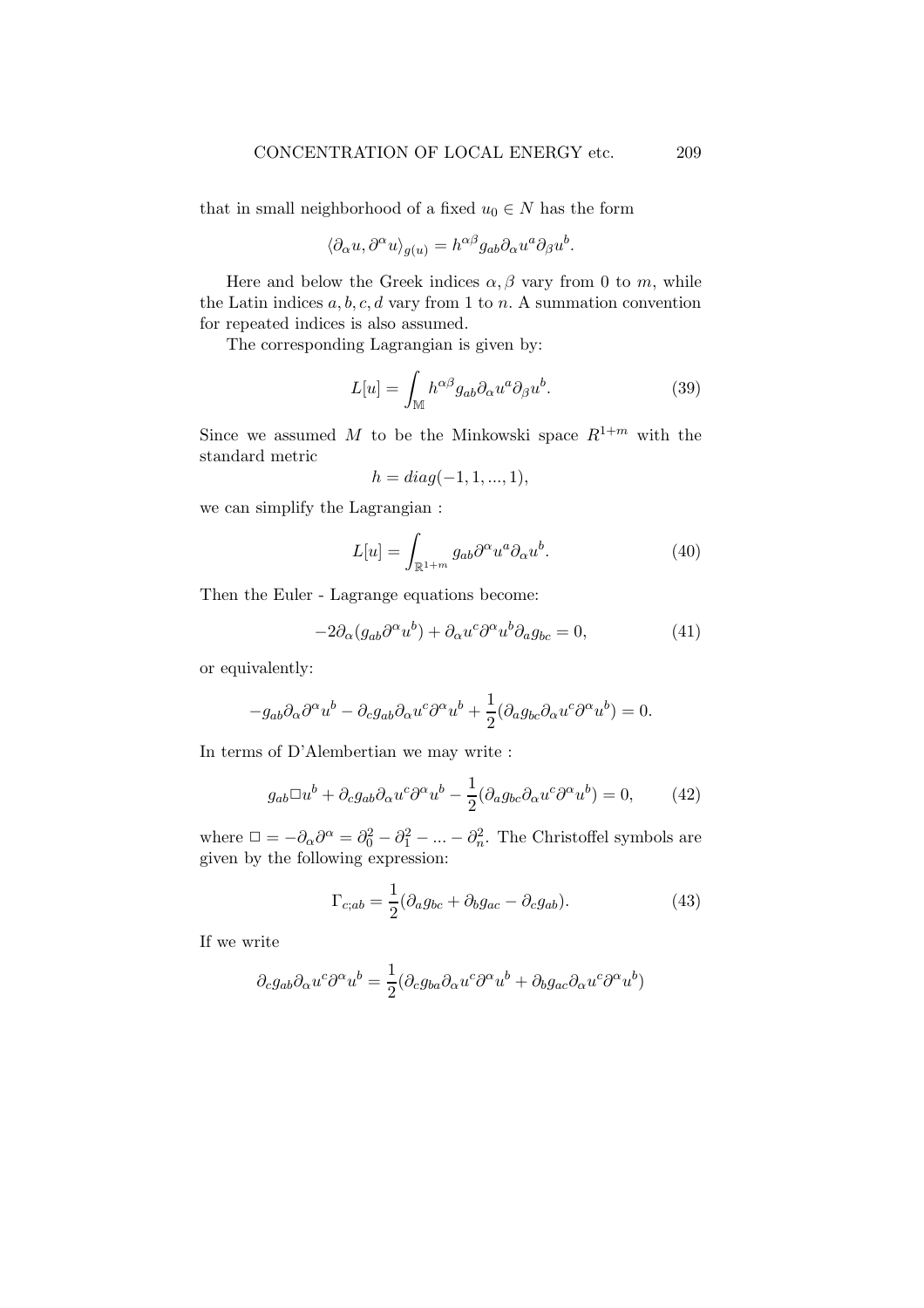and use the expression of Christoffel symbols, then we arrive at the following equation

$$
g_{ab}\Box u^b + \Gamma_{a;bc}\partial_\alpha u^b\partial^\alpha u^c = 0.
$$

Raising the index a, we obtain

$$
\Box u^a + \Gamma^a_{bc} \partial_\alpha u^b \partial^\alpha u^c = 0. \tag{44}
$$

In order to handle the inhomogeneous case, a minor modification of the density (38) is sufficient:

$$
\langle \partial_{\alpha} u, \partial^{\alpha} u \rangle_{g(u)} + \langle F, u \rangle_{g(u)},\tag{45}
$$

where

$$
F: x = (x^0, x^1, \dots, x^m) \in \mathbb{R}^{1+m} \to F(x) \in T_{u(x)}N
$$

is the given source term. The corresponding inhomogeneous problem has the form

$$
\Box u^a + \Gamma^a_{bc} \partial_\alpha u^b \partial^\alpha u^c = F^a. \tag{46}
$$

As in the previous section we can rewrite these equations in extrinsic form. To this purpose assume that  $N$  is a  $n-$  dimensional surface in  $\mathbb{R}^{n+1}$  with metric induced by the Euclidean metric on  $\mathbb{R}^{n+1}$ . Thus u is a  $d = n + 1$ -dimensional vector  $u = (u_1, ..., u_d)$ ; on the other hand, on N we can take local coordinates  $y^1, \dots, y^n$  so that  $N$  is described locally by a chart

$$
u = u(y), \qquad y \in Y \subset \mathbb{R}^n.
$$

The Riemannian metric  $g$  on  $N$  is induced by the Euclidean metric on  $\mathbb{R}^d$  (see (16) of the previous section)

$$
g_{ab} = \langle \partial_{y^a} u, \partial_{y^b} u \rangle_{\mathbb{R}^d},\tag{47}
$$

where  $\langle \cdot, \cdot \rangle_{\mathbb{R}^d}$  is the scalar product in  $\mathbb{R}^d$ .

Then the wave map (locally) is a function

$$
x = (x^0, x^1, \cdots, x^m) \in X \subset \mathbb{R}^{m+1} \longrightarrow y = y(x) \in \mathbb{R}^n
$$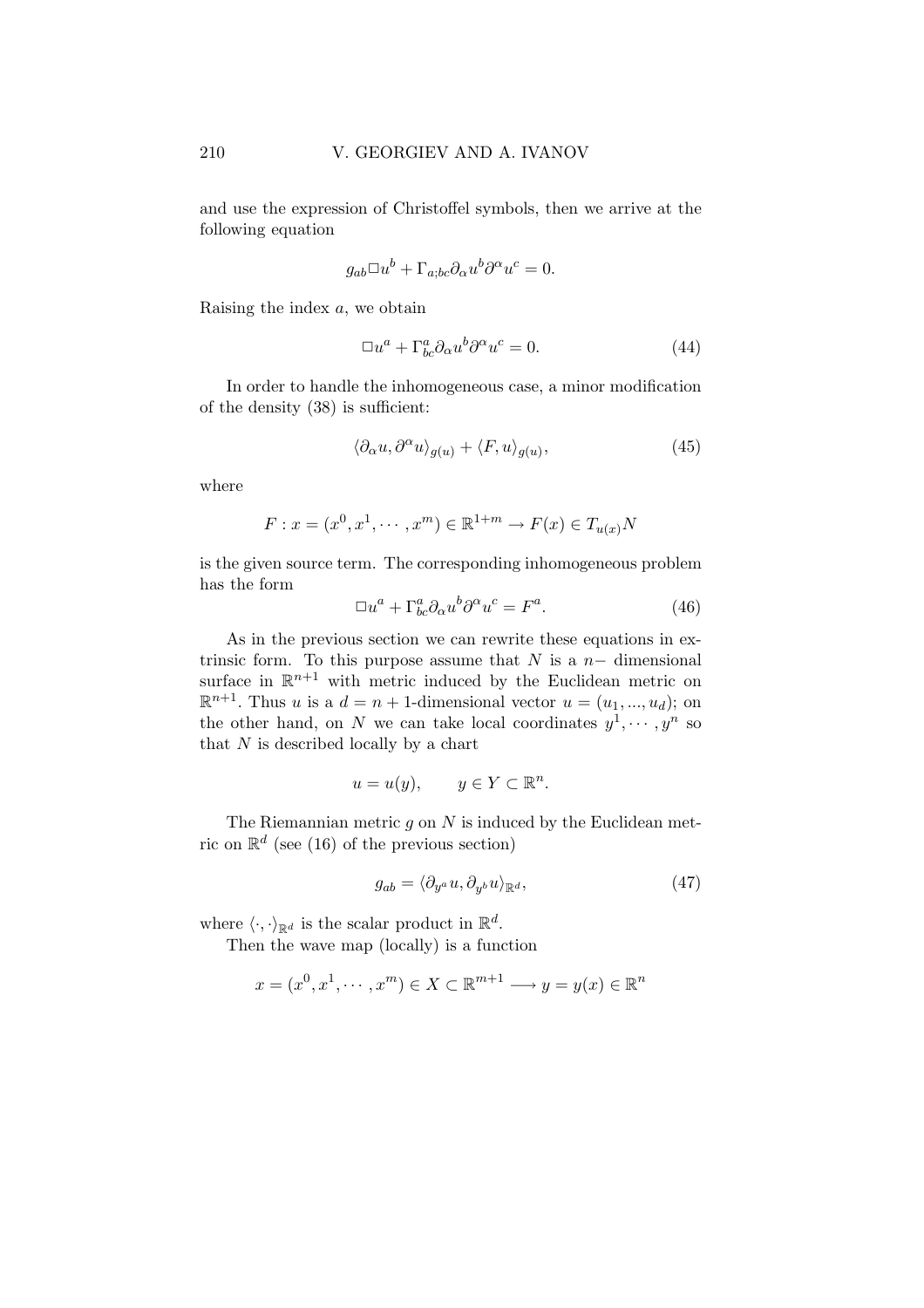defined in a small neighborhood X of the origin in  $\mathbb{R}^{n+1}$ , satisfying the intrinsic equation (46), i.e.

$$
\Box y^a + \Gamma^a_{bc} \partial_\alpha y^b \partial^\alpha y^c = F^a. \tag{48}
$$

It is easy to verify that the wave map

$$
v(x) := u(y(x)), \quad x \in X
$$

satisfies the extrinsic equation

$$
\Box v + \sum_{\alpha,\beta=0}^{m} h^{\alpha\beta} B(v) (\partial_{\alpha} v, \partial_{\beta} v) = 0, \qquad (49)
$$

where

$$
B(p): T_p N \times T_p N \to T_p N^{\perp}
$$

is the second fundamental form of  $N \subset \mathbb{R}^d$ . We recall the explicit form (18) of the second fundamental form from the previous section:

$$
B(u)(v, w) = \sum_{a, c=1}^{n} b_{ac}(u) v^{a} w^{c} \nu(u)
$$
 (50)

for any two vectors  $v, w \in T_pN$ , and with coefficients  $b_{ac}$  defined as follows (see (19))

$$
b_{ac} = -\langle \partial_{y^a} \partial_{y^c} u(y), \nu(u(y)) \rangle_{\mathbb{R}^d}, \quad a, c = 1, \cdots, n; \tag{51}
$$

 $\nu(u)$  denotes as usual the unit normal at  $u \in N$ .

To verify the above claim it is sufficient to rewrite the energy functional in (39) as follows

$$
L[u] = \int_X h^{\alpha\beta} \langle \partial_\alpha u(y(x)) \partial_\beta u(y(x)) \rangle_{\mathbb{R}^d} \, \mathrm{d}x. \tag{52}
$$

Taking the extremum of this integral over  $u \in H^1$ , under the constraint  $u(y) \in N$  we obtain the Euler-Lagrange equation with Lagrange multiplier

$$
\Box u = -\mu\nu(u),\tag{53}
$$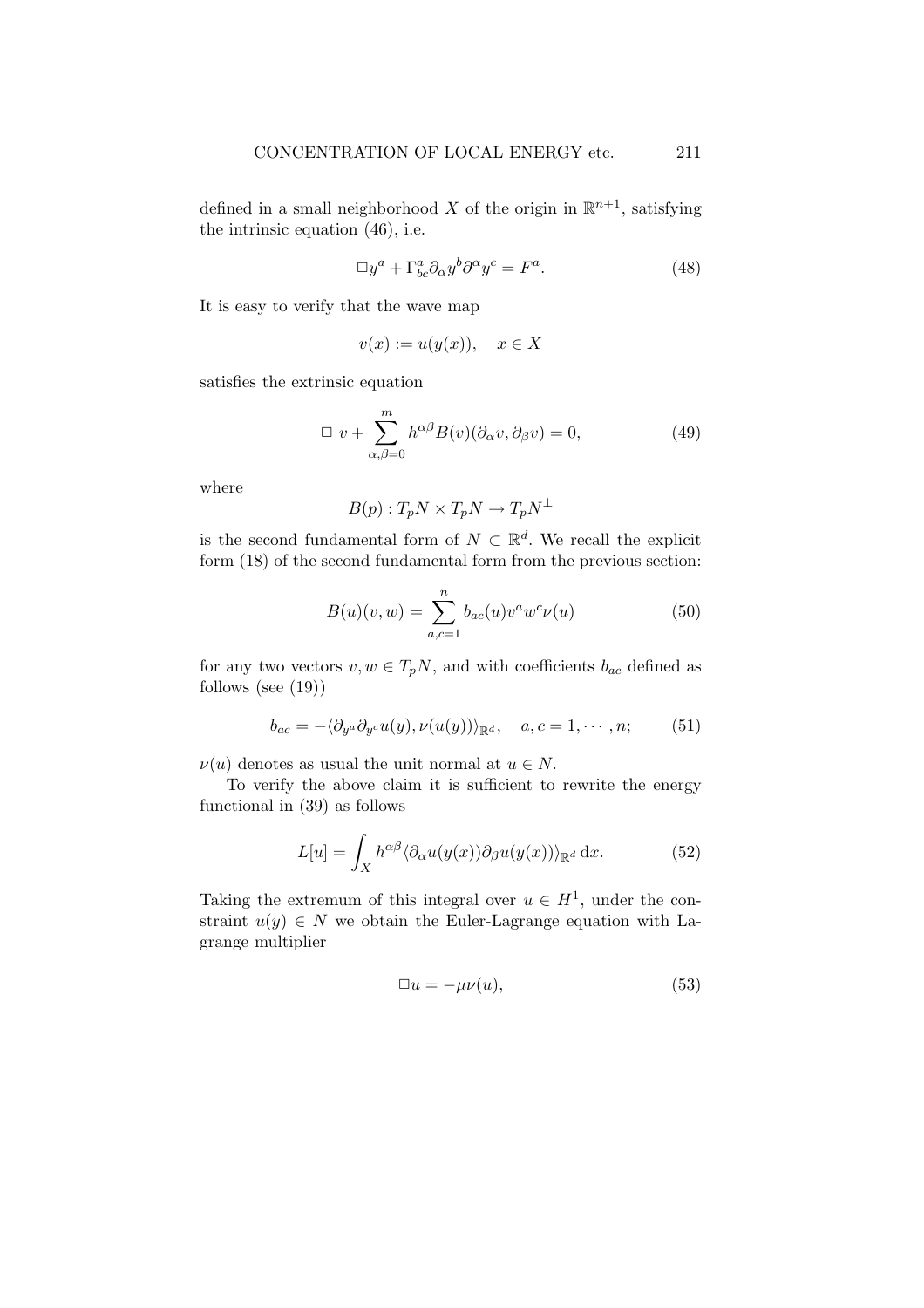where the Lagrange multiplier  $\mu$  can be obtained by scalar multiplication with u:

$$
\mu = h^{\alpha\beta} \langle \partial_{\alpha} \partial_{\beta} u, \nu \rangle_{\mathbb{R}^d}.
$$

Using the property

$$
\partial_{y^k} u \in T_u(N), \quad \nu(u) \in T_u(N)^\perp,
$$

we get

$$
\mu = h^{\alpha\beta} \langle \partial_{y^a} \partial_{y^c} u, \nu \rangle_{\mathbb{R}^d} \partial_{\alpha} y^a \partial_{\beta} y^c.
$$

Now the definition (19) of the second fundamental form leads to (17).

In the case when  $N = \mathbb{S}^n$ , we have  $\nu(u) = u$ , and equation (49) simplifies to

$$
\Box u - \sum_{\alpha,\beta=0}^{m} h^{\alpha\beta} \langle \partial_{\alpha} u, \partial_{\beta} \rangle_{\mathbb{R}^{n+1}} u = 0.
$$
 (54)

To recall the equivariant wave map ansatz, we shall assume that  $N$  is a smooth  $n$ −dimensional rotationally symmetric, wrapped product manifold defined as  $N = \{(\phi, \lambda); \phi \in (0, \phi^*), \lambda \in \mathbf{S}^{n-1}\}\$  with metric

$$
d\phi^2 + g(\phi)^2 d\sigma^2,\tag{55}
$$

where  $d\sigma^2$  is the standard metric on  $\mathbf{S}^{n-1}$ , i.e.

$$
d\sigma^2 = \sigma_{jk}(\lambda) d\lambda_j d\lambda_k,
$$

while  $(\lambda_1, \ldots, \lambda_{n-1})$  are the local coordinates on  $S^{n-1}$ . In these local coordinates we have

$$
g_{\phi\lambda_j} = 0,
$$
  
\n
$$
g_{\phi\phi} = 1,
$$
  
\n
$$
g_{\lambda_i\lambda_j} = g^2(\phi)\sigma_{ij}(\lambda).
$$
\n(56)

If at least two of indices  $a,b,c$  are  $\phi$ , then (56) implies that  $\Gamma_{a;bc} = 0$ . If only one of indices  $a, b, c$  is  $\phi$ , then  $\Gamma_{\phi, \lambda_i \lambda_j} = -g'(\phi)g(\phi)\sigma_{ij}$  and  $\Gamma_{\lambda_i,\lambda_j\phi} = g'(\phi)g(\phi)\sigma_{ij}$ . Finally,  $\Gamma_{\lambda_i,\lambda_j\lambda_k} = g^2(\phi)\gamma_{i,jk}$  where

$$
\gamma_{i,jk} = \frac{1}{2} \left( \partial_{\lambda_j} \sigma_{ik} + \partial_{\lambda_k} \sigma_{ij} - \partial_{\lambda_i} \sigma_j k \right),\,
$$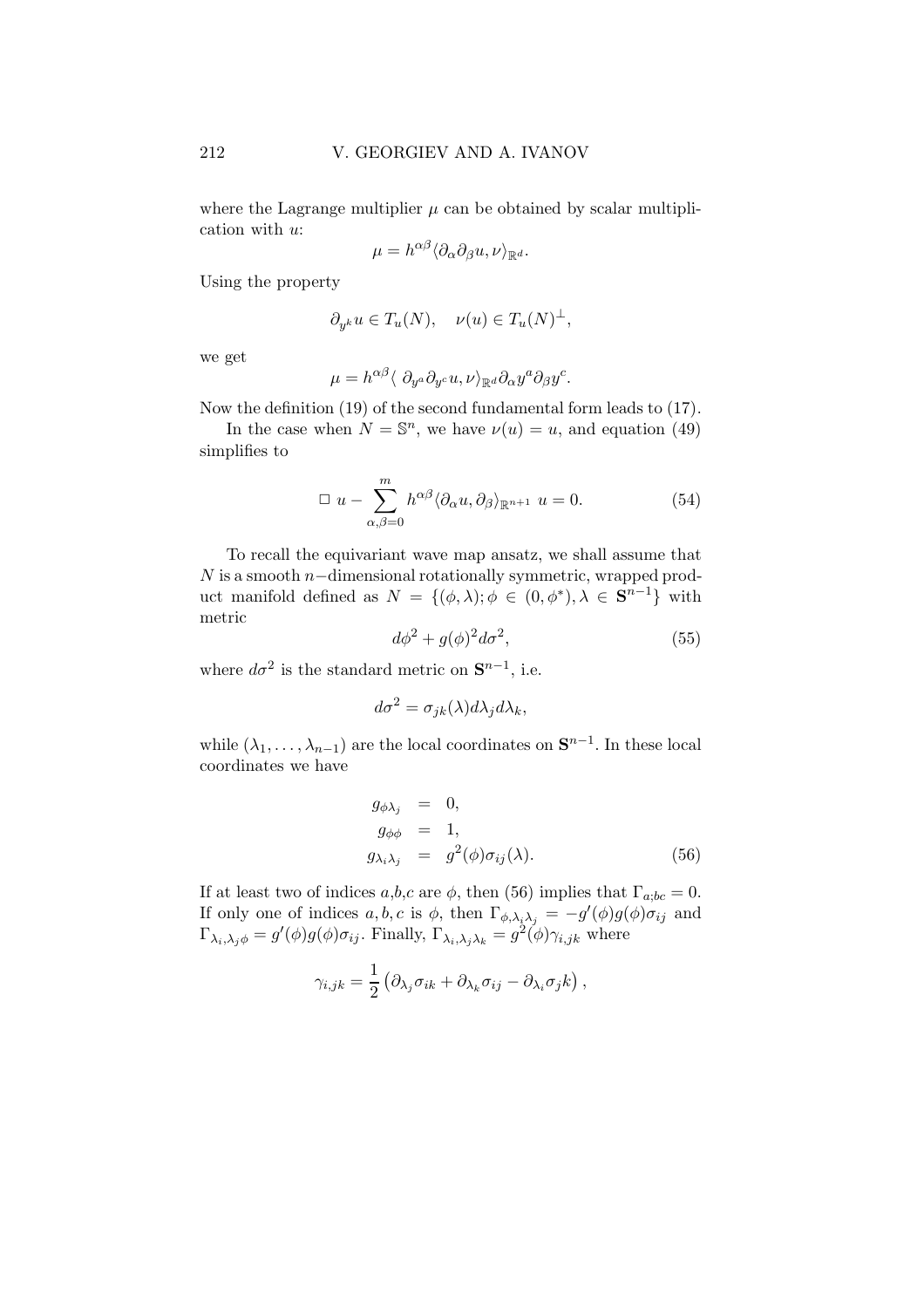are the Christoffel symbols for the metric  $\sigma$ . The equivariant wave map satisfy the following ansatz

$$
u_{\phi}(t,x) = \phi(t,r), \ u_{\lambda_j} = \lambda_j(\omega), \tag{57}
$$

where

$$
\omega \in \mathbf{S}^{m-1} \mapsto \lambda_j(\omega) \in \mathbb{R}, j = 1, \cdots, n-1
$$

is the map of (29).

Recall that this map in the local coordinates

$$
\kappa=(\kappa_1,\cdots,\kappa_{m-1})
$$

on  $\mathbb{S}^{m-1}$  defines a solution to the equation

$$
\Delta_{\mathbb{S}^{m-1}}\lambda^j + K\lambda^j = 0,
$$

where  $K = L(L + m - 2), L \ge 1$  is an integer and

$$
K = \sigma_{bc}(\lambda)\sigma^{jk}(\kappa)\partial_{\kappa_j}\lambda^b\partial_{\kappa_k}\lambda^c,\tag{58}
$$

due to (28) of Lemma 2.1

Choosing  $a = \phi$  in (44) we obtain

$$
\Box \phi + \Gamma^{\phi}_{\lambda^b \lambda^c}(u) \partial_\alpha \lambda^b \partial^\alpha \lambda^c = 0,
$$

where

$$
\Gamma^{\phi}_{\lambda^b \lambda^c}(u) = -g'(\phi)g(\phi)\sigma_{bc}(\lambda).
$$

Note that

$$
\partial_{\alpha}\lambda^{b}\partial^{\alpha}\lambda^{c} = \sigma^{jk}(\kappa)\frac{\partial_{\kappa_{j}}\lambda^{b}\partial_{\kappa_{k}}\lambda^{c}}{r^{2}},
$$

so from (58) we find

$$
\Box \phi + \frac{Kg'(\phi)g(\phi)}{r^2} = 0.
$$
\n(59)

The corresponding inhomogeneous problem is

$$
\Box \phi + \frac{Kg'(\phi)g(\phi)}{r^2} = f.
$$
\n(60)

In the special case, when the target is the two - dimensional sphere  $S^2$ , the metric on  $S^2$  has the form  $d\phi^2 + \sin^2 \phi d\lambda^2$ . Let u: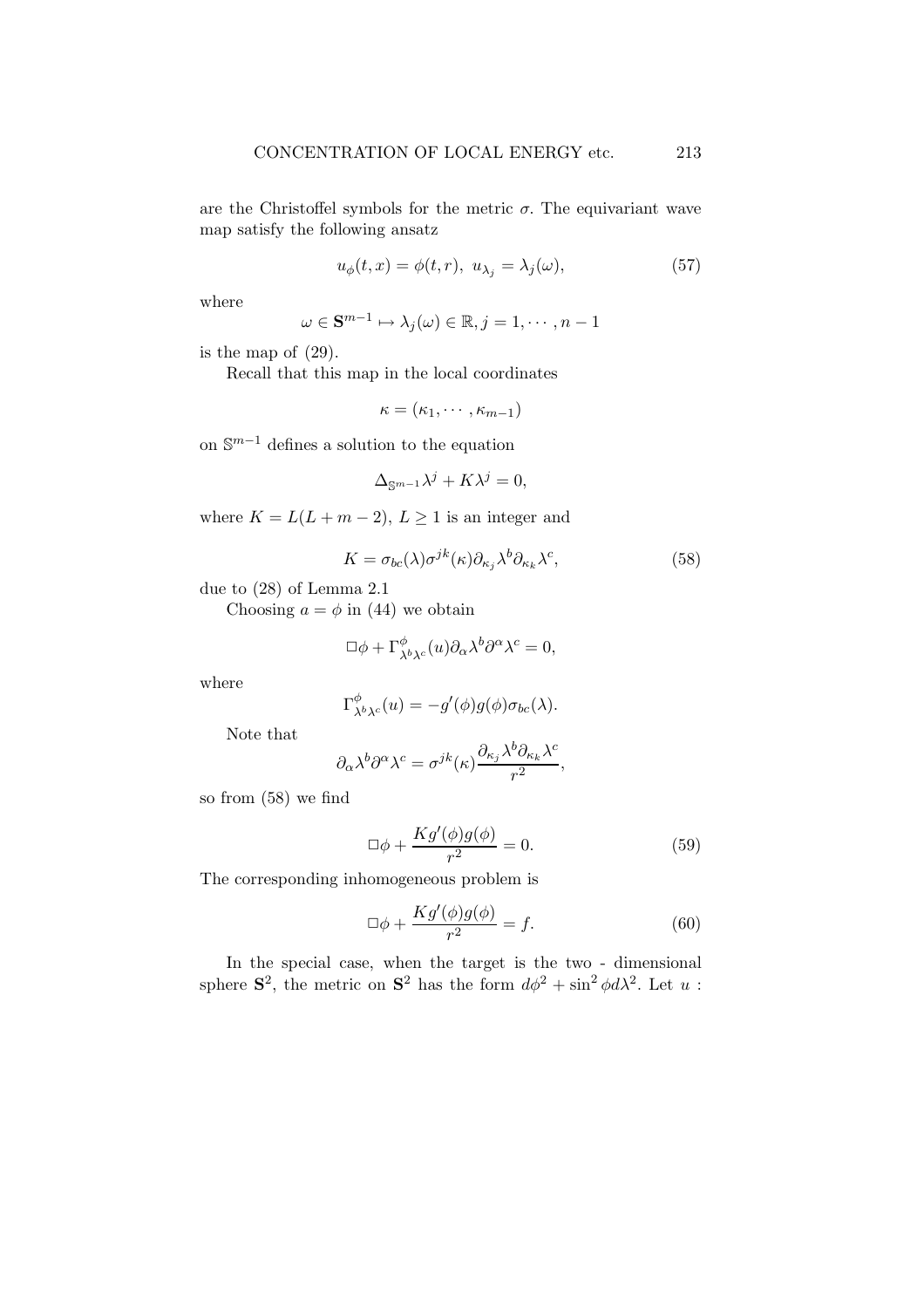$\mathbb{R} \times \mathbb{R}^2 \to \mathbf{S}^2$  be an equivariant wave map. Then  $u = (u_1, u_2, u_3)$ with

$$
u_1 = \cos(\phi)\cos(\lambda), \quad u_2 = \cos(\phi)\sin(\lambda), \quad u_3 = \sin(\phi). \tag{61}
$$

Introducing polar coordinates  $(r, \kappa)$  in  $\mathbb{R}^2$ , we have  $x_1 = r \cos \kappa$ ,  $x_2 = r \sin \kappa$ ; so the equivariant ansatz (57) shows that  $\phi = \phi(t, r)$ satisfies (59) and  $\lambda = \lambda(\kappa)$  is a harmonic map between  $S^1$  and  $S^1$ . For the simplest case of identity map, i.e.  $\lambda(\kappa) = \kappa$  the equation (60) becomes

$$
\Box \phi + \frac{\sin(2\phi)}{2r^2} = f,\tag{62}
$$

where  $\Box \phi = (\partial_t^2 - \partial_r^2 - \frac{1}{r})$  $\frac{1}{r}\partial_r$ ) $\phi$ . The vector - valued function u in (61) solves the equation

$$
u_{tt} - \Delta u + (|u_t|^2 - |\nabla_x u|^2) u = F,
$$
\n(63)

provided  $\phi$  solves the inhomogeneous equation (62). Indeed, we have the relations

$$
u_t = \partial_t \phi \partial_\phi u,
$$
  
\n
$$
u_r = \partial_r \phi \partial_\phi u,
$$
  
\n
$$
u_{tt} = -\phi_t^2 u + \phi_{tt} \partial_\phi u,
$$
  
\n
$$
\partial_r^2 u = -(\partial_r \phi)^2 u + \partial_{rr} \phi \partial_\phi u
$$

and the representation formula

$$
\Box = \partial_t^2 - \partial_r^2 - \frac{1}{r}\partial_r - \frac{1}{r^2}\partial_\kappa^2.
$$
 (64)

From

$$
|\nabla_x u|^2 = |\partial_r u|^2 + r^{-2} |\partial_\kappa u|^2
$$

and (61) we get

$$
|\nabla_x u|^2 = |\partial_r \phi|^2 + \frac{\cos^2 \phi}{r^2} |\partial_t u|^2 = |\partial_t \phi|^2,
$$

so

$$
|\partial_t u|^2 - |\nabla_x u|^2 = \phi_t^2 - \phi_r^2 - \frac{\cos^2 \phi}{r^2}.
$$
 (65)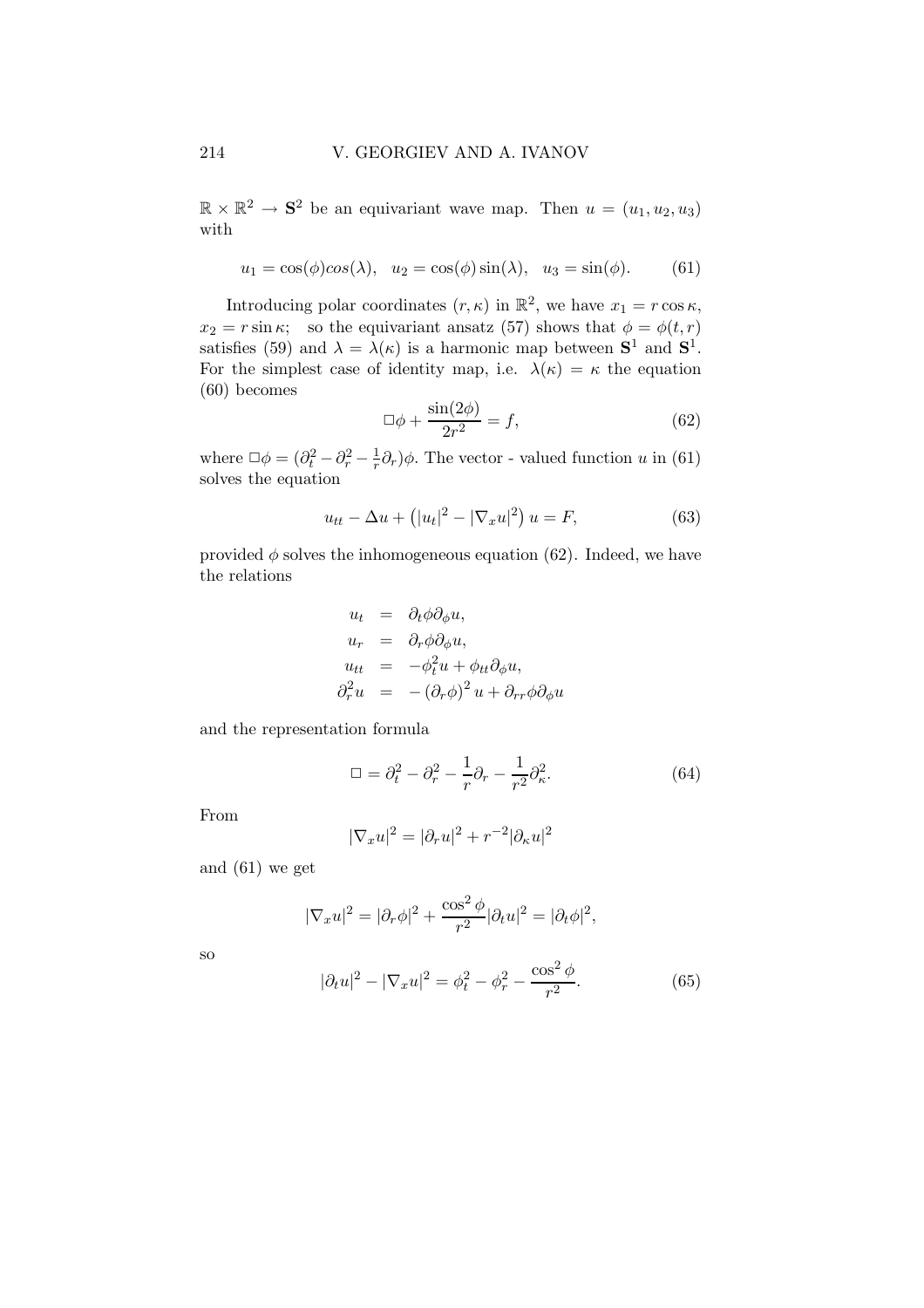Further, from (64) and (64) we find

$$
\Box u = -\phi_t^2 u + \phi_{tt} \, \partial_\phi u + \phi_r^2 u - \phi_{rr} \, \partial_\phi u - \frac{\phi_r}{r} \, \partial_\phi u - \frac{1}{r^2} \partial_{\kappa \kappa} u. \tag{66}
$$

Next, we need the following.

Lemma 3.1. We have the relation

$$
\partial_{\kappa\kappa}u = -(\cos\phi)^2 u + \frac{\sin(2\phi)}{2}\partial_{\phi}u.
$$
 (67)

*Proof.* Consider the vectors  $e = (\cos \lambda, \sin \lambda, 0)$  and  $e_3 = (0, 0, 1)$ . Then

$$
u = e \cos \phi + e_3 \sin \phi, \ \ \partial_{\phi} u = -e \sin \phi + e_3 \cos \phi
$$

and from these relations we get immediately

$$
e = u\cos\phi - \partial_{\phi}u\,\sin\phi.
$$

This relation and the identity  $\partial_{\kappa \kappa} u = -e \cos \phi$  imply (67). This completes the proof. completes the proof.

Combining the above Lemma and (65), we obtain

COROLLARY 3.1. If u is defined by  $(61)$ , then the following relation

$$
\Box u + \left(|u_t|^2 - |\nabla_x u|^2\right) u = \left(\Box \phi + \frac{\sin(2\phi)}{2r^2}\right) \partial_\phi u \tag{68}
$$

holds.

We conclude this section by a final remark. If  $\phi$  solves the inhomogeneous Cauchy problem for (60), i.e.

$$
\Box \phi + \frac{\sin(2\phi)}{2r^2} = f,
$$
\n(69)  
\n
$$
\phi(0, x) = \phi_0(|x|), \ \partial_t \phi_0(0, x) = \phi_1(|x|)
$$

then we get immediately a solution of the corresponding extrinsic problem

$$
u_{tt} - \Delta u + (|u_t|^2 - |\nabla_x u|^2) u = F,
$$
  
\n
$$
u(0, x) = u_0(x)
$$
  
\n
$$
\partial_t u_0(0, x) = u_1(x),
$$
\n(70)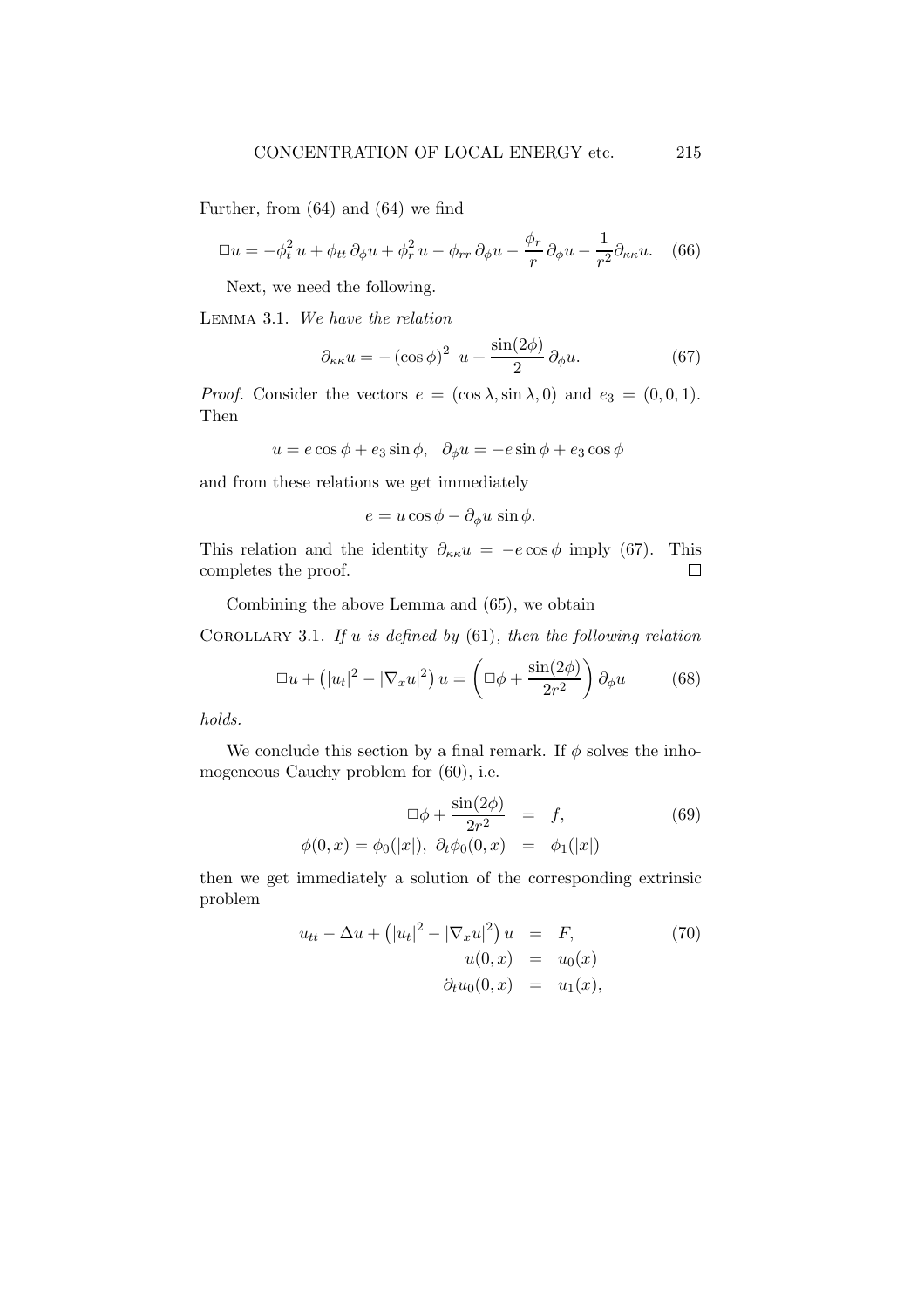where

$$
u_0 = u(\phi_0), \ u_1 = u(\phi_1), \ F = f\partial_\phi u \tag{71}
$$

with  $u = u(\phi)$ , defined according to (61). An analogous connection exists between the Sobolev spaces associated with these two problems (see Lemmas 5.1 and 5.2 in the Appendix).

## 4. Solution to the Cauchy problem

From now on we will use the following notation: if  $f$  and  $g$  are two function we write  $f \lesssim g$ , if there exists a constant C, such that  $f \leq Cg$  and  $f \sim g$ , if there exist constants A and B, such that  $Ag \leq f \leq Bg$ . Consider the equation (69) for equivariant wave maps with initial data

$$
\phi(1,r) = \phi_0(r), \quad \phi_t(1,r) = \phi_1(r), \tag{72}
$$

where  $\phi = \phi(t, r)$  depends only on t and r. We shall construct a solution of the following special form:

$$
\phi(t,r) = Q\left(\frac{v(r)}{t}\right);
$$
\n(73)

the function Q must satisfy a suitable ordinary differential equation, which we derive now. The definition of  $\phi$  implies:

$$
\partial_t \phi = -\frac{v(r)}{t^2} Q' \left( \frac{v(r)}{t} \right),
$$
  
\n
$$
\partial_t^2 \phi = \frac{(v(r))^2}{t^4} Q'' \left( \frac{v(r)}{t} \right) + \frac{2v(r)}{t^3} Q' \left( \frac{v(r)}{t} \right),
$$
  
\n
$$
\partial_r \phi = \frac{v'(r)}{t} Q' \left( \frac{v(r)}{t} \right),
$$
  
\n
$$
\partial_r^2 \phi = \frac{(v'(r))^2}{t^2} Q'' \left( \frac{v(r)}{t} \right) + \frac{v''(r)}{t} Q' \left( \frac{v(r)}{t} \right).
$$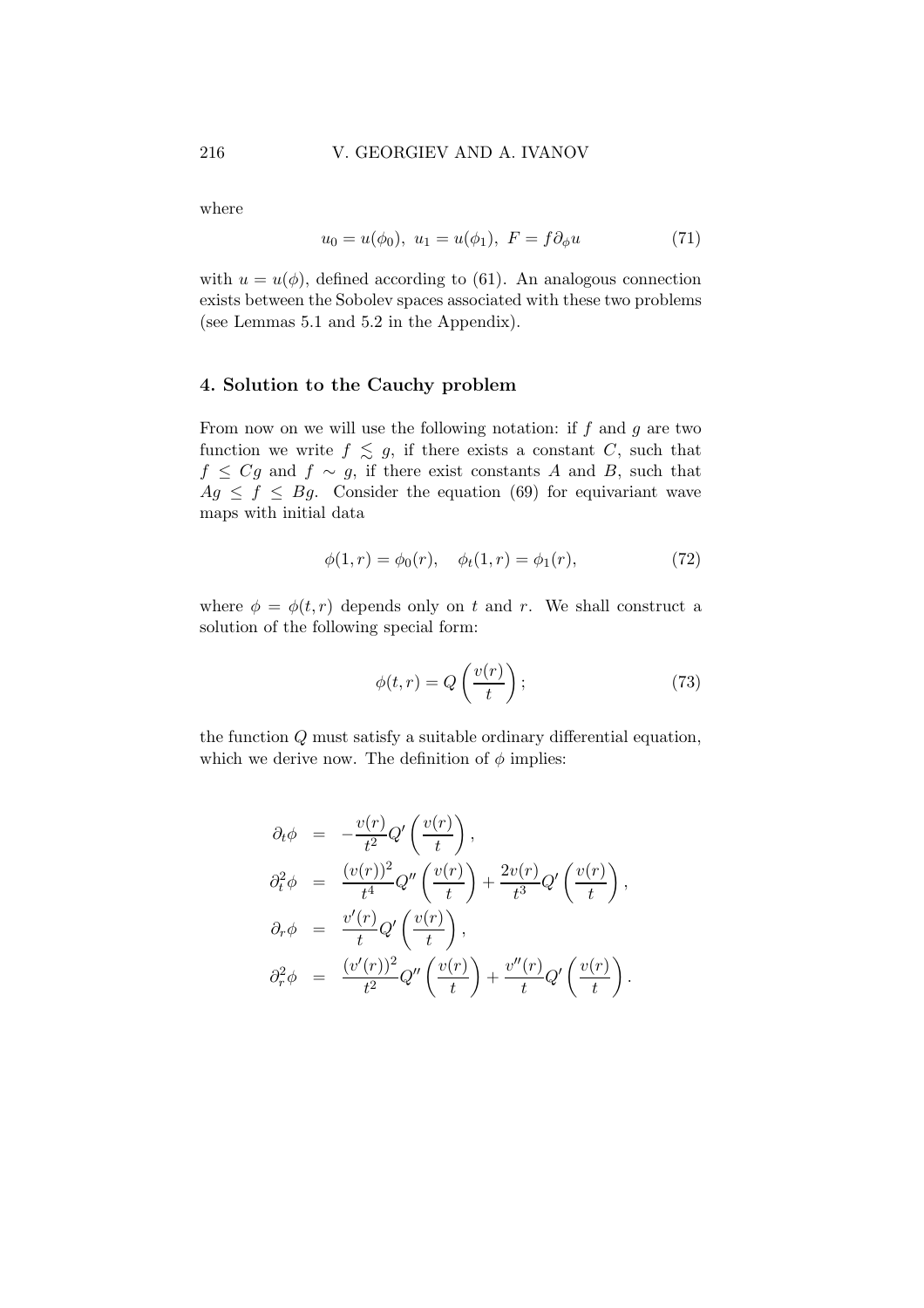Plugging these quantities into (69) we see that  $\phi$  satisfies the identity:

$$
\left(\partial_t^2 - \Delta\right)\phi(t,x) + \frac{\sin 2\phi}{2r^2} = \frac{(v(r))^2}{t^4}Q''\left(\frac{v(r)}{t}\right) +
$$

$$
+ \frac{2v(r)}{t^3}Q'\left(\frac{v(r)}{t}\right) - \frac{(v'(r))^2}{t^2}Q''\left(\frac{v(r)}{t}\right) +
$$

$$
- \frac{v''(r)}{t}Q'\left(\frac{v(r)}{t}\right) - \frac{v'(r)}{rt}Q'\left(\frac{v(r)}{t}\right) + \frac{\sin 2Q}{2r^2}.\tag{74}
$$

Our main idea is to regard all the terms involving the time derivatives as a source term, i.e., to choose

$$
f = \partial_t^2 u = \frac{(v(r))^2}{t^4} Q''\left(\frac{v(r)}{t}\right) + \frac{2v(r)}{t^3} Q'\left(\frac{v(r)}{t}\right); \tag{75}
$$

then the equation (74)

$$
(\partial_t^2 - \Delta)\phi(t, x) + \frac{\sin 2\phi}{2r^2} = f
$$

simplifies to

$$
-\Delta\phi(t,x) + \frac{\sin 2\phi}{2r^2} = 0,
$$

and, recalling our choice of  $\phi$ , this leads to the following equation for  $Q$ :

$$
\frac{(v'(r))^{2}}{t^{2}}Q'' + \frac{v(r)}{t}\frac{v'(r) + rv''(r)}{rv(r)}Q' - \frac{\sin 2Q}{2r^{2}} = 0.
$$
 (76)

As  $v = v(r)$  we may choose a solution of the following ordinary differential equation:

$$
\frac{v'(r) + rv''(r)}{rv(r)} = \frac{c}{r^2},\tag{77}
$$

where the positive constant  $c$  is a parameter to be chosen. This is an equation of Euler-type:

$$
r^2v''(r) + rv'(r) - cv(r) = 0.
$$

A special solution to (77) is  $v = r^{\alpha}$ , provided we take  $c = \alpha^2$ . With these choices, the equation for Q becomes

$$
\alpha^2 \frac{1}{r^2} \frac{r^{2\alpha}}{t^2} Q'' + \alpha^2 \frac{1}{r^2} \frac{r^{\alpha}}{t} Q' - \frac{\sin 2Q}{2r^2} = 0.
$$
 (78)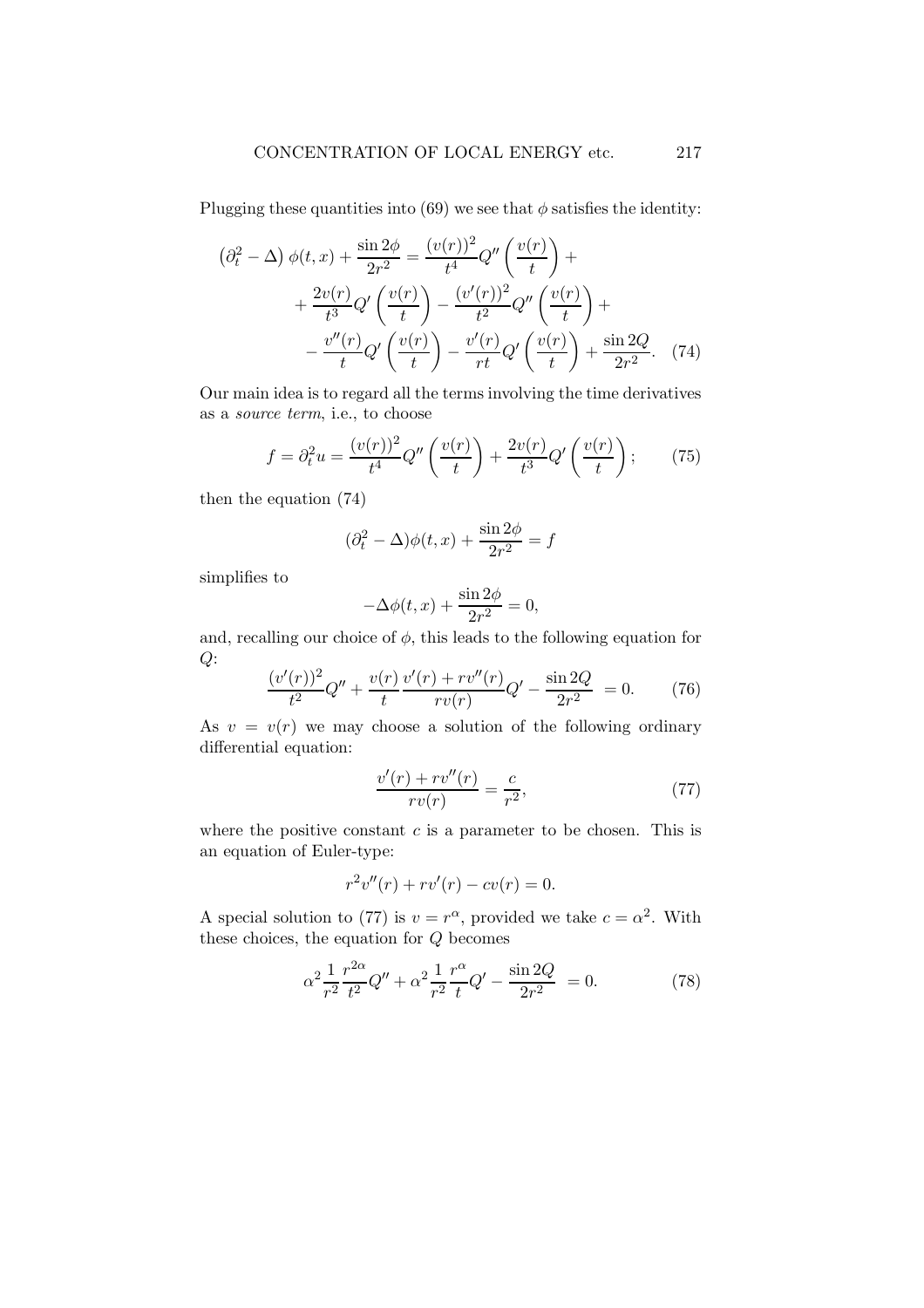Setting for brevity

$$
z = \frac{r^{\alpha}}{t},
$$

we can rewrite (78) as follows:

$$
\alpha^2 z^2 Q'' + \alpha^2 z Q' - \frac{\sin 2Q}{2} = 0.
$$
 (79)

Now, making change of the variable

$$
s = \frac{1}{\alpha} \ln z,
$$

we get

$$
Q''(s) - \frac{\sin 2Q(s)}{2} = 0.
$$
 (80)

We have not yet chosen the initial data for  $Q$ . Multiplying the equation by  $Q'$  we obtain

$$
(Q')^{2} + \frac{1 + \cos 2Q}{2} = const
$$
 (81)

and this means that the quantity

$$
I(s) = (Q')^{2} + \frac{1 + \cos 2Q}{2} \equiv (Q')^{2} + (\cos Q)^{2}
$$

is constant on the integral curves of (80) or, in other words, is a first integral of the equation. Now we may choose the initial data for  $\cal Q$ such that  $I(s)$  is equal to 1: indeed, it is sufficient to take

$$
Q(0) = \frac{\pi}{2}
$$
,  $Q'(0) = 1$   $\implies$   $I(s) = (Q')^2 + (\cos Q)^2 = 1$ .

The last equation has the two solutions

$$
\tan\left(\frac{Q}{2}\right) = c_0 e^{\pm s} ,
$$

and our choice of the initial data for  $Q$  implies  $c_0 = 1$ . Discarding the solution with sign − we finally obtain

$$
Q(z) = 2 \arctan\left(z^{\frac{1}{\alpha}}\right). \tag{82}
$$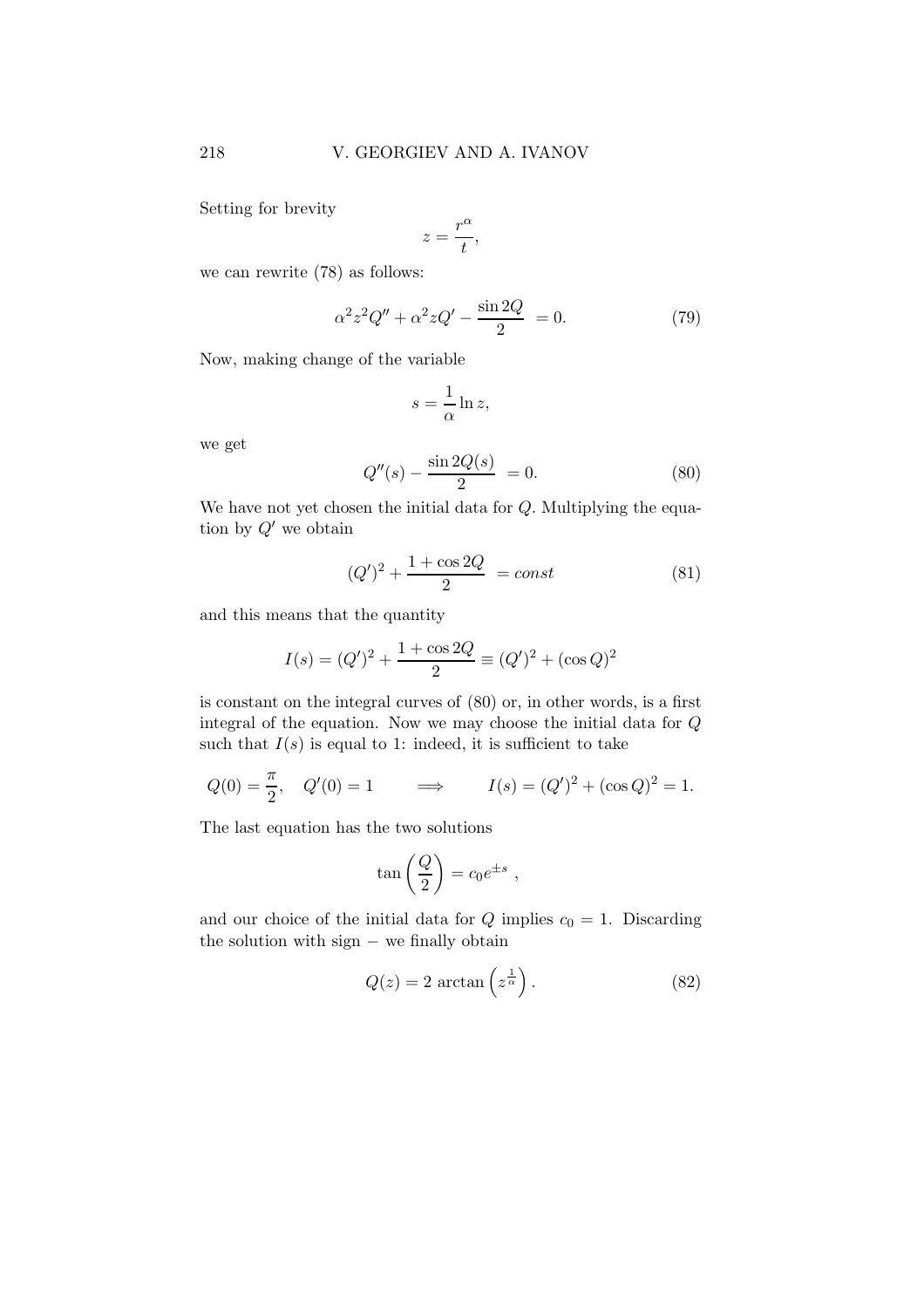Our next step is to study the regularity properties of the remainder  $f(t,r)$  defined by

$$
f(t,r) = \frac{r^{2\alpha}}{t^4} Q''\left(\frac{r^{\alpha}}{t}\right) + 2\frac{r^{\alpha}}{t^3} Q'\left(\frac{r^{\alpha}}{t}\right)
$$
 (83)

for  $r^{\alpha} < t$ . In fact, we shall prove the following.

LEMMA 4.1. For any  $\alpha \in [\alpha_0, 1)$  with some fixed  $\alpha_0, 0 < \alpha_0 < 1$ , and for any  $T > 0$  we have

$$
f \in L^1((0,T); H^0_{rad}(\Omega_\alpha(t))).
$$

Proof. As before set

$$
z = \frac{r^a}{t}.
$$

From the equations  $(83)$  and  $(79)$  for  $Q$  we have:

$$
f = \frac{1}{t^2} \left( zQ' + \frac{\sin 2Q}{2\alpha^2} \right). \tag{84}
$$

So, the norm of f in  $H^0_{rad}(\Omega_\alpha(t)) = L^2_{rad}(\Omega_\alpha(t))$  for fixed  $t \in (0, T)$ is:

$$
||f(t,.)||_{L^{2}r_{ad}(\Omega_{\alpha}(t))}^{2} = \frac{1}{t^{4}} \int_{0}^{t^{\frac{1}{\alpha}}} \left( zQ'(z) + \frac{\sin 2Q}{2\alpha^{2}} \right)^{2} r \, dr, \qquad (85)
$$

where in terms of  $z$  we have

$$
Q'(z) = \frac{2}{\alpha} \frac{z^{\frac{1}{\alpha}-1}}{1+z^{\frac{2}{\alpha}}}
$$

so we get

$$
||f(t,.)||_{L^{2}rad(\Omega_{\alpha}(t))}^{2} \leq \frac{C}{t^{4}} \int_{0}^{t^{\frac{1}{\alpha}}} \left( \frac{z^{\frac{2}{\alpha}}}{(1+z^{\frac{2}{\alpha}})^{2}} + (\sin 2Q)^{2} \right) r dr
$$
  

$$
\leq \frac{C}{t^{4}} \int_{0}^{t^{\frac{1}{\alpha}}} \frac{z^{\frac{2}{\alpha}}}{(1+z^{\frac{2}{\alpha}})^{2}} r dr +
$$
  

$$
+ \frac{C}{t^{4}} \int_{0}^{t^{\frac{1}{\alpha}}} (\sin 2Q)^{2} r dr
$$
  

$$
\leq \frac{C}{t^{4}} \left( \int_{0}^{t^{\frac{1}{\alpha}}} \frac{r^{3}}{t^{\frac{2}{\alpha}}} dr + t^{\frac{2}{\alpha}} \right) = \frac{C}{t^{4-\frac{2}{\alpha}}}
$$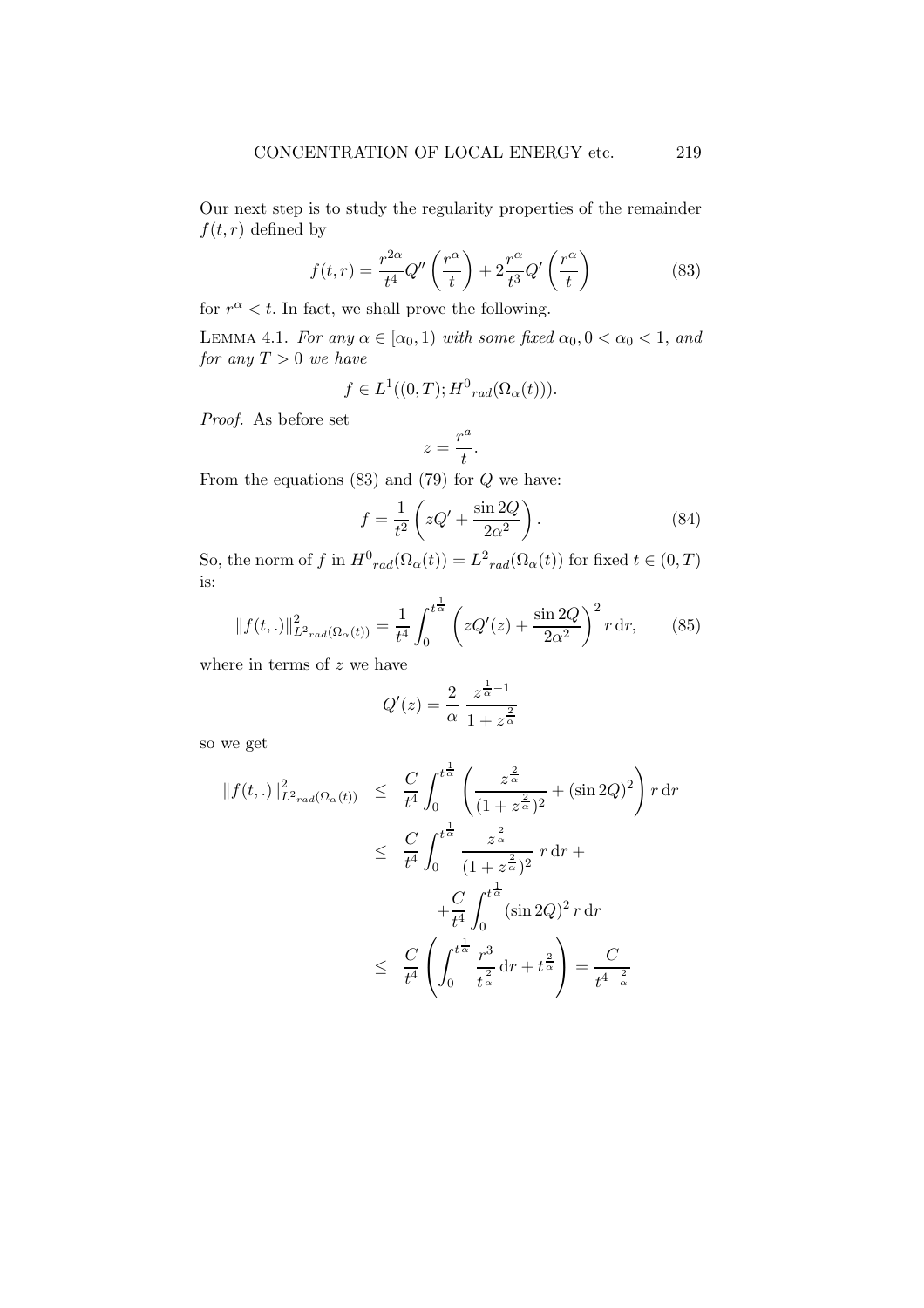where we have used the inequality  $\frac{1}{1+z^{\frac{2}{\alpha}}} \leq 1$  and  $C = C(\alpha_0, T) > 0$ is a constant, independent of  $\alpha, t$ . Finally, we have the following inequality:

$$
||f(t, \cdot)||_{L^2_{rad}(\Omega_\alpha(t))} \leq \frac{C}{t^{2-\frac{1}{\alpha}}}.
$$
\n(86)

Now it is obvious that the function  $t^{-2+1/\alpha}$  is in  $L^1(0,T)$ , if  $\alpha < 1$ . This completes the proof.  $\Box$ 

The next lemma shows that  $\phi(t,.)$  belongs to the energy space  $H^1.$ 

LEMMA 4.2. The solution  $\phi(t, r)$  of (69), defined according to (73) belongs to  $H_{rad}^1(\Omega_\alpha(t))$  for every fixed  $t > 0$ .

*Proof.* For any fixed  $t > 0$  we have

$$
\begin{split} \|\phi(t,.)\|_{\dot{H}^1_{rad}}^2 &= \int_0^{t^{\frac{1}{\alpha}}} |\partial_r \phi|^2 r \, \mathrm{d}r \\ &\le C \int_0^{t^{\frac{1}{\alpha}}} \left(\frac{z^{\frac{2}{\alpha}}}{(1+z^{\frac{2}{\alpha}})^2}\right) \frac{1}{r} \, \mathrm{d}r \\ &\le C \int_0^{t^{\frac{1}{\alpha}}} \frac{r}{t^{\frac{2}{\alpha}}} \, \mathrm{d}r = Const. \end{split} \tag{87}
$$

Note that the reverse inequality also holds. Indeed, we have

$$
\|\phi(t,.)\|_{\dot{H}^1_{rad(loc)}}^2(\Omega_\alpha(t)) = \int_{\Omega_\alpha(t)} |\partial_r \phi|^2 r \, dr
$$
  

$$
= C \int_0^{t^{\frac{1}{\alpha}}} \left( \frac{z^{\frac{2}{\alpha}}}{(1+z^{\frac{2}{\alpha}})^2} \right) \frac{1}{r} \, dr
$$
  

$$
\geq C \int_0^{t^{\frac{1}{\alpha}}} \frac{r}{t^{\frac{2}{\alpha}}} dr = Const
$$
 (88)

where we used inequalities

$$
\frac{1}{2} \le \frac{1}{1+z^{\frac{2}{\alpha}}} \le 1, \ \ \forall z \in [0,1].
$$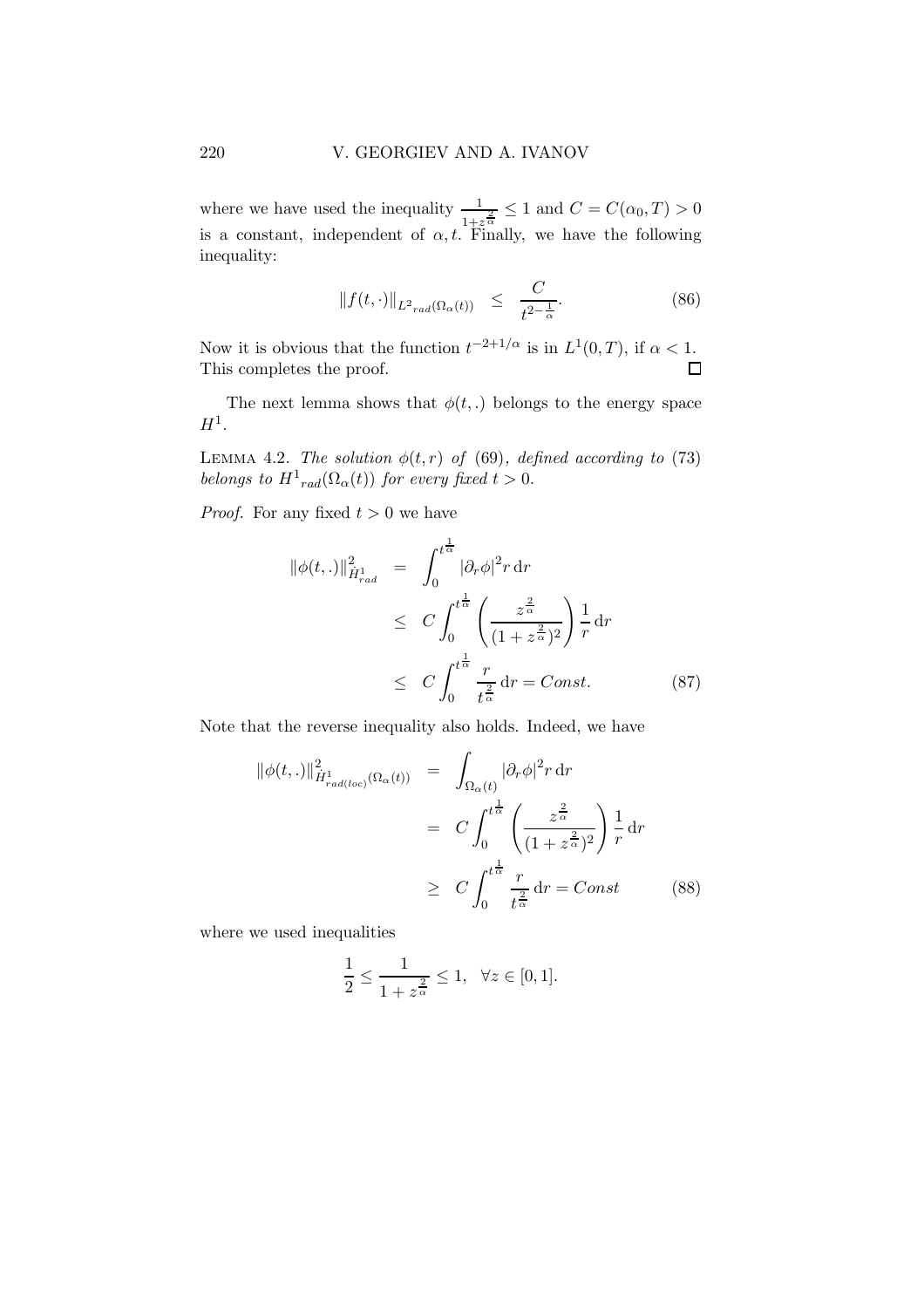The solution of the equation has the form

$$
\phi = 2 \arctan\left(z^{\frac{1}{\alpha}}\right) \lesssim z^{\frac{1}{\alpha}} \equiv w
$$

so we have the bound

$$
||u(t,.)||_{L^{2}r_{rad}(\Omega_{\alpha}(t))}^{2} \lesssim ||w(t,.)||_{L^{2}r_{rad}(\Omega_{\alpha}(t))}^{2}.
$$

Then we get

$$
\|\phi(t,.)\|_{L^2_{rad}(\Omega_{\alpha}(t))} \leq C \|w(t,.)\|_{L^2_{rad}(\Omega_{\alpha}(t))}^2 = \int_0^{t^{\frac{1}{\alpha}}} \frac{r^2}{t^{\frac{2}{\alpha}}} r \, dr = C t^{\frac{1}{\alpha}}.
$$

So our lemma is proved.

In the next section we will improve the regularity estimates of the solution and the source term.

## 5. Higher regularity of the solution

To study higher regularity properties of the solution, constructed in the previous section, we will need the definition of the Sobolev spaces  $H^s$  for fractional  $s > 0$ .

DEFINITION 5.1. (see for instance [Triebel 2.5.1]) We say that the  $function f \in H<sup>s</sup>(\mathbb{R}<sup>2</sup>), s > 0, if the following condition holds:$ 

$$
||f||_{H^{s}(\mathbb{R}^{2})} = ||f||_{L^{2}(\mathbb{R}^{2})} + \left( \int_{\mathbb{R}^{2}} |h|^{-\left(1+2s\right)} \left\| \Delta^{[s]+1} h f(x) \right\|_{L^{2}(\mathbb{R}^{2})}^{2} dh \right)^{1/2} < C. \quad (89)
$$

Here  $\Delta^k_h f(x)$  is the difference of order k defined inductively as follows: the difference of order  $0$  and  $1$  of the function  $f$  are given by  $\Delta^0_h f(x) = f(x)$ ,  $\Delta^1_h f(x) = f(x+h) - f(x)$ . Then the difference of order k is defined inductively:  $\Delta^k_h f(x) = \Delta^1_h(\Delta^{k-1}_h f(x))$ .

To define Sobolev spaces in domain  $\Omega \subset \mathbb{R}^2$  we recall that the function  $\tilde{f}$  (defined in  $\mathbb{R}^2$ ) is an extension of the function f (defined in  $\Omega$ ), if  $\tilde{f}_{\vert \Omega} = f$ . Then the definition of the Sobolev space  $H^s(\Omega)$  is the following:

 $\Box$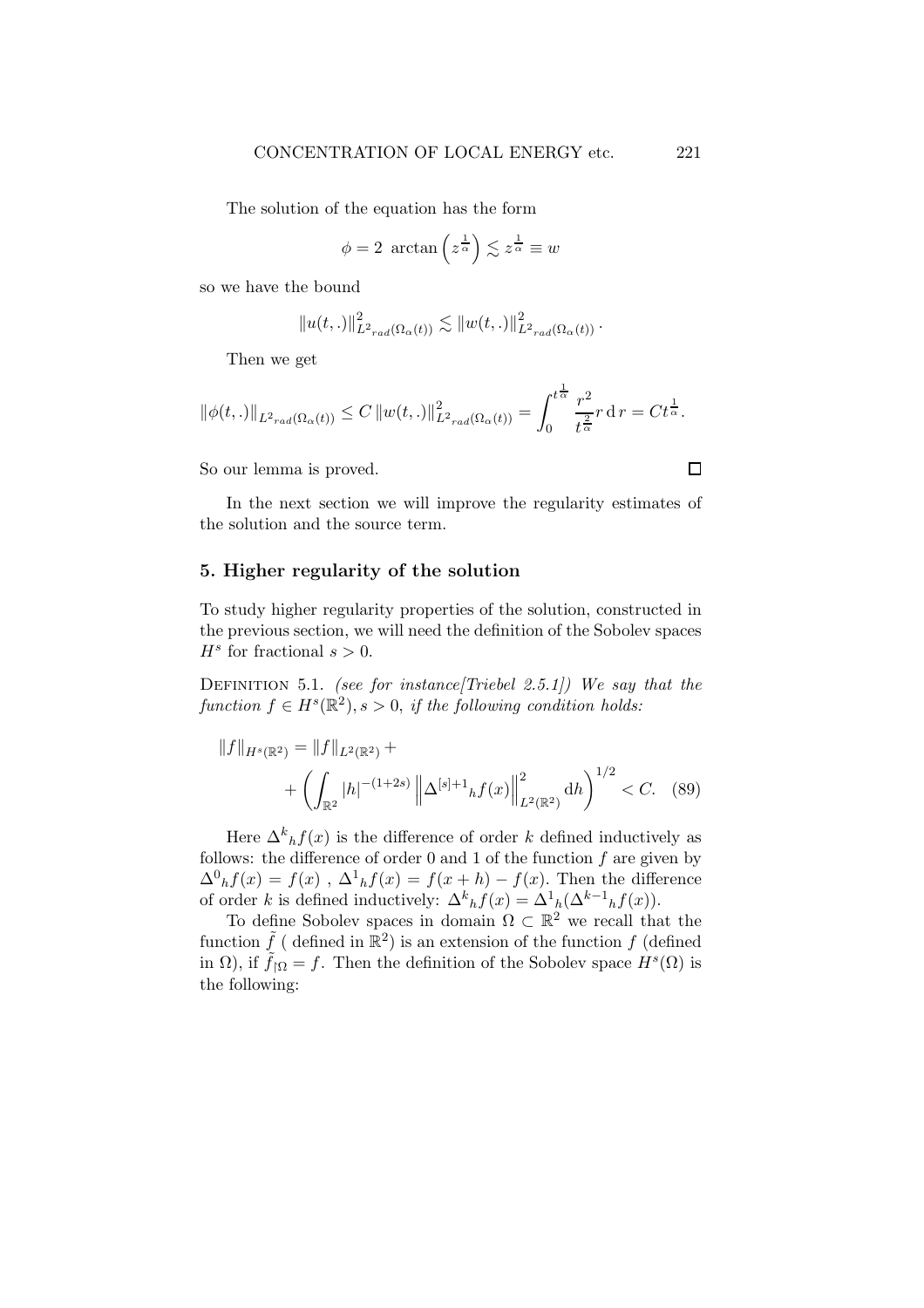DEFINITION 5.2. We say that the function  $f \in H^s(\Omega)$ ,  $s > 0$ , if the following condition holds:

$$
||f||_{H^{s}(\Omega)} = \inf_{\tilde{f}} ||\tilde{f}||_{H^{s}(\mathbb{R}^{2})} < \infty,
$$
\n(90)

where the inf is taken over all extensions  $\tilde{f} \in H^s(\mathbb{R}^2)$ .

In our case we will need some refined version of this definition, i.e. we want to understand what happens when the function is radially symmetric and  $s \in (0, 2)$ . First we start with the case  $s \in (0, 1)$ .

DEFINITION 5.3. Let  $0 < s < 1$ . We say that  $f = f(r)$  belongs to the space  $H_{rad}^{s}(\mathbb{R}^{2}),$  if the following condition holds:

$$
||f||_{H^{s}{}_{rad}(\mathbb{R}^{2})} = ||f||_{L^{2}{}_{rad}(\mathbb{R}^{2})} + \n+ \left( \int_{0}^{1} |h|^{-(1+2s)} \int_{0}^{\infty} |\Delta^{1}{}_{h} f(r)|^{2} r \, dr \, dh \right)^{1/2} < C. \tag{91}
$$

The definition of the Sobolev spaces in a bounded domain in this case is analogous to the previous one. Next we have to study the case  $s \in (1,2)$ .

DEFINITION 5.4. Let  $s = 1+\varepsilon \in (1,2)$ . We say that  $f = f(r)$  belongs to the space  $H_{rad}^{1+\varepsilon}(\mathbb{R}^2)$ , if  $f \in H_{rad}^1(\mathbb{R}^2)$  and the following condition holds:

$$
||f||_{H^{1+\varepsilon}rad(\mathbb{R}^2)} = ||f||_{H^1rad(\mathbb{R}^2)} + \left( \int_0^1 |h|^{-(1+2\varepsilon)} \int_0^\infty \left| \Delta^1_h \partial_r f(r) \right|^2 r \, dr \, dh \right)^{1/2} < C. \tag{92}
$$

In the special case, when the domain  $\Omega$  is a sphere with center at the origin and of radius  $R > 0$  and the function  $f(x) = f(|x|)$  is radially symmetric, we have the following obvious inequality

$$
||f||_{H^{s}(|x| (93)
$$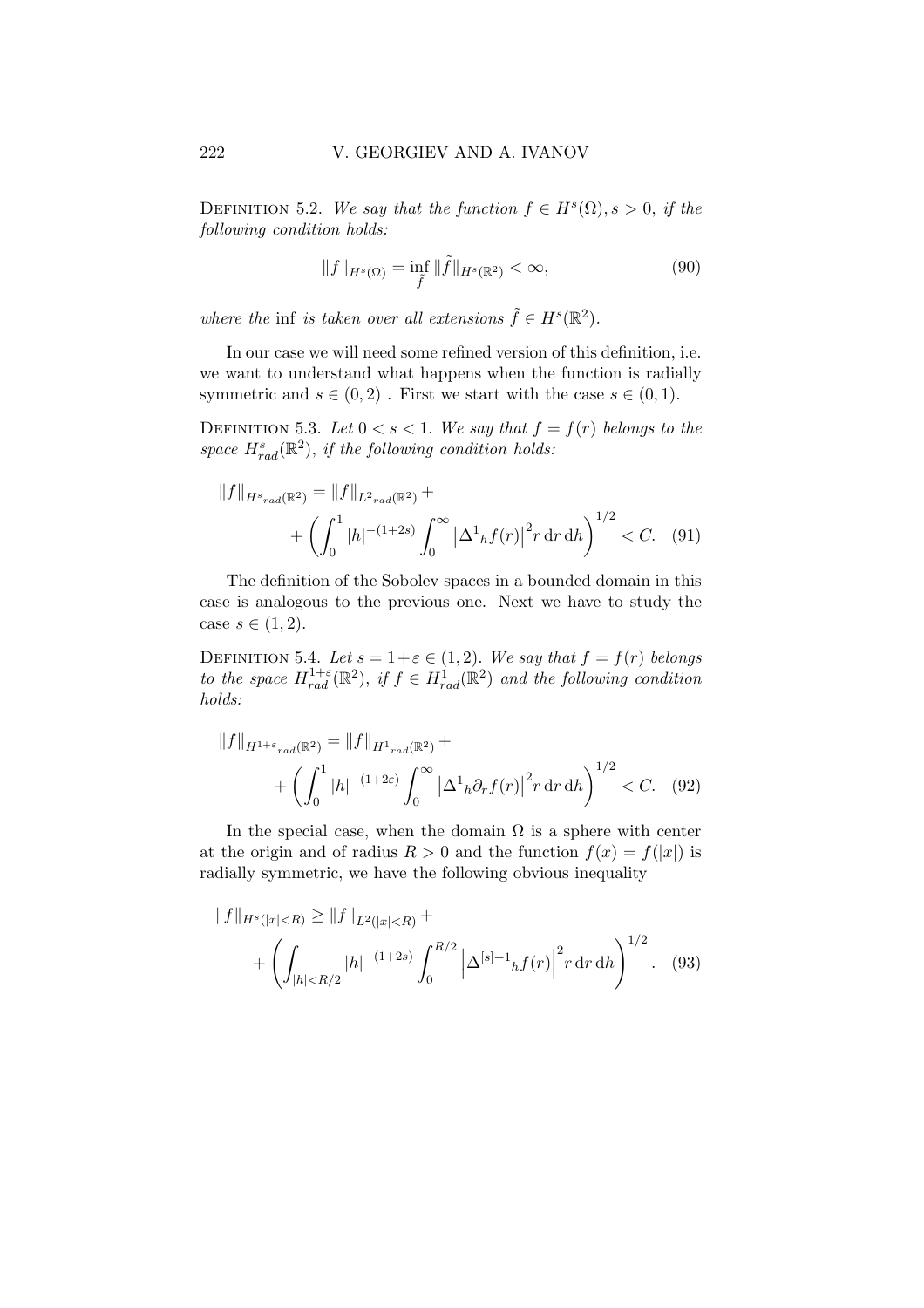On the other hand, for  $R = 1$  and for any integer k the norm  $||f||_{H^k(|x|<1)}$  is equivalent to the norm

$$
\sum_{|\alpha|\leq k}\|\partial_x^\alpha \tilde{f}\|_{L^2(|x|<2)}.
$$

Here

$$
\tilde{f}(r) = \begin{cases} f(r), & \text{if } 0 \le r < 1; \\ f(2-r)\varphi(r-1), & \text{if } 1 < r < 2. \end{cases}
$$
\n(94)

Here  $\varphi(s)$  is the standard cut – off function, such that  $\varphi(s) = 1$ for  $|s| \leq 1/2$  and  $\varphi(s) = 0$  for  $|s| \geq 1$ .

Using this fact and an interpolation argument, we see that for any real  $s > 0$ 

$$
||f||_{H^{s}(|x|<1)} \sim ||\tilde{f}||_{H^{s}(\mathbb{R}^{2})}.
$$
\n(95)

To prove Theorem 1.1 we can use the equivalence of the  $H<sup>s</sup>$  norms of the solutions u and  $\phi$  obtained in Lemma 5.1 (the corresponding relation between the source terms are given in Lemma 5.2) and reduce the proof to the analysis of the solution  $\phi = \phi(t, r)$  to the Cauchy problem (69). Making a shift in time we can impose initial data conditions of type (72).

Then the key point to prove our main result is to improve the regularity result of the previous section. In fact, we shall show that the source term  $f = f(t,r)$ , defined in (83), is in the class  $L^1((0,T); H^{\varepsilon}_{rad}(\Omega_{\alpha}(t))),$  while the solution  $\phi = \phi(t,r)$  defined in (73) belongs to

$$
C((0,T];H_{rad}^{1+\varepsilon}(\Omega_{\alpha}(t)))
$$

for  $0 < \varepsilon < 1 - \alpha$ . In this way the proof of Theorem 1.1 can be reduced to the proof of the following.

THEOREM 5.1. Let  $\alpha \in (0,1)$  and  $T > 0$ . For any  $\varepsilon > 0$  such that

$$
\varepsilon < \min\left( \frac{1}{2}, 1 - \alpha \right)
$$

we have the properties:

$$
f \in L^{1}((0,T); H_{rad}^{\varepsilon}(\Omega_{\alpha}(t)))
$$
 (96)

$$
\phi \in C((0,T]; H_{rad}^{1+\varepsilon}(\Omega_{\alpha}(t))), \tag{97}
$$

$$
\lim_{t \to 0_+} \|\phi(t, \cdot)\|_{H_{rad}^{1+\varepsilon}(\Omega_\alpha(t))} = \infty. \tag{98}
$$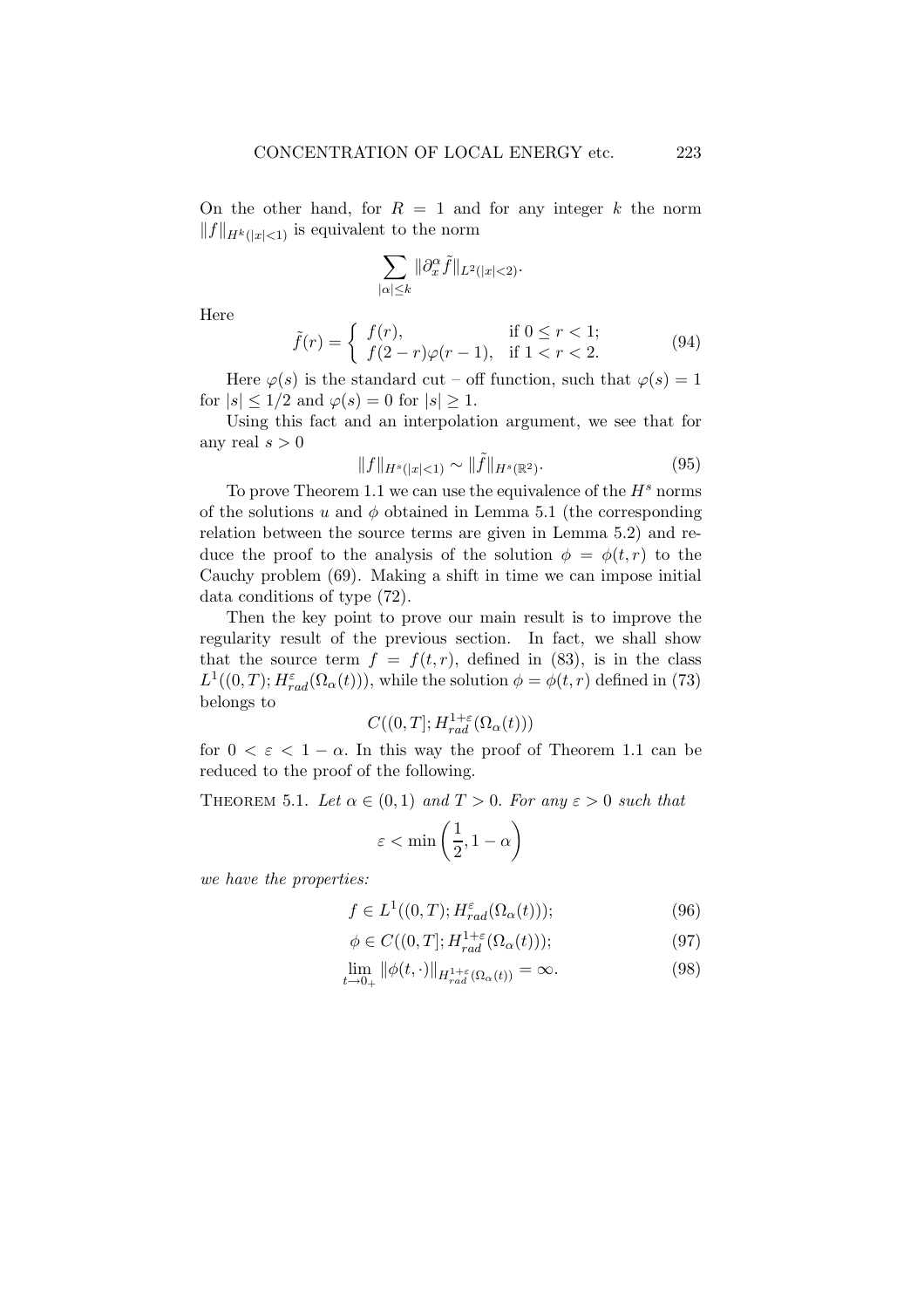*Proof.* There is no loss of generality if we assume  $T = 1$ . First of all, we will estimate the  $H_{rad}^{\varepsilon}(\Omega_{\alpha}(t))$ -norm of  $f = f(t,r)$  for fixed  $t \in (0,1)$ ; recall that in the previous section we have estimated the  $L_{rad}^2(\Omega_\alpha(t))$ -norm of  $f = f(t,r)$ . Applying Definition (90), we see that it is sufficient to estimate the quantity

$$
\int_0^1 \frac{1}{h^{1+2\varepsilon}} \int_0^{2\theta} |\Delta_h^1 \tilde{f}(t, r)|^2 r \, dr \, dh,\tag{99}
$$

where  $\theta = t^{1/\alpha}$ , the extension  $\tilde{f}$  is constructed as follows:

$$
\tilde{f}(t,r) = \begin{cases}\nf(t,r), & \text{if } 0 < r < \theta; \\
f(t,r)\varphi((r-\theta)/\theta)), & \text{if } r > \theta,\n\end{cases}\n\tag{100}
$$

and  $\varphi(s)$  is a standard cut-off function, such that  $\varphi(s) = 1$  for  $|s|$  <  $1/2$  and  $\varphi(s) = 0$  for  $|s| > 1$ . Note that

$$
|\Delta_h^1 \varphi_\theta(r)| \le C \frac{h}{\theta} \tag{101}
$$

with  $\varphi_{\theta}(r) = \varphi((r - \theta)/\theta)$  and C is a constant, independent of  $\theta \in (0,1)$ .

In the quantity (99) we can split the integral in  $r$  in the two pieces  $0 < r < \theta$  and  $\theta < r < 2\theta$ ; we shall estimate only the first piece, i.e.,

$$
I(t) = \int_0^1 \frac{1}{h^{1+2\varepsilon}} \int_0^\theta |\Delta_h^1 \tilde{f}(t, r)|^2 r \, dr \, dh,
$$
 (102)

since the estimate of the second piece

$$
\int_0^1 \frac{1}{h^{1+2\varepsilon}} \int_\theta^{2\theta} |\Delta_h^1 \tilde{f}(t,r)|^2 r \, dr \, dh,
$$

is completely similar and uses only (101) in addition to the argument presented below.

Recalling  $(84)$ , we know that the function f is given by the following expression:

$$
f(t,r) = \frac{1}{t^2} \left( \frac{2r\theta}{\alpha(r^2 + \theta^2)} + \frac{1}{2\alpha^2} \sin 2Q \right)
$$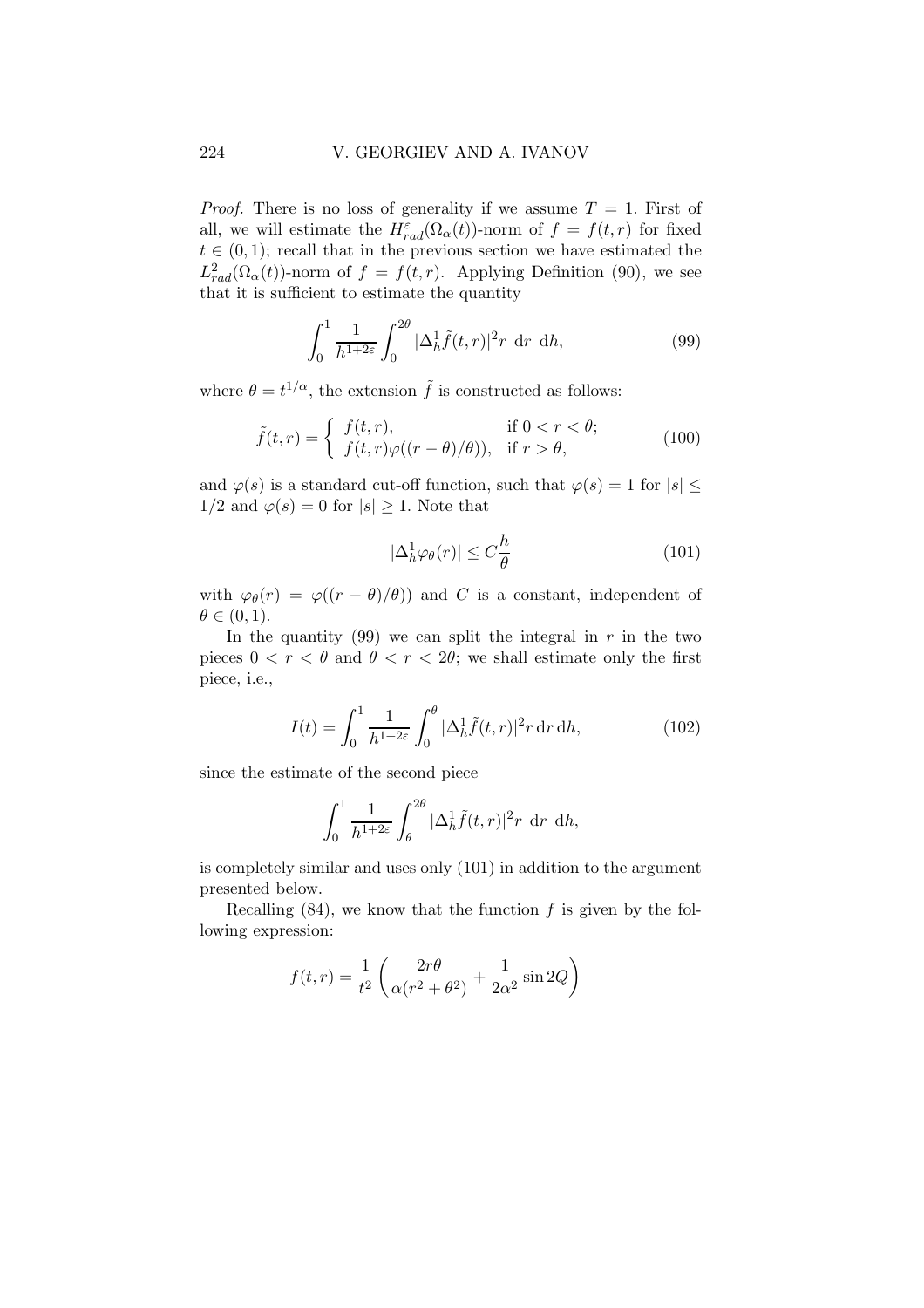where  $\theta = t^{1/\alpha}$ . Now change the order of integration in  $I(t)$ , first with respect to  $h$ , then with respect to  $r$ , and divide the integral in two parts:

$$
I_1 = \int_0^{\theta} \int_0^{\theta - r} \frac{1}{h^{1 + 2\varepsilon}} \left| \Delta_h^1 f(t, r) \right|^2 r \, \mathrm{d}h \, \mathrm{d}r,\tag{103}
$$

$$
I_2 = \int_0^\theta \int_{\theta-r}^1 \frac{1}{h^{1+2\varepsilon}} \left| \Delta_h^1 \tilde{f}(t,r) \right|^2 r \, \mathrm{d}h \, \mathrm{d}r. \tag{104}
$$

This allows to simplify the estimate for the function  $f = f(t, r)$ . Indeed, writing explicitly the integral  $I_1$  and using the trivial estimate  $(a + b)^2 \leq 2(a^2 + b^2)$ , we arrive at the following expression:

$$
I_1 \leq C \int_0^{\theta} \frac{r}{t^4} \int_0^{\theta-r} \frac{1}{h^{(1+2\varepsilon)}} \left| \frac{(r+h)\theta}{(r+h)^2 + \theta^2} - \frac{r\theta}{r^2 + \theta^2} \right|^2
$$
  
+ 
$$
\frac{1}{h^{(1+2\varepsilon)}} \left| (\sin 2Q(r+h) - \sin 2Q(r)) \right|^2 \, dh \, dr \lesssim
$$
  

$$
\lesssim \int_0^{\theta} \frac{r}{t^4} \int_0^{\theta-r} \frac{\theta^2}{h^{(1+2\varepsilon)}} \left| \frac{h(\theta^2 - r^2 - rh)}{((r+h)^2 + \theta^2)(r^2 + \theta^2)} \right|^2
$$
  
+ 
$$
\frac{1}{h^{(1+2\varepsilon)}} \frac{1}{2\alpha^2} \left| \sin 2Q(r+h) - \sin 2Q(r) \right|^2 \, dh \, dr. \tag{105}
$$

The function  $\theta^2 - (r^2 + rh) \ge 0$  for  $h \in [0, \theta - r]$  has a maximum at  $h = 0$ , so we have

$$
|\theta^2 - (r^2 + rh)| \leq (\theta^2 - r^2).
$$

On the other hand, we know that

$$
\frac{1}{((r+h)^2 + \theta^2)(r^2 + \theta^2)} \le \frac{1}{(r^2 + \theta^2)^2}
$$

and

$$
|\sin 2Q(r+h) - \sin 2Q(r)| \le |2Q(r+h) - 2Q(r)| \le 2 |Q'(r+\omega h)h|
$$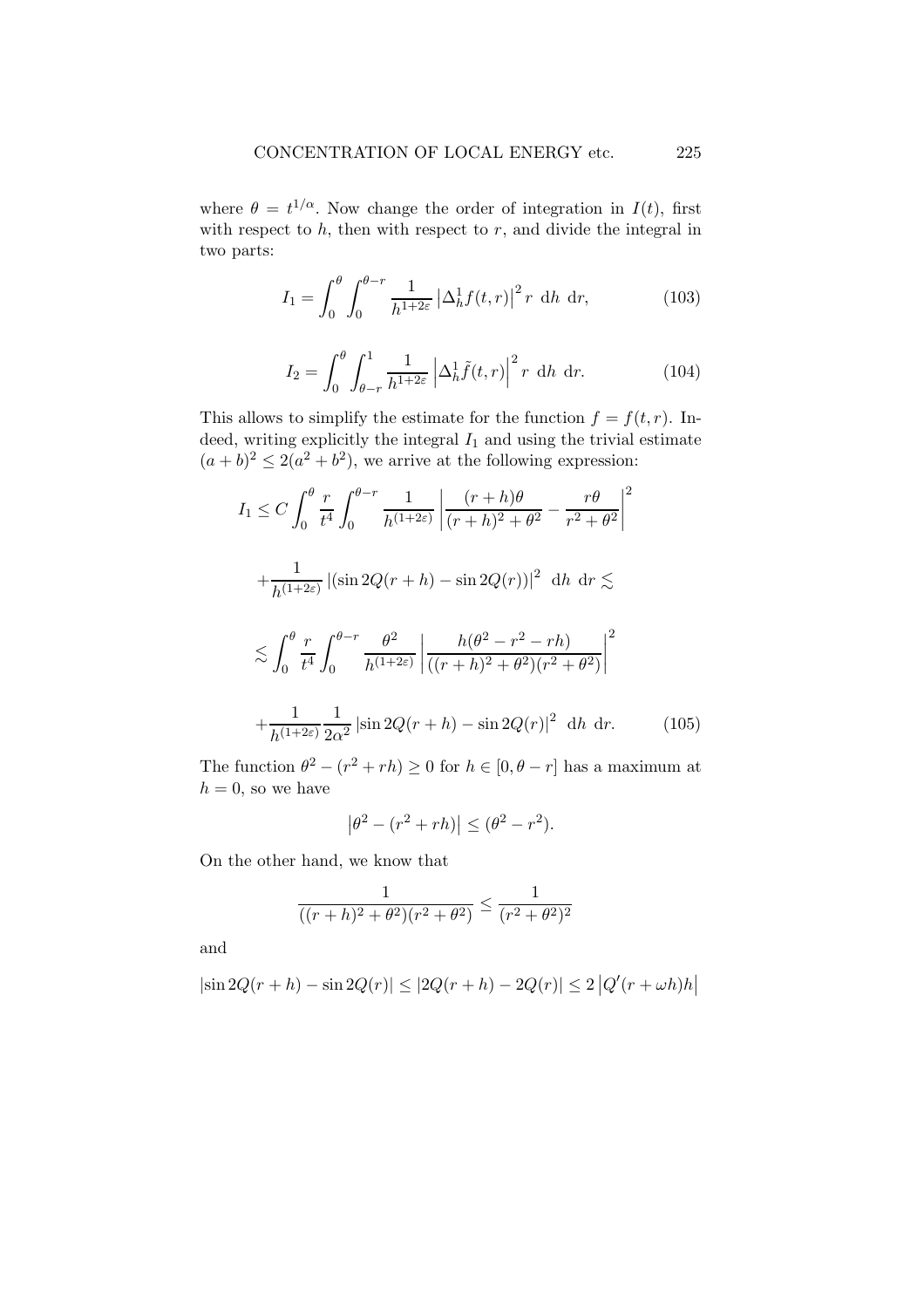for some  $0 < \omega < 1$ . Note that

$$
Q'(r + \omega h) = \frac{2\theta}{(r + \omega h)^2 + \theta^2},
$$

so we see that the following inequality is true:

$$
\frac{2\theta}{(r+\omega h)^2+\theta^2} \le \frac{2\theta}{(r^2+\theta^2)}.
$$

Hence, the integral  $I_1$  can be estimated by the following chain of inequalities:

$$
I_{1} \leq \int_{0}^{\theta} \frac{r}{t^{4}} \left( \int_{0}^{\theta-r} h^{(1-2\varepsilon)} \frac{(\theta^{2}-r^{2})^{2}}{(r^{2}+\theta^{2})^{4}} \theta^{2} + \frac{h^{(1-2\varepsilon)}}{2\alpha^{2}} \frac{4\theta^{2}}{(r^{2}+\theta^{2})^{2}} \, \mathrm{d}h \right) \mathrm{d}r
$$
  

$$
\leq \frac{\theta^{2}}{t^{4}} \int_{0}^{\theta} r(\theta-r)^{(2-2\varepsilon)} \frac{\theta^{4}}{(r^{2}+\theta^{2})^{4}} \, \mathrm{d}r +
$$

$$
+ \frac{1}{t^{4}} \int_{0}^{2\theta} r(\theta-r)^{(2-2\varepsilon)} \frac{4\theta^{2}}{(r^{2}+\theta^{2})^{2}} \, \mathrm{d}r
$$

$$
\leq \frac{1}{\theta^{2}t^{4}} \int_{0}^{\theta} r(\theta-r)^{(2-2\varepsilon)} \, \mathrm{d}r +
$$

$$
+ \frac{1}{\theta^{2}t^{4}} \int_{0}^{\theta} r(\theta-r)^{(2-2\varepsilon)} \, \mathrm{d}r. \tag{106}
$$

The function  $(\theta - r)^{2-2\varepsilon}$  is decreasing in the interval  $[0, \theta]$ , so we have that  $(\theta - r)^{2-2\varepsilon} \leq \theta^{2-2\varepsilon}$ . This remark gives the estimate

$$
I_1 \lesssim \frac{\theta^{2-2\varepsilon}}{t^4} \tag{107}
$$

and recalling that  $\theta = t^{1/\alpha}$  we obtain

$$
I_1 \lesssim \frac{1}{t^{4 - \frac{2(1-\varepsilon)}{\alpha}}} \,. \tag{108}
$$

Consider now the second integral:

$$
I_2 = \int_0^\theta \int_{\theta-r}^1 \frac{1}{h^{1+2\varepsilon}} \left| \Delta_h^1 \tilde{f}(t,r) \right|^2 r \, \mathrm{d}h \, \mathrm{d}r. \tag{109}
$$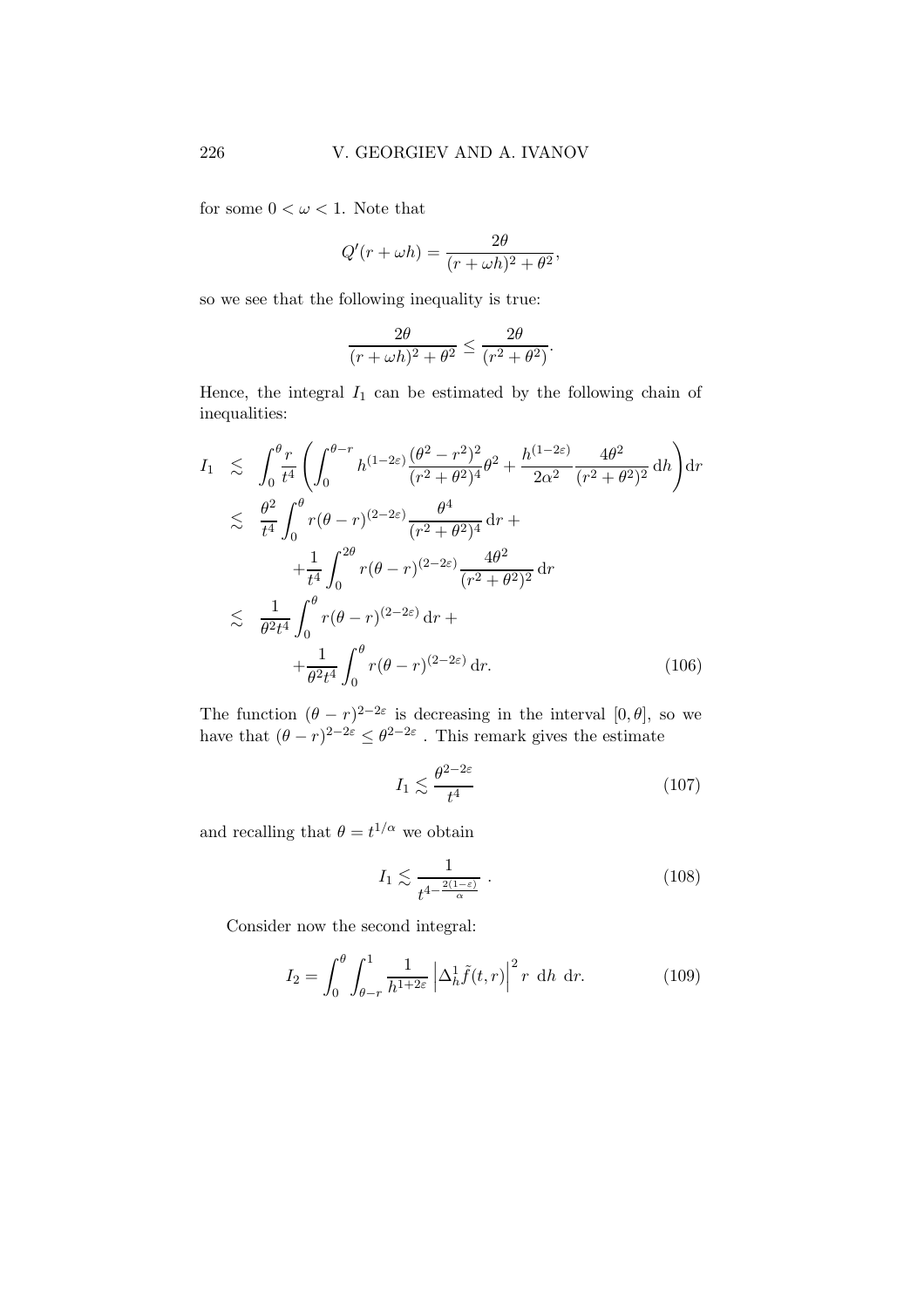The obvious estimate

$$
|a - b|^2 \le 2(a^2 + b^2)
$$

implies that

$$
\left|\Delta_h^1 \tilde{f}(t,r)\right|^2 \leq 2 \left|\tilde{f}(t,r)\right|^2 + 2 \left|\tilde{f}(t,r+h)\right|^2.
$$

Further, we have the estimates

$$
|\tilde{f}(t,r)| \leq \frac{C}{t^2} \left(\frac{r\theta}{r^2 + \theta^2} + 1\right),
$$
  

$$
|\tilde{f}(t,r+h)| \leq \frac{C}{t^2} \left(\frac{r\theta}{(r+h)^2 + \theta^2} + 1\right) + \frac{C}{t^2} \frac{h\theta}{(r+h)^2 + \theta^2},
$$

and using the inequalities

$$
\frac{r\theta}{(r+h)^2 + \theta^2} \le \frac{r\theta}{r^2 + \theta^2} \le \frac{1}{2},
$$
  

$$
\frac{rh}{(r+h)^2 + \theta^2} \le \frac{rh}{h^2 + \theta^2} \le \frac{1}{2}
$$

we obtain

$$
\left|\Delta_h^1\widetilde{f}(t,r)\right|^2\leq \frac{C}{t^2}.
$$

Then  $\mathcal{I}_2$  can be estimated as follows:

$$
I_2 \leq \frac{C}{t^4} \int_0^{\theta} r \int_{\theta-r}^1 \frac{1}{h^{1+2\varepsilon}} dh dr
$$
  
\n
$$
\leq C \int_0^{\theta} \frac{r}{t^4} \left( \frac{1}{(\theta-r)^{2\varepsilon}} - 1 \right) dr
$$
  
\n
$$
\leq \frac{1}{t^4} \left( \int_0^{\theta} \frac{r}{(\theta-r)^{2\varepsilon}} dr \right)
$$
  
\n
$$
\leq \frac{1}{t^4} \theta^{2-2\varepsilon}
$$
  
\n
$$
\leq \frac{1}{t^{4-\frac{2-2\varepsilon}{\alpha}}}.
$$
\n(110)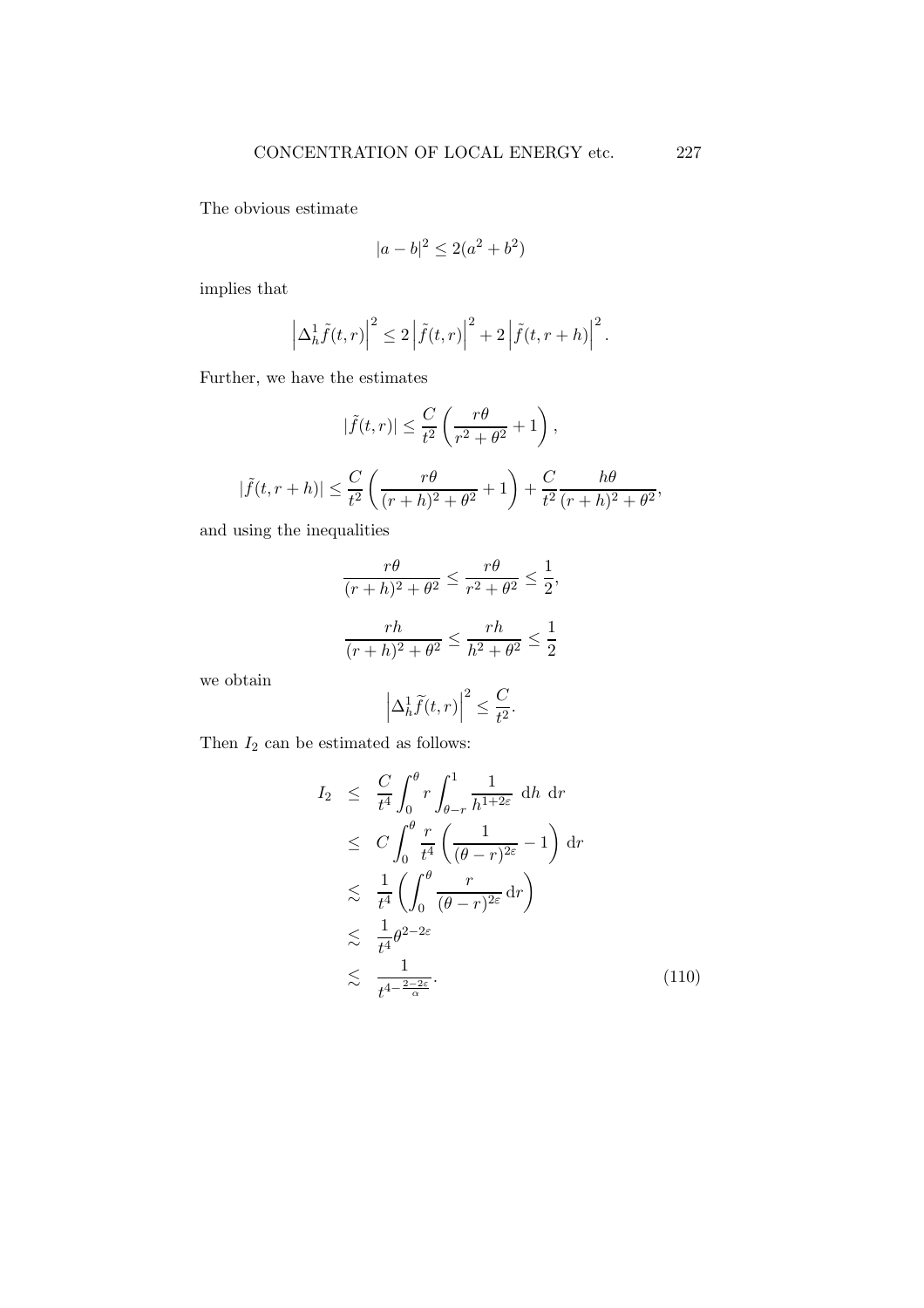Now, Definition 5.3 shows that

$$
||f||_{H^{\varepsilon}{}_{rad}(\Omega_{\alpha}(t))}^{2} \leq ||\tilde{f}||_{L^{2}{}_{rad}(|x|<2\theta)}^{2} + \int_{0}^{1} h^{-(1+2\varepsilon)} \int_{0}^{2\theta} \left| \Delta^{1}{}_{h}\tilde{f}(r) \right|^{2} r \, dr \, dh. \tag{111}
$$

The estimate for the first term on the right-hand side (see(86)) is

$$
||f(t, \cdot)||_{L^2_{rad}(|x| < 2\theta)} \leq \frac{C}{t^{2 - \frac{1}{\alpha}}}.\tag{112}
$$

On the other hand, we have just established the following estimate of the second term:

$$
\int_0^1 \frac{1}{h^{1+2\varepsilon}} \int_0^{2\theta} |\Delta_h^1 \widetilde{f}(t, r)|^2 r \, dr \, dh \lesssim \frac{1}{t^{4-\frac{2-2\varepsilon}{\alpha}}}.
$$
 (113)

Summing up we obtain

$$
||f||_{H^{\varepsilon}rad(\Omega_{\alpha}(t))} \lesssim \frac{1}{t^{2-\frac{1-\varepsilon}{\alpha}}}.
$$
\n(114)

With this estimate we have that if  $\varepsilon < 1 - \alpha$ , then the function  $f = f(t,r)$  lies in the desired space, i.e.  $f \in L^1((0,1); H_{rad}^{\varepsilon}(\Omega_{\alpha}(t))).$ 

Our next step is to show that the solution  $\phi = \phi(t, r)$ , defined in (73), belongs to  $H_{rad}^{1+\varepsilon}(\Omega_{\alpha}(t))$ . To this purpose, we need an estimate for the function  $\phi = \phi(t, r)$  similar to the one just proved for f. We proceed in a similar way: first of all, we extend  $\phi$  as it was done in (100) and consider the corresponding extension  $\tilde{\phi}$ . The estimate of the  $H_{rad}^1(\Omega_\alpha(t))$ -norm of  $\phi = \phi(t,r)$  at a fixed time  $t > 0$  was obtained in Lemma 4.2. Now we will estimate from above and from below the integral

$$
J = \int_0^1 h^{-(1+2\varepsilon)} \int_0^{2\theta} \left| \Delta^1_h \partial_r \widetilde{\phi}(t, r) \right|^2 r \, dr \, dh.
$$

Thus, in particular, we shall prove that the solution is in the desired space for strictly positive t.

As above, it is sufficient to consider the integral

$$
J_0 = \int_0^1 h^{-(1+2\varepsilon)} \int_0^\theta \left| \Delta^1_h \partial_r \widetilde{\phi}(t, r) \right|^2 r \, dr \, dh,
$$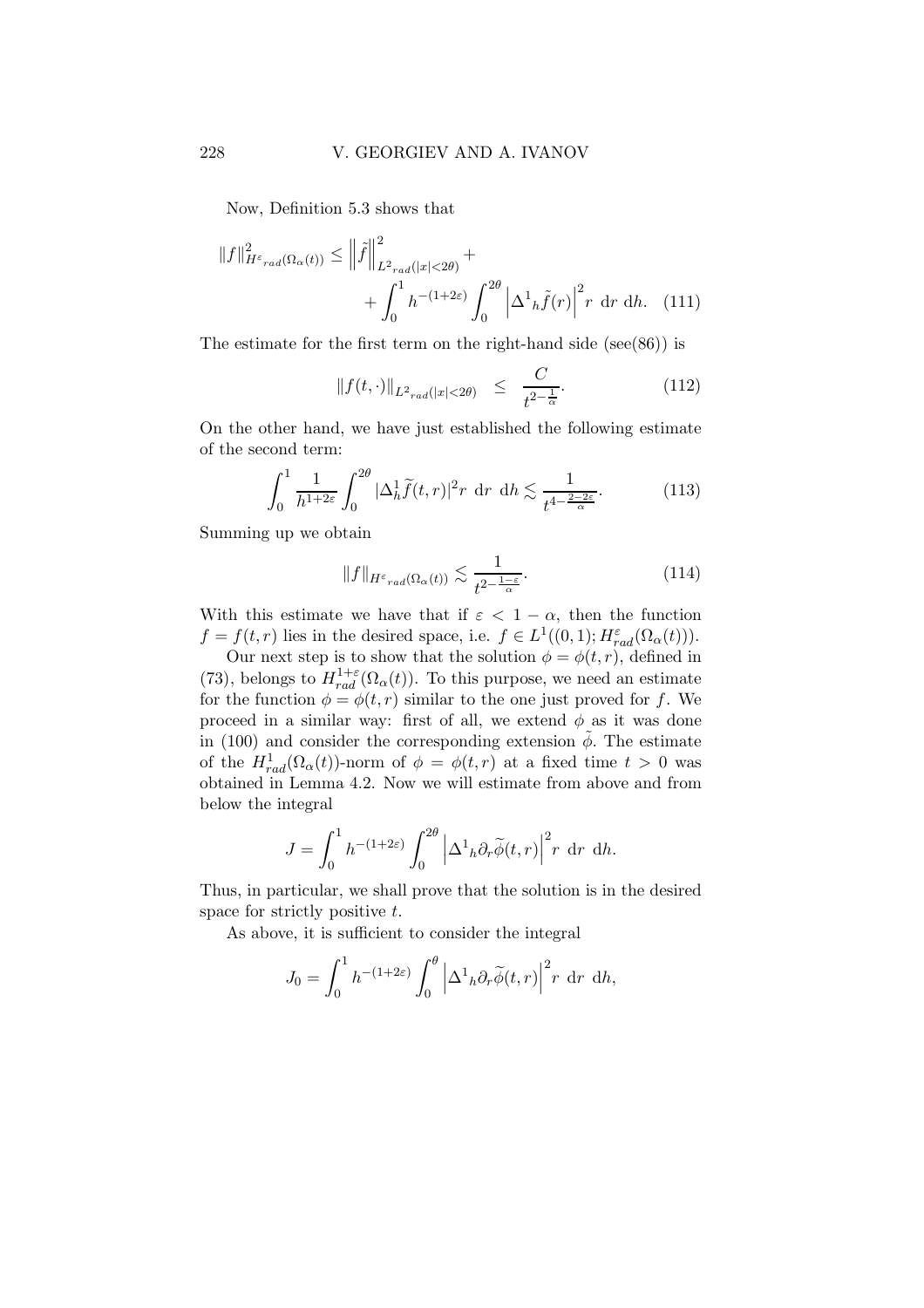and again, we can split the integral  $J_0$  as follows:

$$
J_0 = J_1 + J_2,
$$

where

$$
J_1 = \int_0^{\theta} h^{-(1+2\varepsilon)} \int_0^{\theta-r} \left| \Delta^1_h \partial_r \widetilde{\phi}(t,r) \right|^2 r \, dr \, dh,
$$

while

$$
J_2 = \int_0^{\theta} h^{-(1+2\varepsilon)} \int_{\theta-r}^1 \left| \Delta^1_h \partial_r \widetilde{\phi}(t,r) \right|^2 r \, dr \, dh.
$$

We have the following upper bound for  $J_1$ :

$$
J_1 = \int_0^{\theta} 2\theta^2 r \int_0^{\theta-r} \frac{1}{h^{(1+2\varepsilon)}} \left| \frac{1}{(r+h)^2 + \theta^2} - \frac{1}{r^2 + \theta^2} \right|^2 \, dh \, dr
$$
  
\n
$$
\lesssim \int_0^{\theta} 2\theta^2 r \int_0^{\theta-r} \frac{(2r+h)^2 h^2}{h^{(1+2\varepsilon)} (r^2 + \theta^2)^4} \, dh \, dr
$$
  
\n
$$
\lesssim \int_0^{\theta} 2\theta^2 r \int_0^{\theta-r} \frac{(r+\theta)^2 h^{1-2\varepsilon}}{\theta^8} \, dh \, dr
$$
  
\n
$$
\lesssim \frac{1}{\theta^6} \int_0^{\theta} r(\theta-r)^{2-2\varepsilon} (\theta+r)^2 \, dr
$$
  
\n
$$
\lesssim \frac{1}{\theta^{2\varepsilon}}.
$$
\n(115)

In a similar way we obtain the lower bound for  $J_1$ 

$$
J_1 \geq \int_0^{\theta} \theta^2 r \int_0^{\theta-r} \frac{(2r+h)^2 h^2}{h^{(1+2\varepsilon)} (r^2 + \theta^2)^4} dr dh
$$
  
 
$$
\geq \int_0^{\theta} \theta^2 r \int_0^{\theta-r} \frac{h^4}{h^{(1+2\varepsilon)} \theta^8} dh dr.
$$

Taking the smaller domain of integration

$$
\{r\in[0,\theta/2],h\in[\theta/4,\theta/2]\}
$$

we get

$$
J_1 \gtrsim \theta^{-3-2\varepsilon} \int_0^{\theta/2} r \int_{\theta/4}^{\theta/2} dh dr \sim \frac{C}{\theta^{2\varepsilon}}.
$$
 (116)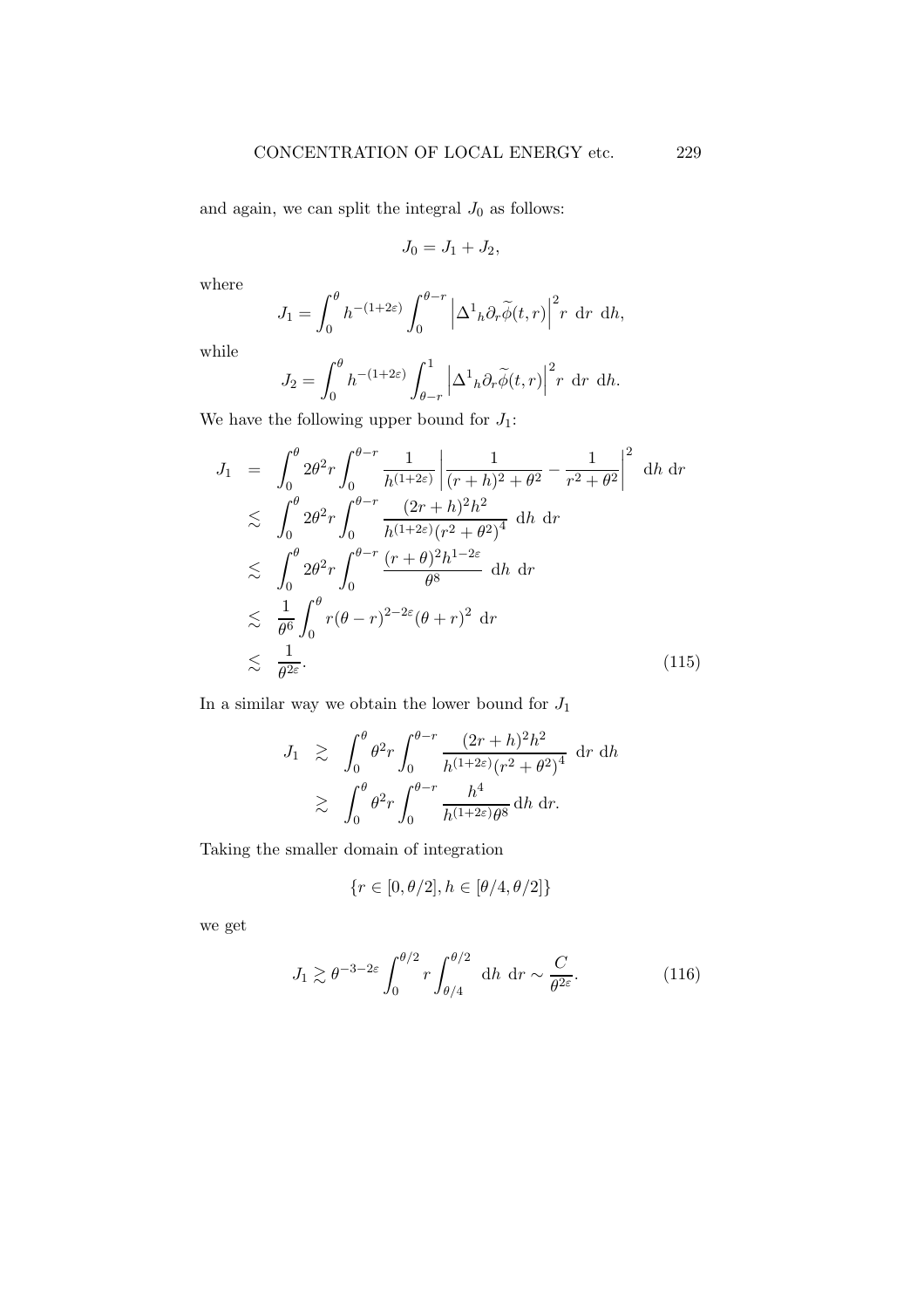Concerning the second integral  $J_2$ , we shall establish only an upper bound, since 0 is a sufficient lower bound. We proceed in a way similar to the study of  $I_2$  and find

$$
J_2 \lesssim \int_0^{\theta} \theta^2 r \int_{\theta-r}^1 \frac{1}{h^{(1+2\varepsilon)}} \left| \frac{1}{(r+h)^2 + \theta^2} + \frac{1}{r^2 + \theta^2} \right|^2 dh dr
$$
  

$$
\lesssim \int_0^{\theta} \theta^2 r \int_{\theta-r}^1 \frac{1}{h^{(1+2\varepsilon)}} \frac{1}{(r^2 + \theta^2)^2} dh dr
$$
  

$$
\lesssim \frac{1}{\theta^2} \int_0^{\theta} r \left( \frac{1}{(\theta-r)^{2\varepsilon}} - 1 \right) dr
$$
  

$$
\lesssim \frac{1}{\theta^{2\varepsilon}}
$$
 (117)

provided  $2\varepsilon < 1$ .

In conclusion, the estimates from above proved for  $J_1, J_2$  yield (97), while property (98) follows from the lower bound for  $J_1$  obtained in (116). This completes the proof of the theorem.  $\Box$ 

#### 5.1. Appendix

In this section we will prove the two technical lemmas needed in the proof of Theorem 1.1. We begin with a definition:

DEFINITION 5.5. The space  $\mathbb{H}(\varepsilon) := \dot{H}^{1+\varepsilon}_{rad} \cap \dot{H}^{1}_{rad}$  is the Hilbert space *obtained by completing*  $C_0^{\infty}(\mathbb{R}^2)$  with respect to the norm  $||v||_{\mathbb{H}} :=$  $||v||_{\dot{H}^{1}} + ||v||_{\dot{H}^{1+\varepsilon}}.$ 

The definition of the space  $H^{1+\varepsilon}(\Omega)$  for  $\Omega \subset \mathbb{R}^2$  is the following (see e.g. [16], Definition 4.2.1.1):

DEFINITION 5.6. We say that the distribution  $u$  belongs to the space  $H^{1+\varepsilon}(\Omega)$  if there exists an extension  $\tilde{u} \in H^{1+\varepsilon}(\mathbb{R}^2)$  and in this case the  $H^{1+\varepsilon}(\Omega)$ -norm of u is given by:

$$
||u||_{H^{1+\varepsilon}(\Omega)} = \inf_{\tilde{u}} ||\tilde{u}||_{H^{1+\varepsilon}(\mathbb{R}^2)},
$$

where inf is taken over all extensions  $\tilde{u}$  of u.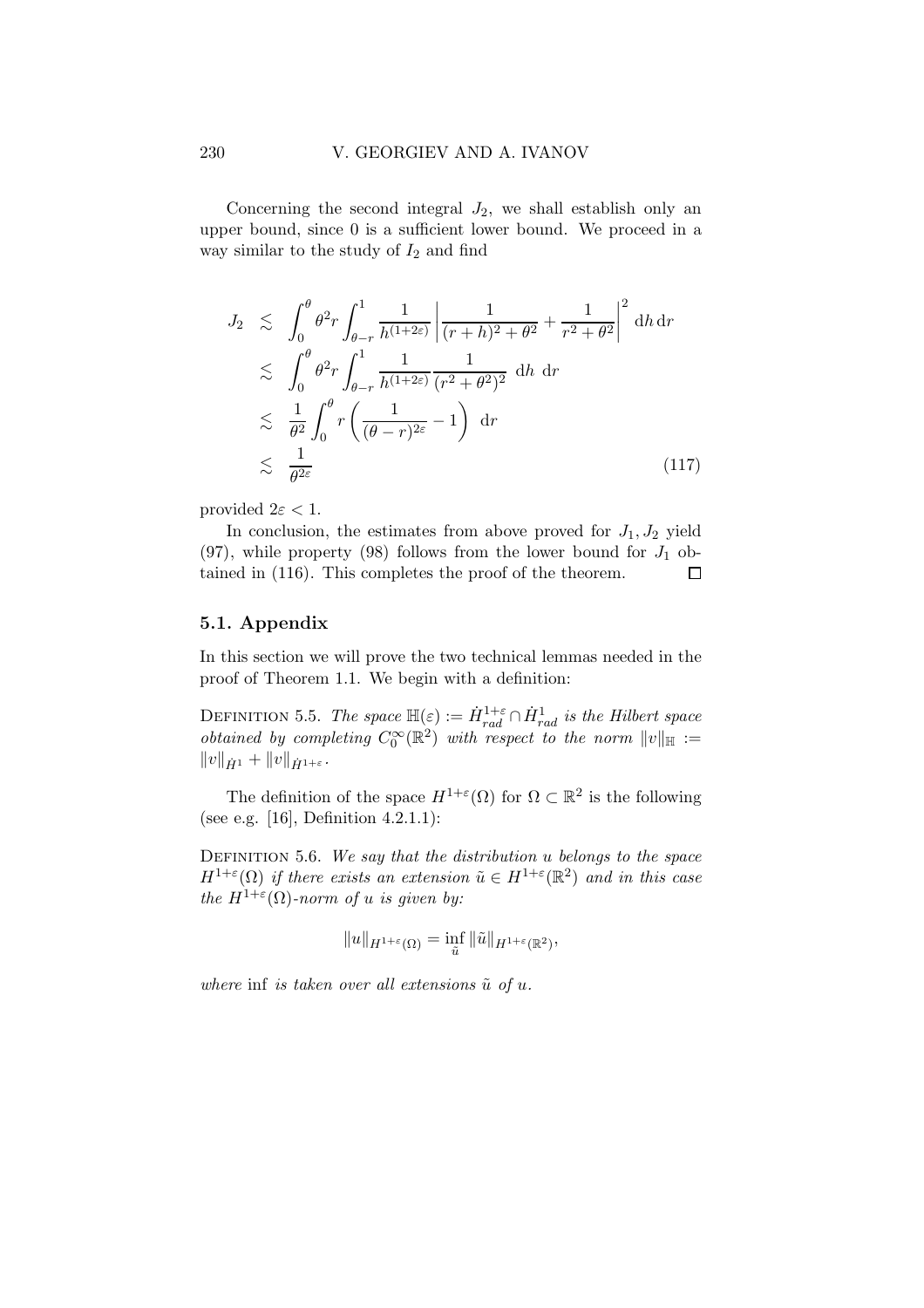Our first result applies to the function  $u(\phi)$  defined as in (61) as follows

$$
u_1 = \cos(\phi)\cos(\lambda), \quad u_2 = \cos(\phi)\sin(\lambda), \quad u_3 = \sin(\phi) \tag{118}
$$

with

$$
\phi = \phi(t, r) = 2 \arctan\left(\frac{r}{t^{1/\alpha}}\right).
$$

Then we have:

LEMMA 5.1. For every function  $\phi = \phi(r) \in \mathbb{H}(\varepsilon) = \dot{H}_{rad}^{1+\varepsilon} \cap \dot{H}_{rad}^{1}$  such that  $\phi'(r) \geq 0$  (almost everywhere in  $r > 0$ ) we have: the estimates

$$
||u(\phi)||_{\mathbb{H}(\varepsilon)} \le C ||\phi||_{\mathbb{H}(\varepsilon)}, \quad \forall \quad \varepsilon \in [0, 1], \tag{119}
$$

$$
||u(\phi)||_{\mathbb{H}(\varepsilon)} \ge C_1 ||\phi||_{\mathbb{H}(\varepsilon)}, \quad \forall \quad \varepsilon \in [0, 1]. \tag{120}
$$

*Proof.* The proof relies on the fact that the function  $u$  takes its values on the unit sphere, i.e., the vector-valued function  $u$  has norm 1 as a vector in  $\mathbb{R}^3$ . The first inequality then is just a special case of Theorem 1 in Section 5.3.6 of the book of Runst and Sickel ([11]), and we shall not reproduce it here.

Consider now the second estimate from below We will study separately the cases  $\varepsilon = 0$  and  $\varepsilon = 1$  first. In the case  $\varepsilon = 0$  we have

$$
||u(\phi)||_{\dot{H}^{1}_{rad}}^{2} = \int_{0}^{\infty} |\partial_{r}(u(\phi(r)))|^{2} r dr
$$
  
\n
$$
= \int_{0}^{\infty} |u'(\phi(r))|^{2} |\phi'(r)|^{2} r dr
$$
  
\n
$$
= \int_{0}^{\infty} |\phi'(r)|^{2} r dr
$$
  
\n
$$
= ||\phi||_{\dot{H}^{1}_{rad}}^{2}.
$$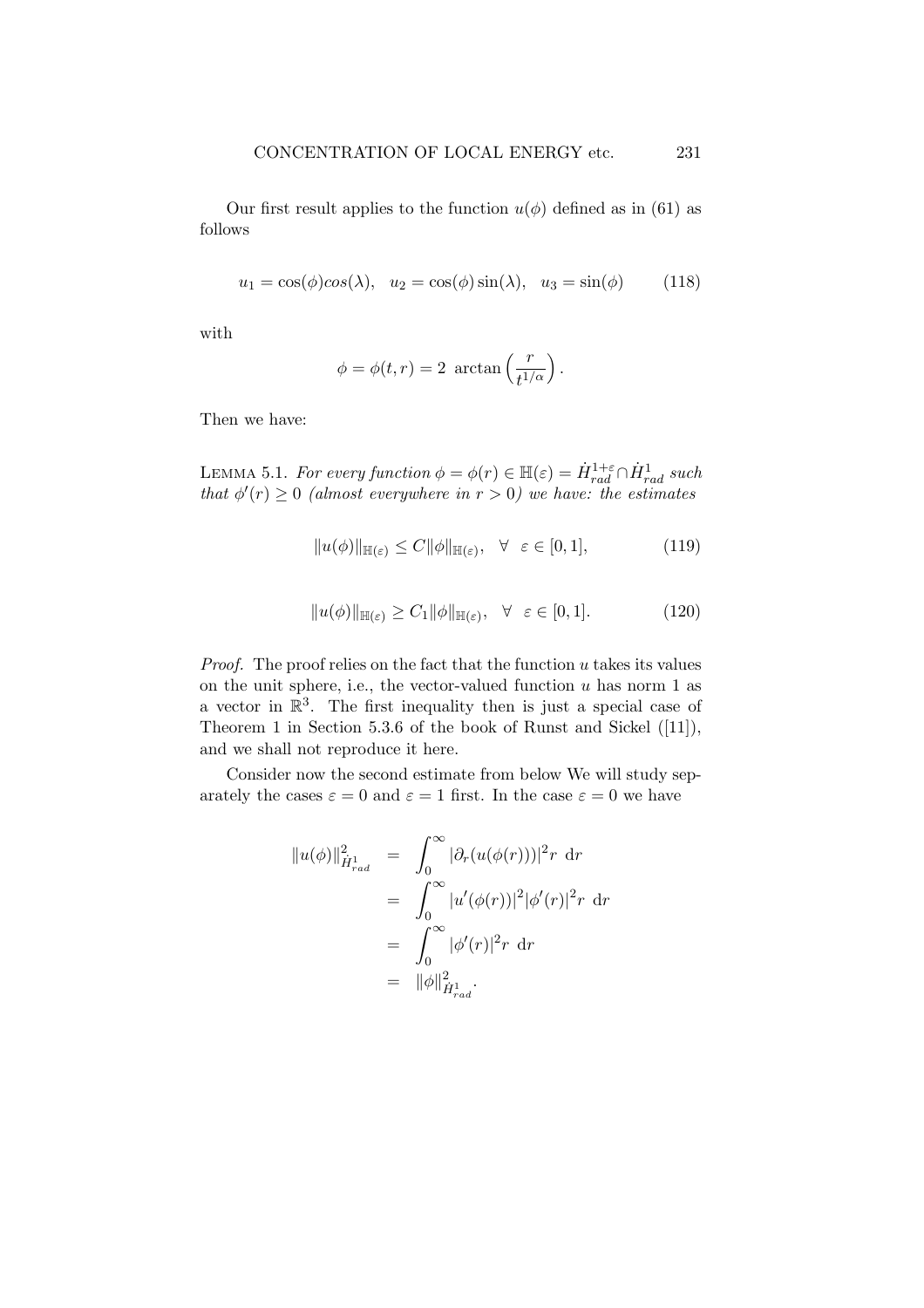For the case  $\varepsilon = 1$  we have analogously:

$$
||u(\phi)||_{\dot{H}^2_{rad}}^2 = \int_0^\infty |\partial_r^2 (u(\phi(r)))|^2 r \, dr
$$
  
\n
$$
= \int_0^\infty |u''(\phi(r))(\phi'(r))^2 +
$$
  
\n
$$
+ u'(\phi)\phi''(r)|^2 r \, dr
$$
  
\n
$$
= \int_0^\infty (|u''(\phi(r))|^2 (\phi'(r))^2 +
$$
  
\n
$$
2 (u'(\phi(r)), u''(\phi(r))) \phi'(r) \phi''(r) +
$$
  
\n
$$
+ |u'(\phi(r))|^2 (\phi''(r))^2) r \, dr
$$
  
\n
$$
= \int_0^\infty ((\phi'(r))^2 + (\phi''(r))^2) r \, dr
$$
  
\n
$$
\geq ||\phi||_{\dot{H}^2_{rad}}^2,
$$

since the vectors  $u'(\phi(r))$  and  $u''(\phi(r))$  are orthogonal.

We now consider the fractional case  $0 < \varepsilon < 1$ . We have

$$
||u(\phi)||_{\dot{H}_{rad}^{1+\varepsilon}}^{2} = \int_{0}^{1} \frac{1}{h^{1+2\varepsilon}} \int_{0}^{\infty} |\Delta_{h} \partial_{r}(u(\phi(r)))|^{2} r \, dr \, dh
$$
  
\n
$$
= \int_{0}^{1} \frac{1}{h^{1+2\varepsilon}} \int_{0}^{\infty} |u'(\phi(r+h))(\phi'(r+h)) +
$$
  
\n
$$
-u'(\phi(r))\phi'(r)|^{2} r \, dr \, dh
$$
  
\n
$$
= \int_{0}^{1} \frac{1}{h^{1+2\varepsilon}} \int_{0}^{\infty} r|u'(\phi(r+h))|^{2} (\phi'(r+h))^{2} +
$$
  
\n
$$
-2r (u'(\phi(r+h)), u'(\phi(r))) \phi'(r+h)\phi'(r)
$$
  
\n
$$
+ |u'(\phi(r))|^{2} (\phi'(r))^{2} r \, dr \, dh
$$
  
\n
$$
\geq \int_{0}^{1} \frac{1}{h^{1+2\varepsilon}} \int_{0}^{\infty} ((\phi'(r+h))^{2} - 2\phi'(r+h)\phi'(r) +
$$
  
\n
$$
+ (\phi''(r))^{2}) r \, dr \, dh
$$
  
\n
$$
= ||\phi||_{\dot{H}_{rad}^{1+\varepsilon}}^{2} ,
$$

where we used the Cauchy-Schwartz inequality and the positivity of the first derivative of the function  $\phi$ .  $\Box$ 

We now extend the above result to bounded domains  $\Omega \subset \mathbb{R}^2$ . To this end we need to prove the following proposition: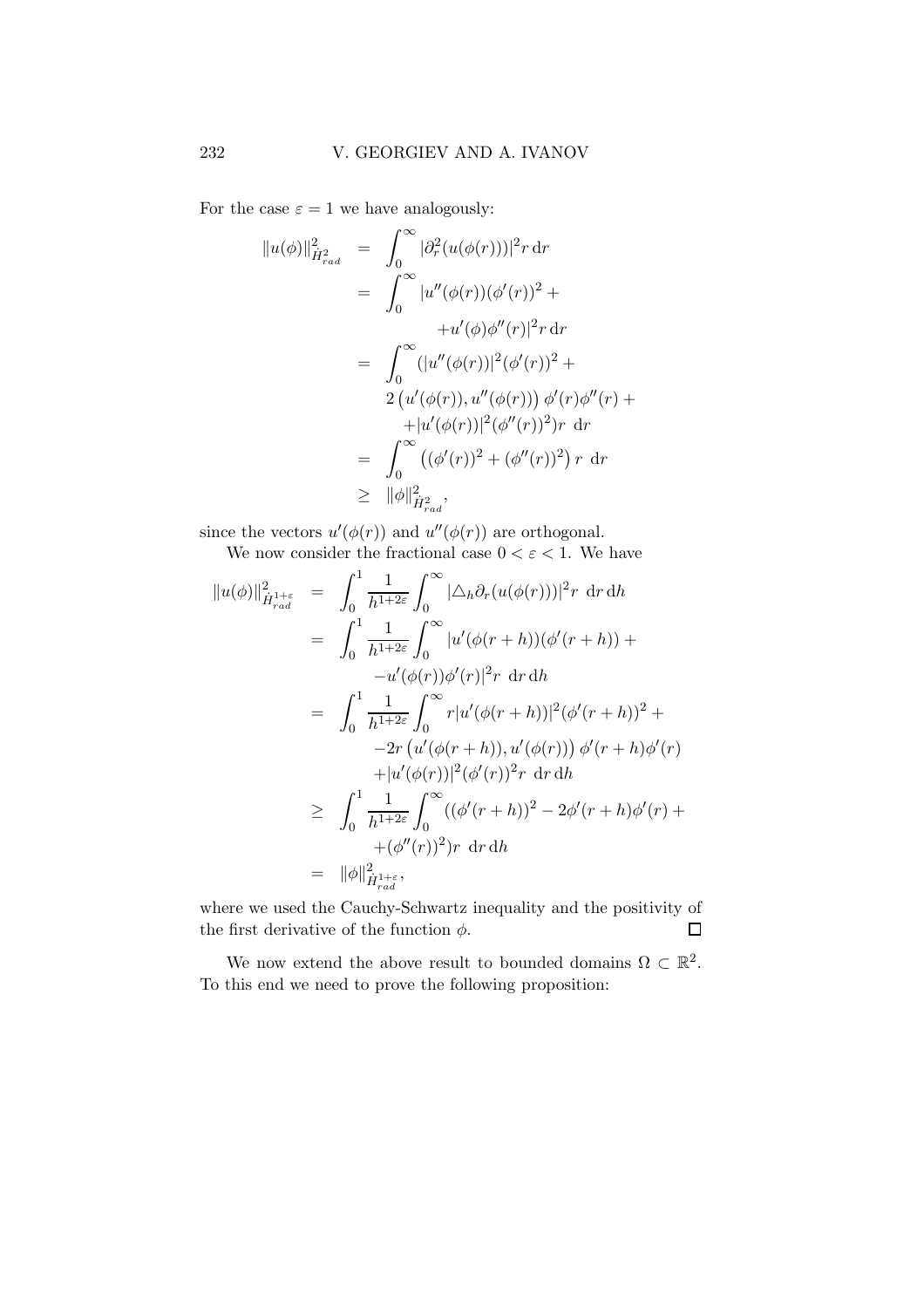PROPOSITION 5.1. For a bounded domain  $\Omega$  and under, the conditions of the previous lemma, we have the following estimates:

$$
||u(\phi)||_{H^{1+\varepsilon}(\Omega)} \le C ||\phi||_{H^{1+\varepsilon}(\Omega)}, \quad \forall \quad \varepsilon \in [0,1], \tag{121}
$$

$$
||u(\phi)||_{H^{1+\varepsilon}(\Omega)} \ge C_1 ||\phi||_{H^{1+\varepsilon}(\Omega)}, \quad \forall \quad \varepsilon \in [0,1], \tag{122}
$$

with  $C, C_1$  independent of  $\varepsilon$ .

Proof. We have

$$
||u(\phi)||_{H^{1+\varepsilon}(\Omega)} = \inf_{\widetilde{u(\phi)}} ||\widetilde{u(\phi)}||_{H^{1+\varepsilon}}
$$
  
\n
$$
\leq ||u(\widetilde{\phi})||_{\mathbb{H}(\varepsilon)} + ||\widetilde{\phi}||_{L^{2}(\Omega')}
$$
  
\n
$$
\leq ||\widetilde{\phi}||_{\mathbb{H}(\varepsilon)} + ||\widetilde{\phi}||_{L^{2}(\Omega')}
$$
  
\n
$$
= ||\widetilde{\phi}||_{H^{1+\varepsilon}}
$$
  
\n
$$
\leq ||\phi||_{H^{1+\varepsilon}(\Omega)} + \delta,
$$
\n(123)

where we used the fact that  $u(\tilde{\phi})$  is an extension of  $u(\phi)$ ; notice that we are allowed to choose the extension of  $\phi$  in a slightly larger domain  $\Omega'$  such that  $\tilde{\phi} = 0$  in  $\mathbb{R}^2 \setminus \Omega'$  and  $\|\tilde{\phi}\|_{H^{1+\varepsilon}} - \|\phi\|_{H^{1+\varepsilon}(\Omega)} < \delta$ , for any fixed  $\delta > 0$ . Since  $\delta$  is arbitrary, this concludes the proof of the first inequality.

To prove the opposite inequality, we use the fact that  $|u|=1$  as a vector in  $\mathbb{R}^3$ . Then, taking the same extension  $\tilde{\phi}$  on a larger domain  $\Omega \subseteq \Omega'$  as above, we have

$$
\|\tilde{\phi}\|_{L^2(\Omega')} \lesssim \|u(\tilde{\phi})\|_{L^2(\Omega')}.\tag{124}
$$

Moreover, recalling the proof of the previous Lemma, we have also

$$
\|\tilde{\phi}\|_{\mathbb{H}(\varepsilon)} \lesssim \|u(\tilde{\phi})\|_{\mathbb{H}(\varepsilon)} \lesssim \|\widetilde{u(\phi)}\|_{\mathbb{H}(\varepsilon)} + \delta. \tag{125}
$$

Taking the sum between these two inequalities we conclude the proof.  $\Box$ 

LEMMA 5.2. Let  $\phi \in C([0, T]; H^s)$  and  $f \in L^1((0, T); H^{s-1})$  for some  $s > 1$ . Then

$$
F = f \partial_{\phi} u(\phi) \in L^1((0, T); H^{s-1}).
$$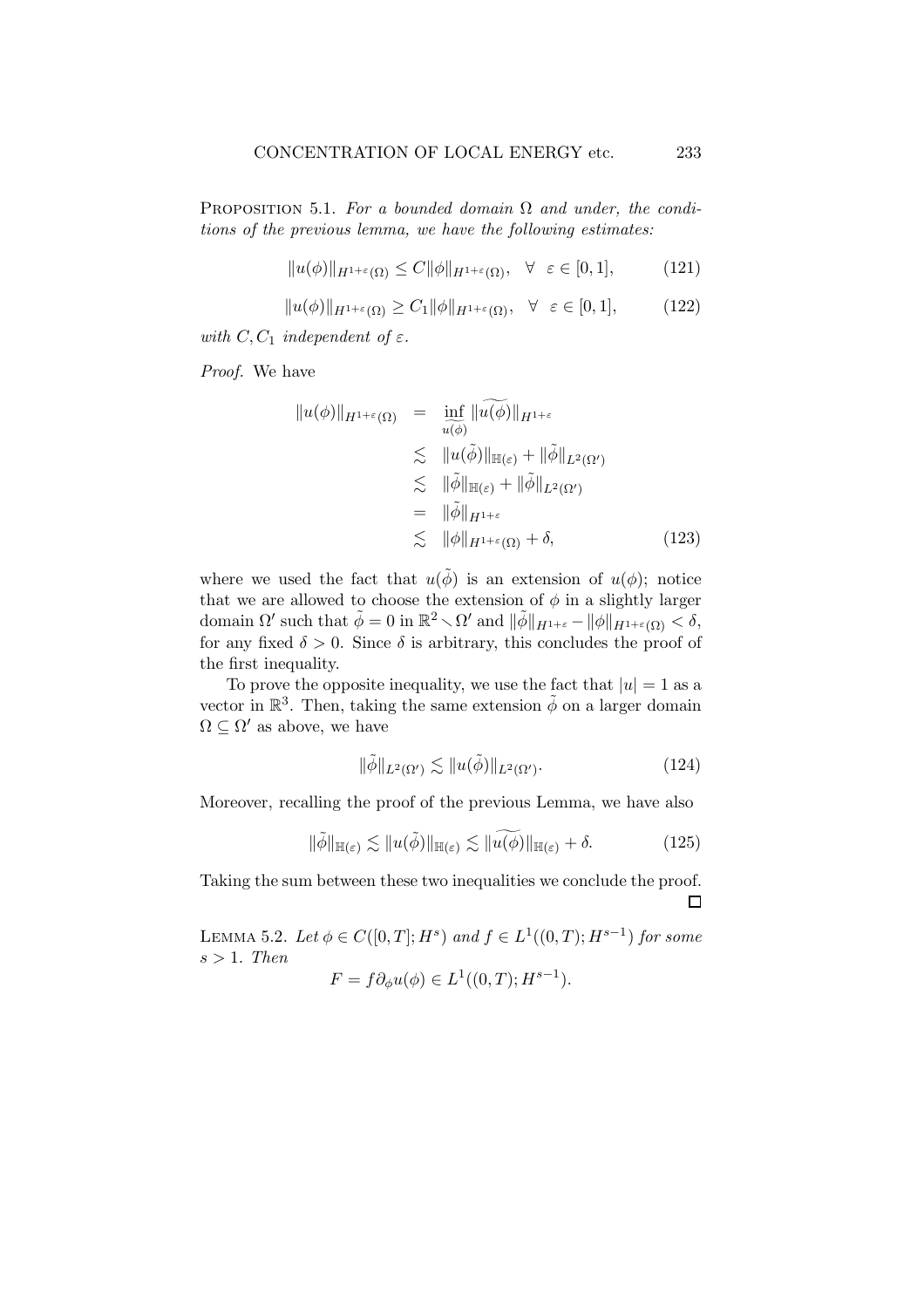Proof. We first estimate some norms with respect to space variables at a fixed time  $t > 0$ . The  $L^2$ -norm of the term  $F = f \partial_{\phi} u(\phi)$  can be computed immediately as follows:

$$
||f \partial_{\phi} u(\phi)||_{L^2} = ||f||_{L^2}.
$$
 (126)

Next we use the fact that for  $\mu > 1$  the space  $H^{\mu}$  is an algebra, and this gives the estimate

$$
||f\partial_{\phi}u(\phi)||_{H^{\mu}} \lesssim ||f||_{H^{\mu}} ||\partial_{\phi}u(\phi)||_{H^{\mu}}.
$$
 (127)

Thus, if we consider f as an operator from  $L^2$  into  $L^2$  and from  $H^{\mu}$ into  $H^{\mu}$ , an interpolation argument implies that f is bounded on  $H^s$ for each  $0 < s < \mu$ , with a norm bounded by  $||f||_{H^s}$ . Hence we have

$$
\|f\partial_{\phi}u(\phi)\|_{H^s} \lesssim \|f\|_{H^s} \|\partial_{\phi}u(\phi)\|_{H^s}.
$$
 (128)

But from the previous lemma we may control the  $H^s$  norm of  $u'(\phi)$ with the  $H^s$  norm of  $\phi$ . In conclusion, the result follows by integrating the above estimate and applying Hölder inequality with respect to time.  $\Box$ 

An analogous result holds on the restricted cones:

LEMMA 5.3. Let  $\phi \in C([0,T]; H^s(\Omega_\alpha(t)))$  and, for some  $s > 1$ ,  $f \in$  $L^1((0,T);H^{s-1}(\Omega_\alpha(t)))$ . Then

$$
F = f\partial_{\phi}u(\phi) \in L^1((0,T);H^{s-1}(\Omega_{\alpha}(t))).
$$

Proof. The argument is identical to the above one (use Proposition 5.1).  $\Box$ 

#### **REFERENCES**

- [1] Y. CHOQUET-BRUHAT, Global wave maps on curved space times, Lecture Notes in Phys. 537 (2000), 1–29.
- [2] P. D'ANCONA AND V. GEORGIEV, Low regularity solutions for the wave map equation into the 2-D sphere, will appear in Math. Zeit.
- [3] P. D'ANCONA AND V. GEORGIEV, On the continuity of the solution operator to the wave map system, will appear in Comm. Pure Appl. Math.